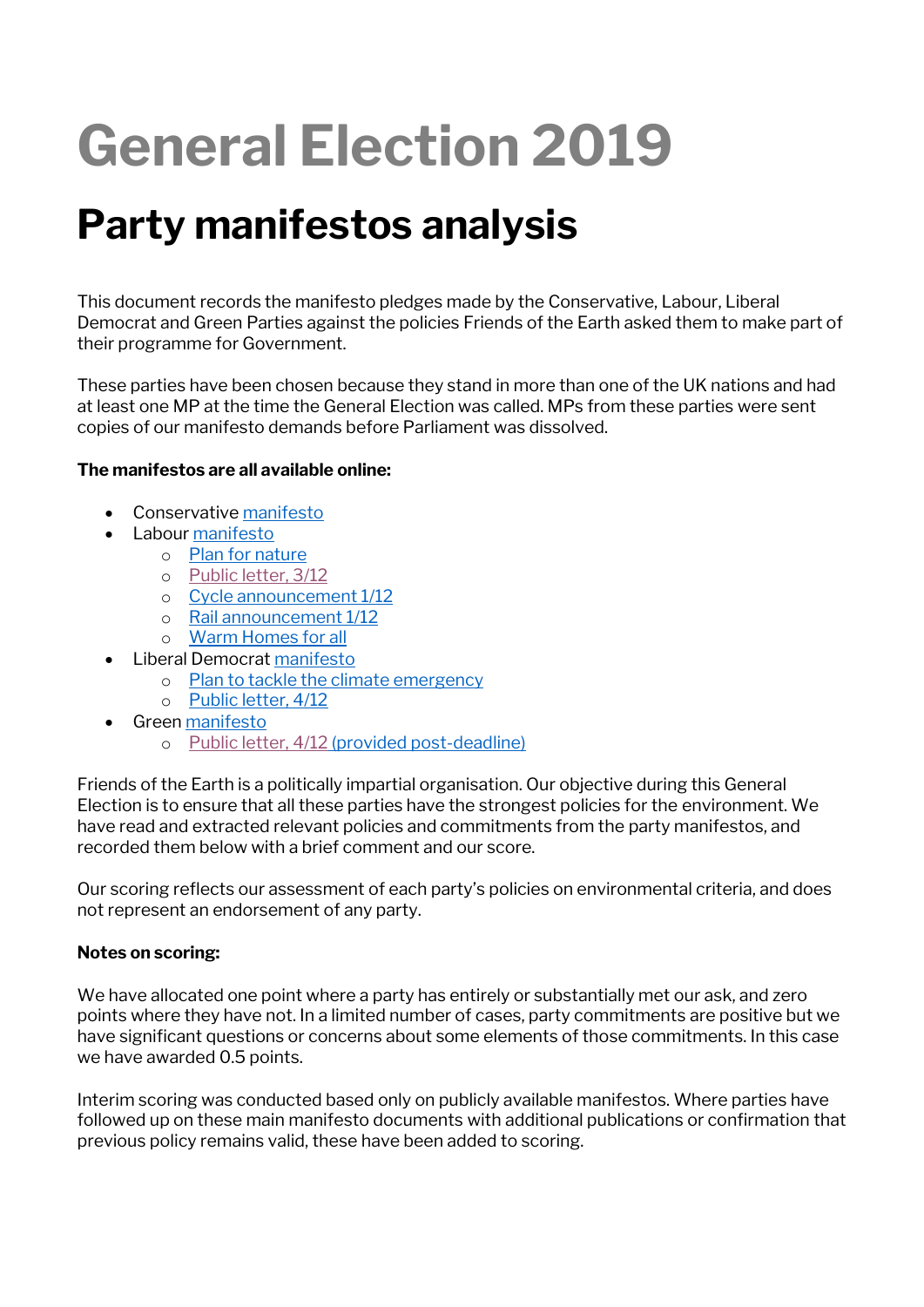### **Our General Election Manifesto policies – summary**

1. **Climate change** – Commit to reducing greenhouse gas emissions significantly faster, including bringing international aviation and shipping emissions into the UK's carbon budgets, ruling out the use of international offsetting, meeting our fair share of funding international climate finance and stop funding fossil fuels abroad.

2. **Surface transport** – Spend an additional £11.5 billion per year on public transport (including free buses for the under 30s), cycling and walking by reviewing the road building programme and HS2; speed-up the transition to electric vehicles and ensure clean air everywhere.

3. **Aviation** – Reduce emissions from aviation, including through the introduction of a frequent flier levy, and cancel airport expansion.

4. **Energy**–Speed-up and scale-up the development of renewable energy; ban fracking; increase the cost of fossil-fuel use; and commit to phasing out the use of natural gas.

5. **Homes** – invest at least an additional £3.3 billion per year over the next few years into a local authority led insulation and eco-heating programme; improve the energy efficiency standards of the private rented sector; and improve the standards of new build homes.

6. **Food, farming and land-use** – Commit to doubling UK tree cover to capture carbon and let nature thrive. Reduce the use of pesticides, commit to deliver a strategy that leads to diets with less but better meat, and set a binding target to halve food waste.

7. **Nature** – Invest an additional £5.6 billion a year into nature protection and restoration (including important carbon sinks such as peatbogs), introduce targets and powerful new legislation to protect the environment, and introduce a new law to end the scourge of plastic pollution.

8. **Local authorities** -  Require and fully empower local authorities to deliver on the climate emergency, including through providing sites for renewable energy developments, enabling local authorities to raise significant sums for low carbon investment, and rewrite national planning rules.  

9. **Brexit** - Oppose a No Deal Brexit under all circumstances and pursue a close future relationship with the EU. Ensure current high environmental standards are guaranteed in law to be maintained and improved upon, including in a focus on 'public money for public goods' in farming, and ensure any future trade deals promote global sustainability and maintain standards.

10. **Rights & Democracy** - Improve democracy by enabling 16- and 17-year olds to vote in future elections, introducing proportional representation, introducing a Future Generations Act for England, overhauling electoral law, and protect the right to protest.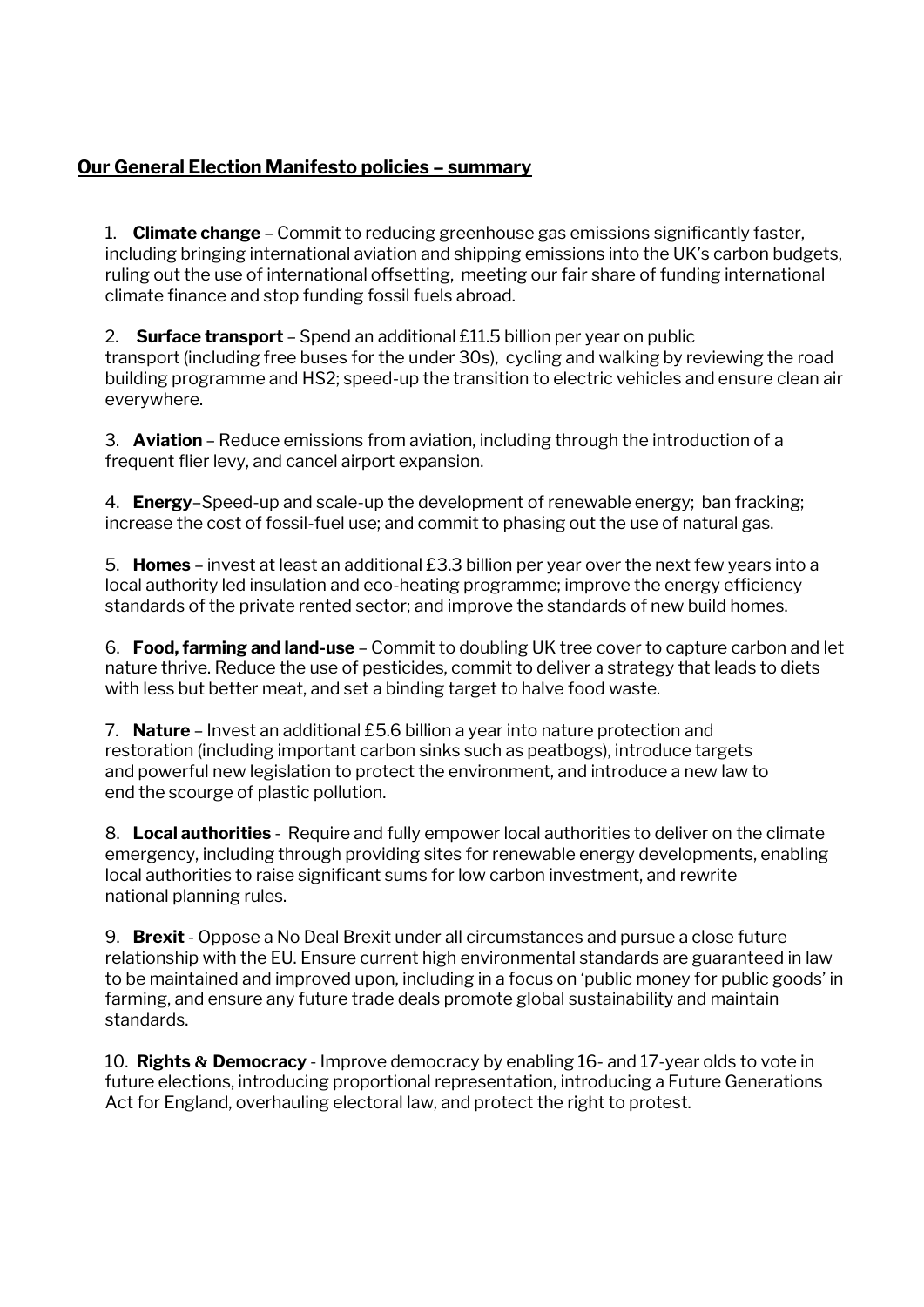New green homes, new green transport and new green jobs will get us on track to reduce the UK's carbon emissions to net zero by 2030 and provide new opportunities for everyone to live happier and more secure lives. – [manifesto](https://www.greenparty.org.uk/assets/files/Elections/Green%20Party%20Manifesto%202019.pdf)

| Meeting our international climate commitments (max score is 5)                                                                                                                                                                                                                                                                       |                                                                                                                                                                                                                                    |                                                                                                                                                                                                                                                                                                                                                                                                                                                                                                                                                                             |                                                                                                                                                                                                                                                                                                                                                                                                                                                      |                                                                                                                                                                       |
|--------------------------------------------------------------------------------------------------------------------------------------------------------------------------------------------------------------------------------------------------------------------------------------------------------------------------------------|------------------------------------------------------------------------------------------------------------------------------------------------------------------------------------------------------------------------------------|-----------------------------------------------------------------------------------------------------------------------------------------------------------------------------------------------------------------------------------------------------------------------------------------------------------------------------------------------------------------------------------------------------------------------------------------------------------------------------------------------------------------------------------------------------------------------------|------------------------------------------------------------------------------------------------------------------------------------------------------------------------------------------------------------------------------------------------------------------------------------------------------------------------------------------------------------------------------------------------------------------------------------------------------|-----------------------------------------------------------------------------------------------------------------------------------------------------------------------|
| Our manifesto ask                                                                                                                                                                                                                                                                                                                    | <b>Conservative</b>                                                                                                                                                                                                                | Labour                                                                                                                                                                                                                                                                                                                                                                                                                                                                                                                                                                      | <b>Liberal Democrat</b>                                                                                                                                                                                                                                                                                                                                                                                                                              | Green                                                                                                                                                                 |
|                                                                                                                                                                                                                                                                                                                                      | We will lead the global fight against climate<br>change by delivering on our world-leading<br>target of Net Zero greenhouse gas<br>emissions by 2050, as advised by the<br>independent Committee on Climate<br>Change. - manifesto | We will develop the recommendations of<br>our '30 by 2030' report to put the UK on<br>track for a net-zero-carbon energy system<br>within the 2030s - and go faster if credible<br>pathways can be found. We will deliver<br>nearly 90% of electricity and 50% of heat<br>from renewable and low-carbon sources by<br>2030.                                                                                                                                                                                                                                                 | We will deliver a ten-year emergency<br>programme to cut emissions substantially<br>straight away, and phase out emissions from<br>the remaining hard-to-treat sectors by 2045<br>at the latest - manifesto                                                                                                                                                                                                                                          | New green homes, new gre<br>new green jobs will get us<br>the UK's carbon emissions<br>2030 and provide new opp<br>everyone to live happier are<br>lives. - manifesto |
| Commit to going<br>significantly faster than Net<br>Zero by 2050. Ask the<br>Committee on Climate<br>Change (CCC) to undertake<br>a new study to identify the<br>fastest possible UK<br>emissions reduction<br>scenarios, and their<br>impacts, bringing forward<br>recommendations to<br>tighten the 4th and 5th<br>carbon budgets. |                                                                                                                                                                                                                                    | We aim to achieve net-zero-carbon food<br>production in Britain by 2040. - manifesto<br>We share the National Farmers Union<br>commitment to achieve net zero emissions<br>targets in agriculture and will work with<br>farmers to adopt strategies set out in<br>'Achieving Net Zero: Farming's 2040 goal'.<br>We will set legally binding targets for 2030,<br>2040 and 2050, with the aim of reaching<br>net zero by 2030 and full nature restoration<br>by 2050. - Plan for nature                                                                                      |                                                                                                                                                                                                                                                                                                                                                                                                                                                      |                                                                                                                                                                       |
|                                                                                                                                                                                                                                                                                                                                      | Score: 0<br>This is a commitment to achieve net-zero<br>by 2050, not faster than 2050.                                                                                                                                             | Score: 1<br>This is an ambitious and practical plan to<br>get to net-zero well before 2050, with<br>strong early action.                                                                                                                                                                                                                                                                                                                                                                                                                                                    | Score: 1<br>Proposes net-zero before 2050, with a focus<br>on deep cuts in the next 10 years.                                                                                                                                                                                                                                                                                                                                                        | Score: 1<br>Ambitious ideas which fulf<br>zero 'faster than 2050.' Ve<br>reductions scenario that go<br>of the other parties, althou<br>achieve the 2030 objective    |
| <b>Enact Secondary</b><br>Legislation to the Climate<br>Change Act 2008 to fully<br>include international<br>aviation and shipping into<br>the UK's carbon targets.                                                                                                                                                                  |                                                                                                                                                                                                                                    | Labour will take full responsibility for our<br>carbon footprint instead of passing the<br>buck. We will instruct the Committee on<br>Climate Change to assess the emissions<br>the UK imports as well as those it produces<br>- <u>manifesto</u><br>We will work with our shipping industry to<br>assess targets for achieving zero carbon<br>domestic shipping by 2050. - Plan for<br><u>nature</u><br>"You have to include aviation and shipping<br>in the target otherwise you are missing a<br>major source of pollution" - Corbyn.<br>Climate leadership debate 28/11 | See pp. 19-20: emissions from international<br>transport are included in our overall emissions<br>commitments by carbon budget period (see<br>table and graph). See also Section 7.2. Since it<br>is clear that these emissions are included in<br>our targets, we did not think it necessary to<br>add details of the secondary legislation - this<br>would follow automatically. - Public letter,<br>4/12 and Plan to tackle the climate emergency |                                                                                                                                                                       |

#### *Score: 1*

*Ambitious ideas which fulfil criteria of netzero 'faster than 2050.' Very high ambition - a reductions scenario that goes faster than any of the other parties, although still unlikely to achieve the 2030 objective.*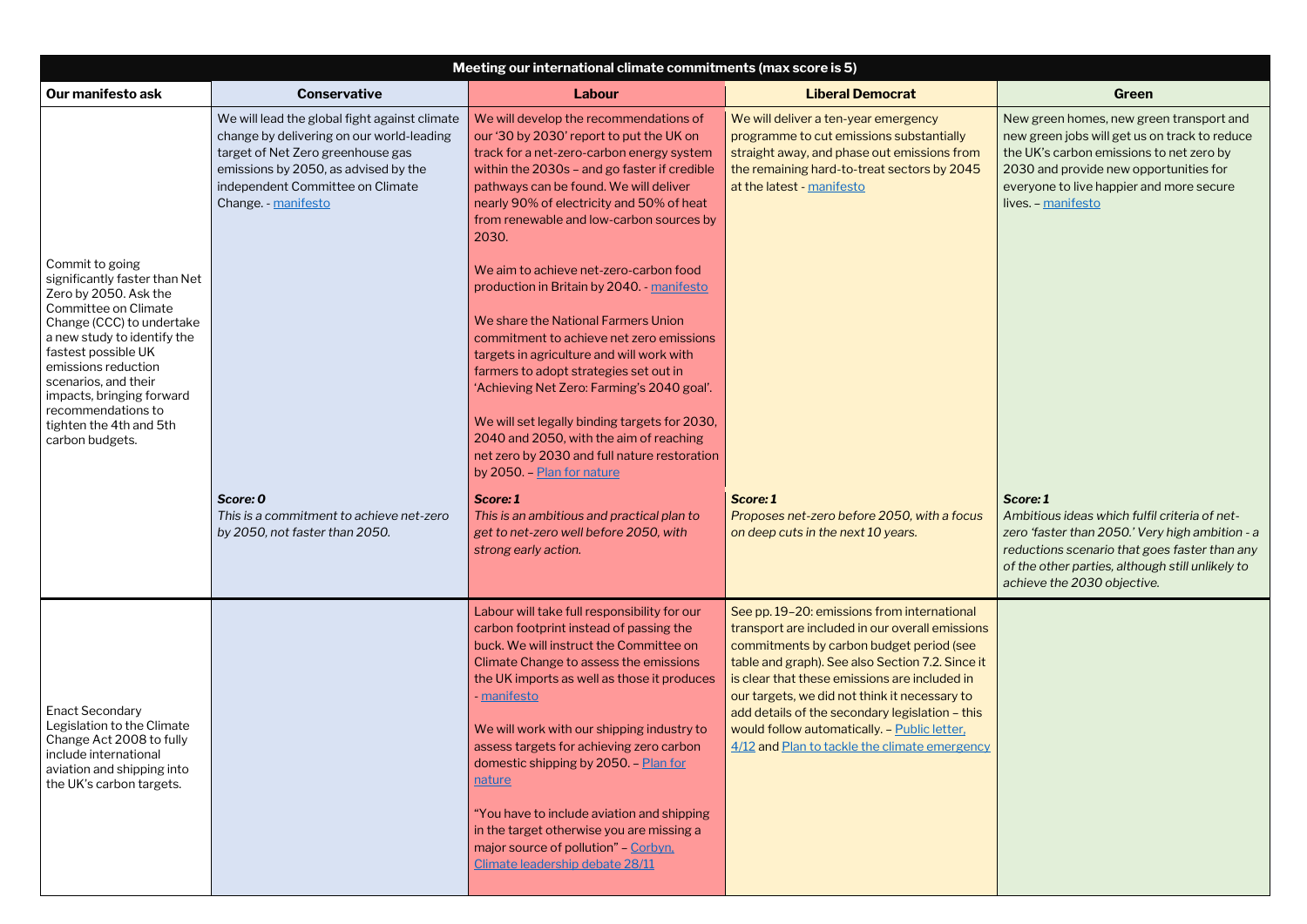*Score: 0 No direct promise on adding aviation and shipping to UK carbon targets. Previous commitments not restated.*

#### *Score: 0*

*No mention of international offsetting in the manifesto. Previous commitment not restated.*

|                                                                                                                                                                                                                                                                                                                                               |                                                                                                                                                                                                               | We can confirm that Labour will include<br>international aviation and shipping in the<br>UK's carbon targets. - Public letter, 3/12                                                                                                                            |                                                                                                                                                                                                                                                                                                                                                                                                                                                                                                                                                                                                        |                                                                                                                                                                                                                                                      |
|-----------------------------------------------------------------------------------------------------------------------------------------------------------------------------------------------------------------------------------------------------------------------------------------------------------------------------------------------|---------------------------------------------------------------------------------------------------------------------------------------------------------------------------------------------------------------|----------------------------------------------------------------------------------------------------------------------------------------------------------------------------------------------------------------------------------------------------------------|--------------------------------------------------------------------------------------------------------------------------------------------------------------------------------------------------------------------------------------------------------------------------------------------------------------------------------------------------------------------------------------------------------------------------------------------------------------------------------------------------------------------------------------------------------------------------------------------------------|------------------------------------------------------------------------------------------------------------------------------------------------------------------------------------------------------------------------------------------------------|
|                                                                                                                                                                                                                                                                                                                                               | Score: 0<br>No mention of this measure in the<br>manifesto.                                                                                                                                                   | Score: 1<br>Following clarification, this fully meets our<br>ask.                                                                                                                                                                                              | Score: 1<br>The Plan to Tackle the Climate Emergency<br>provides figures for carbon reduction which<br>include aviation and shipping, and the<br>clarification letter makes clear that legislation<br>is expected.                                                                                                                                                                                                                                                                                                                                                                                     | Score: 0<br>No dired<br>shipping<br>commiti                                                                                                                                                                                                          |
| Rule out the use of<br>international offsetting in<br>meeting UK carbon<br>budgets.                                                                                                                                                                                                                                                           |                                                                                                                                                                                                               | We will not export our climate impacts or<br>polluting waste to the Global South. - Plan<br>for nature<br>We can confirm that Labour will [] will rule<br>out the use of offsetting in meeting UK<br>carbon budgets. - Public letter, 3/12                     | Unlike the Conservatives, we would aim to<br>meet this target without the use of<br>international offsets. - Plan to tackle the<br>climate emergency                                                                                                                                                                                                                                                                                                                                                                                                                                                   |                                                                                                                                                                                                                                                      |
|                                                                                                                                                                                                                                                                                                                                               | Score: 0<br>No mention of international offsetting in<br>the manifesto                                                                                                                                        | Score: 1<br>Labour have confirmed by letter that the<br>general commitment on exporting impacts<br>will be accompanied by ruling out of<br>international offsetting.                                                                                           | Score: 0<br>This is an aim, not a firm commitment.                                                                                                                                                                                                                                                                                                                                                                                                                                                                                                                                                     | Score: 0<br>No men<br>manifes<br>restated                                                                                                                                                                                                            |
| Make a new five-year<br>commitment to<br>international climate<br>finance, in line with the UK's<br>commitments under the<br><b>UNFCCC</b> and in line<br>with our global fair<br>share. These funds must be<br>genuinely new and<br>additional sources of public<br>finance, not from existing<br>ring-fenced finance for the<br>aid budget. | We have doubled International Climate<br>Finance. And we will use our position<br>hosting the UN Climate Change Summit in<br>Glasgow in 2020 to ask our global partners<br>to match our ambition. - manifesto | Provide a top-up of new and additional<br>spending on international climate finance<br>to bring the total to £4 billion a year, and<br>also support international calls for<br>compensation to those nations already<br>suffering loss and damage. - manifesto | Remain firmly committed to spending 0.7 per<br>cent of Gross National Income on aid,<br>prioritising development that both helps the<br>poorest and ties in with our strategic<br>international objectives on gender equality,<br>climate change and the environment, human<br>rights, conflict prevention and tackling<br>inequality.<br>Increase the proportion of the aid budget<br>committed to tackling climate change and<br>environmental degradation: helping countries<br>mitigate the impact of climate change and<br>other environmental crises and support<br>climate refugees - manifesto | Phase ir<br>aid from<br><b>Building</b><br>global ju<br>finance<br>world ad<br>human y<br><b>Making</b><br>support<br><b>Green N</b><br>econom<br>causes a<br>Emerge<br>The fun<br>be diver<br>carbon e<br>help cou<br>Emerge<br>Increasi<br>manifes |
|                                                                                                                                                                                                                                                                                                                                               | Score: 0<br>Not a new, further commitment.                                                                                                                                                                    | Score: 1                                                                                                                                                                                                                                                       | Score: 0                                                                                                                                                                                                                                                                                                                                                                                                                                                                                                                                                                                               | Score: 1                                                                                                                                                                                                                                             |

Phase in an increase in spending on foreign aid from 0.7% to 1% of our GDP…

Building on the Green Party's commitment to global justice the Green New Deal includes finance and technology to help the majority world adapt to climate change and support human well-being…

Making finance and technology available to support developing nations to develop local Green New Deals and transform their economies, equipping them to tackle the causes and impacts of the Climate Emergency…

The funds saved from cancelling Trident will be diverted towards the development of noncarbon emitting technologies and finance to help countries deal with the Climate Emergency…

Increasing international aid: £6.5 billion – [manifesto](https://www.greenparty.org.uk/assets/files/Elections/Green%20Party%20Manifesto%202019.pdf)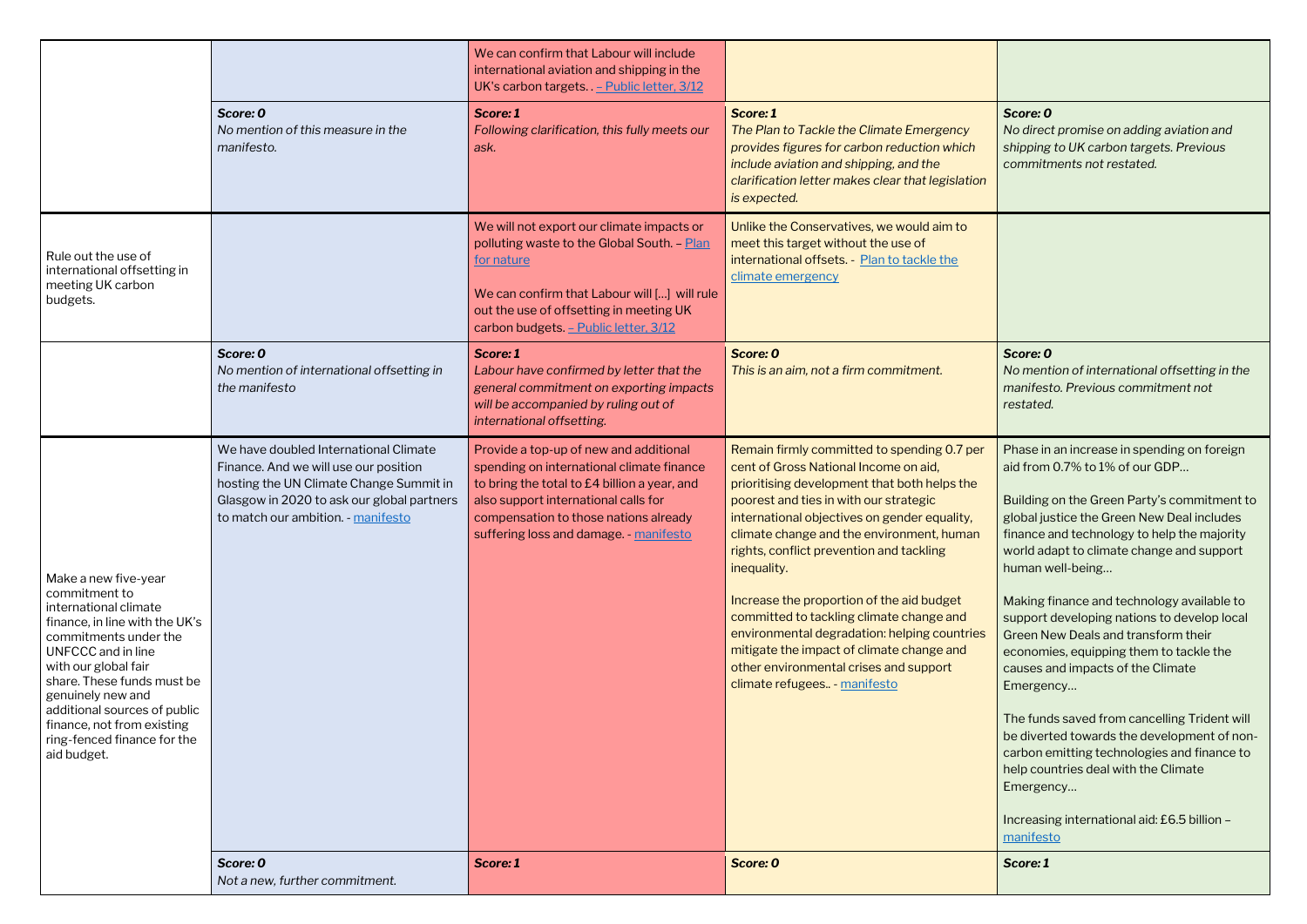*There are plenty of positive policies here, which will go a fair way towards the UK doing its fair share of international climate The manifesto recognises the historic role of the UK in driving climate breakdown and its current position of power, and concludes the UK must use our influence and wealth to act internationally. However, it's unclear how much climate finance will be provided and whether that comes from new sources or risks diverting aid from humanitarian projects.*

Building on the Green Party's commitment to global justice the Green New Deal includes finance and technology to help the majority world adapt to climate change and support human well-being […]

Making finance and technology available to support developing nations to develop local Green New Deals and transform their economies, equipping them to tackle the causes and impacts of the Climate Emergency – [manifesto](https://www.greenparty.org.uk/assets/files/Elections/Green%20Party%20Manifesto%202019.pdf)

|                                                                                                                                                                  |                                                                                                                                                                                                                                                                                                                                                                                                                                                     | Clear commitment to increasing funds<br>directed at climate issues and to ensuring<br>this is new money.                                                                                                                                                                                                                                                                                                                                      | The Liberal Democrats have committed to<br>increasing funds directed at climate issues,<br>but this is a reallocation of the existing aid<br>budget and does not represent new<br>investment.                                                                                                                                                                                                                                                                                                                                                                                                                 | There are plenty of positiv<br>which will go a fair way tov<br>its fair share of internation<br>manifesto recognises the<br>UK in driving climate break<br>current position of power,<br>UK must use our influence<br>internationally. However, in<br>much climate finance will b<br>whether that comes from<br>risks diverting aid from hu |
|------------------------------------------------------------------------------------------------------------------------------------------------------------------|-----------------------------------------------------------------------------------------------------------------------------------------------------------------------------------------------------------------------------------------------------------------------------------------------------------------------------------------------------------------------------------------------------------------------------------------------------|-----------------------------------------------------------------------------------------------------------------------------------------------------------------------------------------------------------------------------------------------------------------------------------------------------------------------------------------------------------------------------------------------------------------------------------------------|---------------------------------------------------------------------------------------------------------------------------------------------------------------------------------------------------------------------------------------------------------------------------------------------------------------------------------------------------------------------------------------------------------------------------------------------------------------------------------------------------------------------------------------------------------------------------------------------------------------|---------------------------------------------------------------------------------------------------------------------------------------------------------------------------------------------------------------------------------------------------------------------------------------------------------------------------------------------|
| End public financing of coal,<br>oil and gas projects<br>overseas - both directly and<br>indirectly under UKEF and<br><b>Official Development</b><br>Assistance. | We will use export finance to increase our<br>businesses' access to emerging markets<br>and engage diaspora communities in the<br>UK with this agenda. - manifesto                                                                                                                                                                                                                                                                                  | Stop all aid spending on fossil fuel<br>production overseas, redirecting it towards<br>clean, renewable energy for all.<br>End all UK Export Finance support to fossil<br>fuel projects, and reject any trade deals<br>that conflict with our climate principles. -<br>manifesto                                                                                                                                                              | End support from UK Export Finance for fossil<br>fuel-related activities, and press for higher<br>environmental standards for export credit<br>agencies throughout the OECD<br>Increase the proportion of the aid budget<br>committed to tackling climate change and<br>environmental degradation: helping countries<br>mitigate the impact of climate change and<br>other environmental crises and support<br>climate refugees.<br>Argue for an end to all fossil fuel subsidies<br>world-wide and provide aid to developing<br>countries to help them transition to clean<br>sources of energy. - manifesto | <b>Building on the Green Part</b><br>global justice the Green Ne<br>finance and technology to<br>world adapt to climate cha<br>human well-being []<br>Making finance and techno<br>support developing nation<br><b>Green New Deals and tran</b><br>economies, equipping then<br>causes and impacts of the<br>- manifesto                    |
|                                                                                                                                                                  | Score: 0<br>Manifesto talks only about extending<br>export finance to increase market access.<br>No limit on funding fossil fuels abroad and<br>does not mention ODA.                                                                                                                                                                                                                                                                               | Score: 1<br>Manifesto commits directly to both parts of<br>the ask.                                                                                                                                                                                                                                                                                                                                                                           | Score: 1<br>The manifesto commits to ending UKEF<br>support for fossil fuels, although it is unclear if<br>other funding, including via ODA, will end.                                                                                                                                                                                                                                                                                                                                                                                                                                                        | Score: 0<br>The manifesto covers incr<br>renewables overseas but<br>commit to end public finar<br>or reference UKEF/ODA.                                                                                                                                                                                                                    |
| Our manifesto ask                                                                                                                                                | <b>Conservative</b>                                                                                                                                                                                                                                                                                                                                                                                                                                 | Surface transport (max score is 6)<br>Labour                                                                                                                                                                                                                                                                                                                                                                                                  | <b>Liberal Democrat</b>                                                                                                                                                                                                                                                                                                                                                                                                                                                                                                                                                                                       | Green                                                                                                                                                                                                                                                                                                                                       |
| Invest £14.33 billion, of<br>which £11.55 billion is new<br>money, into<br>transforming public<br>transport, cycling and<br>walking.                             | We will build Northern Powerhouse Rail<br>We will invest in the Midlands Rail Hub<br>We will also invest in improving train<br>lines<br>We will give city regions the funding to<br>upgrade their bus, tram and train services<br>to make them as good as London's<br>We will invest in superbus networks with<br>lower fares - flat fares in urban areas - and<br>increased frequency. We will keep bus<br>fares low, bring back and protect rural | We will introduce a long-term investment<br>plan including delivering Crossrail for the<br>North as part of improved connectivity<br>across the northern regions. We will<br>consult with local communities to reopen<br>branch lines.<br>We will increase the funding available for<br>cycling and walking.<br>Our transport programme is focused on<br>creating better, publicly accessible local<br>transport systems. By improving public | Investing in public transport, buses, trams and<br>railways to enable people to travel more easily<br>while reducing their impact on the<br>environment. Placing a far higher priority on<br>encouraging walking and cycling - the<br>healthiest forms of transport. Accelerating<br>the transition to ultra-low-emission transport<br>- cars, buses and trains - through taxation,<br>subsidy and regulation.<br>Restore bus routes and add new routes where<br>there is local need; we will provide £4.5 billion<br>over five years for this programme.                                                     | Spending £2.5 billion a yea<br>and footpaths, built using s<br>materials, such as woodch<br>The funding for this road b<br>the £6.5 billion in revenue<br>Vehicle Exercise Duty eacl<br>switched to supporting sur<br>transport and new cyclewa<br>part of the Green New Dea<br>Vehicle Exercise Duty reve<br>to maintain existing roads.   |

#### *Score: 0*

*The manifesto covers increasing funding for renewables overseas but doesn't directly commit to end public financing for fossil fuels or reference UKEF/ODA.* 

Spending £2.5 billion a year on new cycleways and footpaths, built using sustainable materials, such as woodchips and sawdust…

The funding for this road building programme, the £6.5 billion in revenue received from Vehicle Exercise Duty each year, will be switched to supporting sustainable public transport and new cycleways and footpaths as part of the Green New Deal. £1.5 billion of Vehicle Exercise Duty revenue will be retained to maintain existing roads…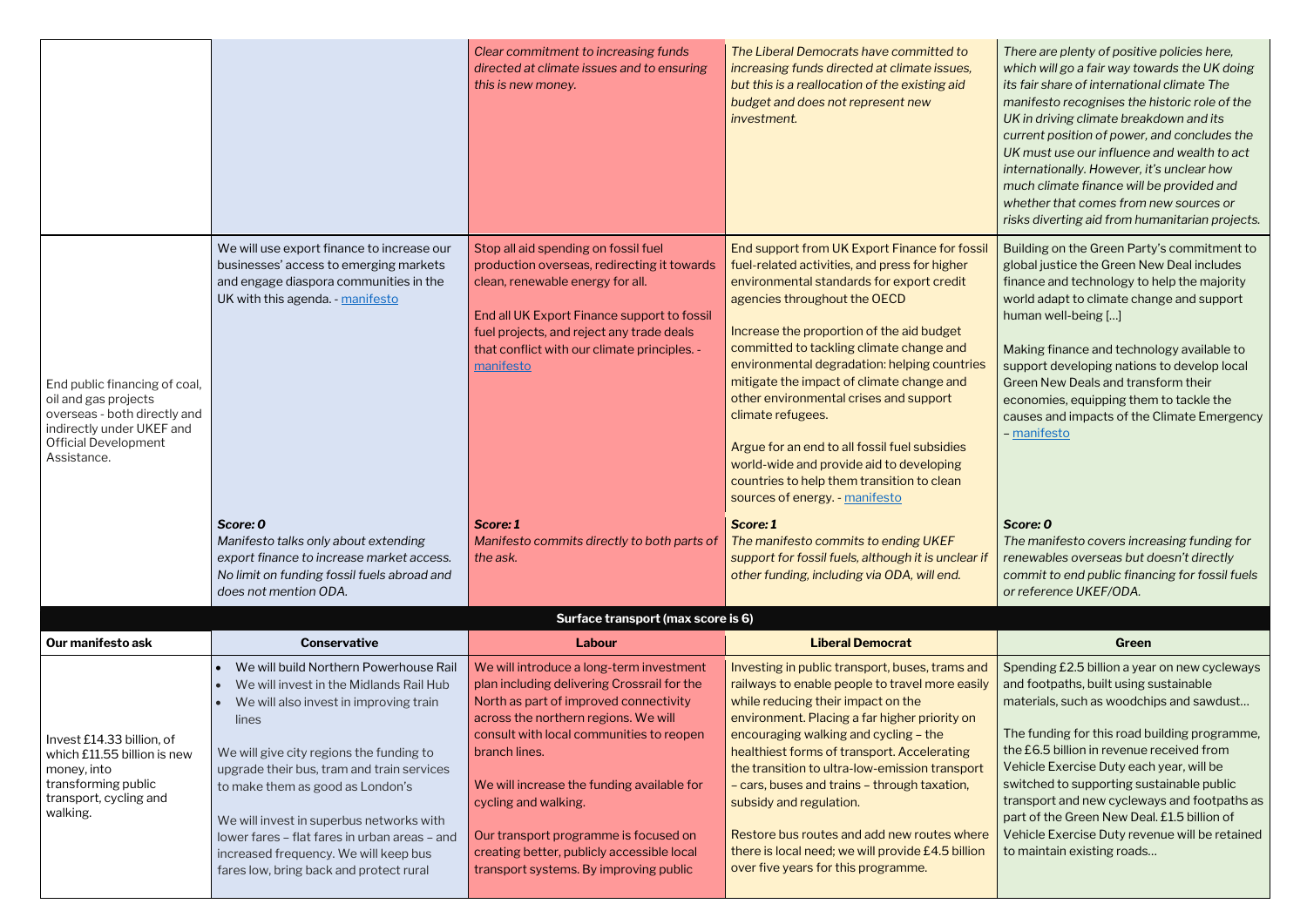routes, and speed up your journeys. We will invest in electric buses… Developing the UK's first all electric- bus town.

We will support commuter cycling routes, so that more people can cycle safely to work and more families can go out together. We will create a new £350 million Cycling Infrastructure Fund with mandatory design standards for new routes.

- 500m for rail 20-21 250m from Network rail
- 280m cycling
- Intra-city transport 1680m [over 4 costed years] - [manifesto](https://assets-global.website-files.com/5da42e2cae7ebd3f8bde353c/5dda924905da587992a064ba_Conservative%202019%20Manifesto.pdf)

transport, Labour will help people to become less reliant on their cars.

£250 billion will directly fund the transition through a Green Transformation Fund dedicated to renewable and low-carbon energy and transport, biodiversity and environmental restoration. - [manifesto](https://labour.org.uk/wp-content/uploads/2019/11/Real-Change-Labour-Manifesto-2019.pdf)

Labour say these changes would cost about £1.5bn per year. The funding would come from a wider change planned by the party to create a sustainable transport fund from the revenues bought in by vehicle excise duty, or VED, which is based on emissions. – [Guardian election pledges](https://www.theguardian.com/politics/2019/dec/01/labour-plan-cut-rail-fares-england-season-tickets)  [story, 01/12/19](https://www.theguardian.com/politics/2019/dec/01/labour-plan-cut-rail-fares-england-season-tickets)

A Green Transformation Fund of £250 billion over the next ten years will be established by a Labour government to directly fund the transition to our sustainable future. Separate funding streams will support or be dedicated to: […] supporting the shift towards sustainable, pollution-free transport systems, including accessible public transport, rail electrification and low or ultra-low emission road vehicles

Our comprehensive plans for reducing transport emissions through investments in local public transport will contribute to a cleaner environment. By improving public transport and investing more in healthier active travel forms like cycling, by supporting the transition to ultra low emission vehicles and expanding rail freight, we will help people to become less reliant on polluting forms of transport and improve air quality for our better health, for a cleaner environment – [Plan for nature](https://labour.org.uk/wp-content/uploads/2019/11/FINAL-FOR-WEB_13172_19-Environment-Manifesto.pdf)

- Cut regulated rail fares by 33% from January 2020, saving the average commuter £1097 a year.
- Make rail travel free for those 16 years old and under. – [Labour rail 01/12](https://labour.org.uk/press/labour-announces-biggest-ever-rail-fares-cut-saving-the-average-commuter-over-1000-a-year/)

Introduce a nationwide strategy to promote walking and cycling, including the creation of dedicated safe cycling lanes, increasing spending per head five-fold to reach 10 per cent of the transport budget.

Freeze rail fares for commuters and season ticket holders for a parliament, while we fix our railways. Extend Britain's rail network, improve stations, reopen smaller stations and restore twin-track lines to major routes. Convert the rail network to ultra-low-emission technology (electric or hydrogen) by 2035, and provide funding for light rail and trams. Improve the experience of people who rely on the railways for work by investing in commuter routes and the integration of rail, bus and cycle routes. Fix the broken fares and ticketing system so that it provides better value for money. Improve disabled access to public transport via the Access for All programme. - [manifesto](https://d3n8a8pro7vhmx.cloudfront.net/libdems/pages/57307/attachments/original/1574251172/Stop_Brexit_and_Build_a_Brighter_Future.pdf?1574251172)

Green transport: investing in green transport and encouraging people to use greener options; substantially increasing funding for buses so that new routes can be opened and old routes restored; promoting walking and cycling as options; and, freezing rail fares for five years while we make the rail system fitfor-purpose. Cost = £2,610m

Capital investment includes £86 billion to tackle the climate emergency and protect the environment, including: - Substantial additional investment in the railways – opening new routes and electrification – [manifesto costings.](https://d3n8a8pro7vhmx.cloudfront.net/libdems/pages/57307/attachments/original/1574260354/Stop_Brexit_and_Build_a_Brighter_Future_COSTINGS.pdf?1574260354)

Reduction in public transport fares: £3.5 billion Upgrading cycleways and footpaths: £0.5 billion (admin costs) Upgrading rail capacity, including electrification: £12.2 billion Upgrading cycleways and footpaths infrastructure: £2.0 billion Electric vehicles and infrastructure: £2.5 billion– [manifesto](https://www.greenparty.org.uk/assets/files/Elections/Green%20Party%20Manifesto%202019.pdf)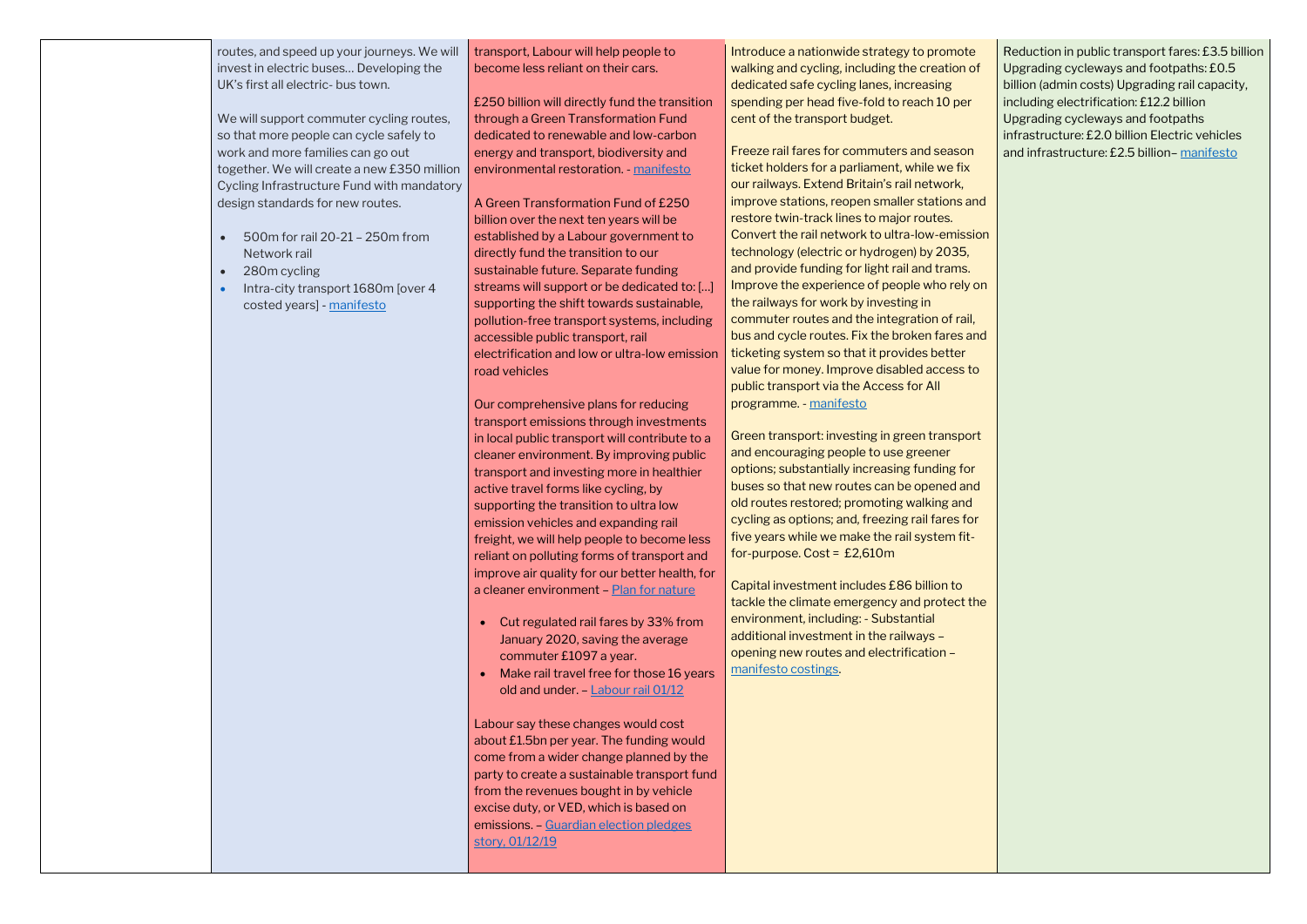|  | Double cycling journeys by adults and<br>$\bullet$<br>children.<br>Build 5000km of cycleways.<br>$\bullet$<br>Create safe cycling and walking routes<br>$\bullet$<br>to 10,000 primary schools.<br>Deliver universal affordable access to<br>bicycles and grants for e-bike<br>purchase.<br>Provide cycle training for all primary<br>$\bullet$<br>school children and their parents, plus<br>extend training to secondary schools<br>and make it available for all adults. -<br>Labour cycle 01/12                                                                                                                                                                                                                                                                                                                                                                                                                                                                                                                                                                                             |  |
|--|-------------------------------------------------------------------------------------------------------------------------------------------------------------------------------------------------------------------------------------------------------------------------------------------------------------------------------------------------------------------------------------------------------------------------------------------------------------------------------------------------------------------------------------------------------------------------------------------------------------------------------------------------------------------------------------------------------------------------------------------------------------------------------------------------------------------------------------------------------------------------------------------------------------------------------------------------------------------------------------------------------------------------------------------------------------------------------------------------|--|
|  | Labour will make the biggest ever<br>investment in zero carbon 'active travel'<br>modes totalling £7.2 billion over the first<br>term of a Labour Government.                                                                                                                                                                                                                                                                                                                                                                                                                                                                                                                                                                                                                                                                                                                                                                                                                                                                                                                                   |  |
|  | Double cycling journeys by adults and<br>$\bullet$<br>children<br>Build 5000km of cycleways<br>$\bullet$<br>Create safe cycling and walking routes<br>$\bullet$<br>to 10,000 primary schools<br>Deliver universal affordable access to<br>$\bullet$<br>bicycles and grants for e-bike<br>purchase<br>Provide cycle training for all primary<br>school children and their parents, plus<br>extend training to secondary schools<br>and make it available for all adults<br>A Labour government will take a stake<br>$\bullet$<br>in a world-leading electric bike<br>research, development and<br>manufacturing facility that will form<br>the core of an 'E-bike Valley' industrial<br>cluster.<br>E-cargo bike demonstration cities.<br>$\bullet$<br>Grants of £200 for e-bike purchase to<br>$\bullet$<br>boost purchase rates to those in other<br>European countries.<br>Expansion of Bikeability cycle training,<br>$\bullet$<br>doubling present provision so it covers<br>all primary school children, plus<br>extension to all their parents,<br>extension to give advanced training in |  |
|  | secondary schools and extension to<br>offer cycle training to all adults.<br>Universal affordable access to<br>$\bullet$<br>bicycles.                                                                                                                                                                                                                                                                                                                                                                                                                                                                                                                                                                                                                                                                                                                                                                                                                                                                                                                                                           |  |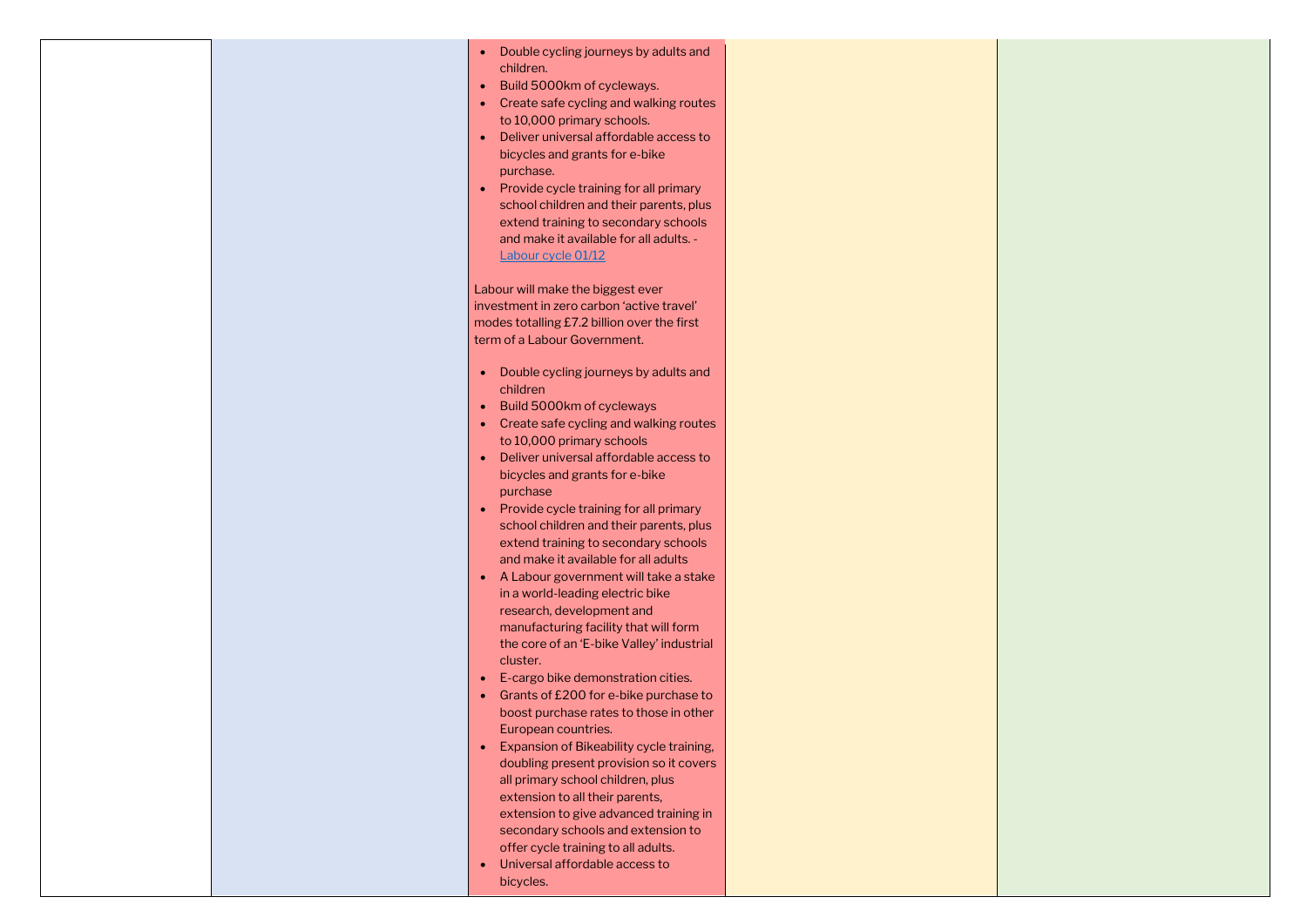|    | Score: 1<br>The costed commitments in the manifesto<br>relating to public transport add up to £20.7 bn<br>in total, above our ask. At least £6.5 bn is VED,<br>'new' to investment in public transport, but it<br>isn't clear how much of the rest is existing.       |
|----|-----------------------------------------------------------------------------------------------------------------------------------------------------------------------------------------------------------------------------------------------------------------------|
|    |                                                                                                                                                                                                                                                                       |
| el | Score: 0<br>The manifesto suggests the VED funding<br>would be used for wider public transport<br>improvements rather than free bus travel,<br>which isn't mentioned. Previous commitment<br>not restated.                                                            |
|    | Scrapping the government's new road<br>building programme, including the proposed<br>road tunnel at Stonehenge that threatens to<br>desecrate an iconic World Heritage Site<br>Scrapping the government's road building<br>programme: [saving] £5 billion - manifesto |

|                                                                                                                                                                  | <b>Score: 0.5</b><br>Investment far below required levels, with<br>focus on rail rather than investments | • 'Social prescribing' of cycling and<br>bicycles on prescription.<br>Expansion of the successful Walk to<br>School scheme to all schools<br>A Cycling and Walking Social<br>Investment Fund to support walking<br>and cycling in left-behind areas.<br>Funding of £1.3bn/yr to completely reverse<br>the Tories' cuts to buses since 2010 - some<br>3000 routes axed - plus additional funding<br>to lay on as many additional bus routes.<br>Funding of £1.4 bn/yr to provide free bus<br>travel to under-25s everywhere that local<br>authorities take back control of their buses.<br>- Public letter, 3/12<br>Score: 1<br>A range of positive plans and significant<br>detail which more than meet our ask for | Score: 1<br>The proposed investment meets our ask,<br>although it isn't clear how much of this is new                                                                                                                                                 |
|------------------------------------------------------------------------------------------------------------------------------------------------------------------|----------------------------------------------------------------------------------------------------------|---------------------------------------------------------------------------------------------------------------------------------------------------------------------------------------------------------------------------------------------------------------------------------------------------------------------------------------------------------------------------------------------------------------------------------------------------------------------------------------------------------------------------------------------------------------------------------------------------------------------------------------------------------------------------------------------------------------------|-------------------------------------------------------------------------------------------------------------------------------------------------------------------------------------------------------------------------------------------------------|
|                                                                                                                                                                  | across walking, cycling and bus<br>infrastructure.                                                       | additional investment in transport.                                                                                                                                                                                                                                                                                                                                                                                                                                                                                                                                                                                                                                                                                 | spending.                                                                                                                                                                                                                                             |
|                                                                                                                                                                  |                                                                                                          | Where councils take control of their buses.<br>Labour will introduce free bus travel for<br>under-25s - manifesto                                                                                                                                                                                                                                                                                                                                                                                                                                                                                                                                                                                                   | Provide a package of carer benefits such as<br>free leisure centre access, free bus travel for<br>young carers - manifesto                                                                                                                            |
| Provide the under 30s with<br>free bus travel.                                                                                                                   | Score: 0<br>No commitment in manifesto.                                                                  | <b>Score: 0.5</b><br>Manifesto promises free bus travel but only<br>for under 25s and only in areas where<br>councils control services.                                                                                                                                                                                                                                                                                                                                                                                                                                                                                                                                                                             | Score: 0<br>Liberal Democrat proposals for free bus travel<br>extend only to a small sub-section of young<br>people.                                                                                                                                  |
| Review the £28.8 billion<br>road building programme,<br>including scrapping all new<br>road projects that will lead<br>to increased carbon dioxide<br>emissions. | We will make a £28.8 billion investment in<br>strategic and local roads. - manifesto                     | We will review public expenditure on<br>transport to ensure that it promotes<br>environmental sustainability and<br>contributes to decarbonisation - manifesto<br>The next Labour government will expand<br>the hypothecation of VED to form a<br>sustainable transport fund for rail and other<br>sustainable modes of travel and to address<br>the pothole backlog. If this money were to<br>be spent on road building it would increase<br>traffic, congestion and carbon emissions,<br>the opposite of what is needed to reach the<br>UK's commitment to climate targets and to<br>clean up polluted air.                                                                                                       | This would be supported through the Local<br>Sustainable Transport Fund, originally set up<br>by Liberal Democrats, with additional funds<br>from money currently allocated to the road<br>building budget. - Plan to tackle the climate<br>emergency |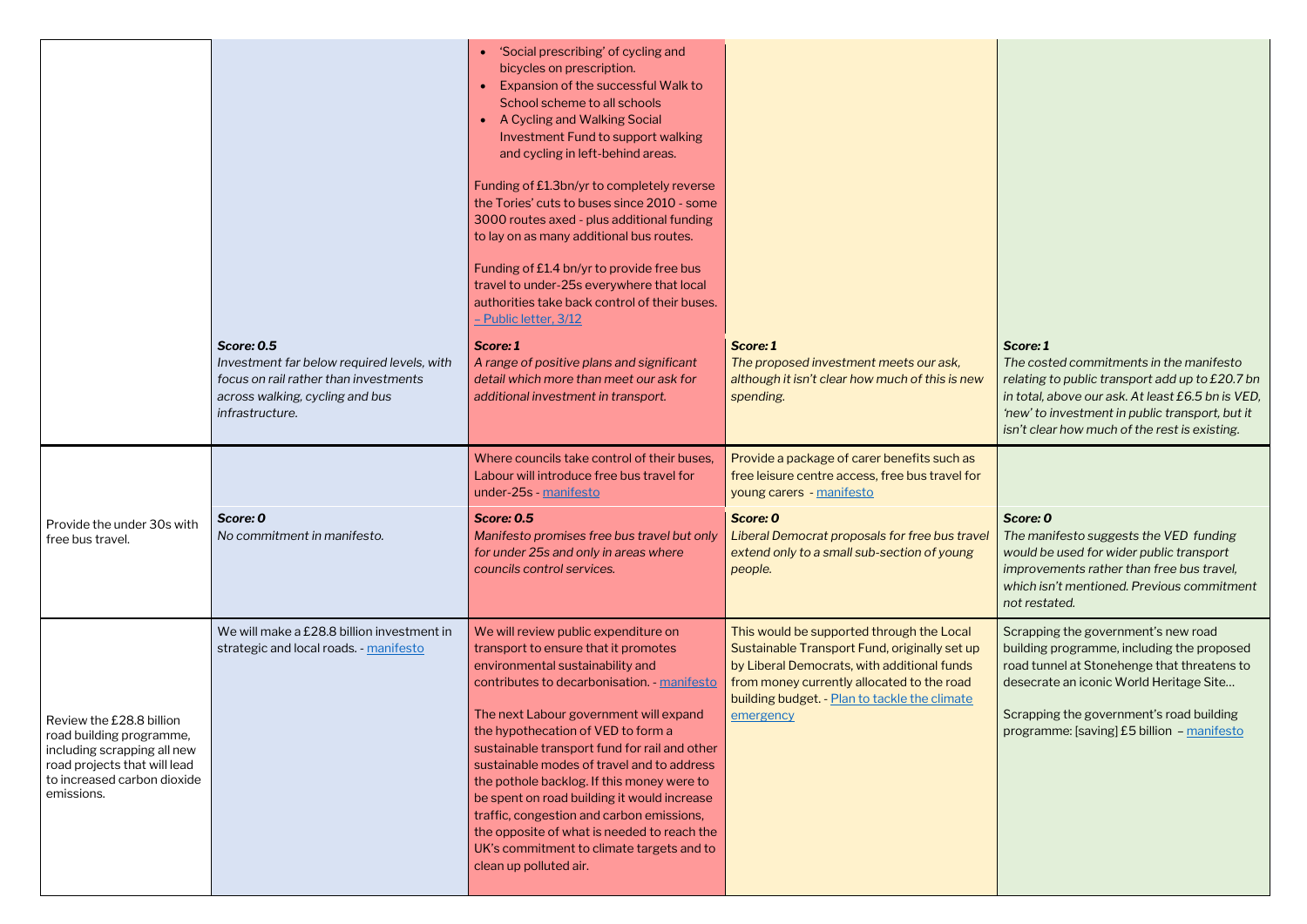*Score: 1 The Greens have met the commitment to scrap the new road building programme.* 

Scrapping HS2: £3.5 billion (an additional £0.5 billion of savings from this measure will be spent on costs of cancellation) – [manifesto](https://www.greenparty.org.uk/assets/files/Elections/Green%20Party%20Manifesto%202019.pdf)

|                                                                                                            |                                                                                                                                                                                                                                                                                                                            | All the revenue funding for active travel,<br>buses and rail pledges detailed above will<br>be from the Tories' £6bn/yr VED road<br>building fund, instead of building new roads.<br>- Public letter, 3/12                                                                                                                                                                                                                                                                                                                                                                   |                                                                                                                                                                                                                                                                                                                                                                                                                                                  |
|------------------------------------------------------------------------------------------------------------|----------------------------------------------------------------------------------------------------------------------------------------------------------------------------------------------------------------------------------------------------------------------------------------------------------------------------|------------------------------------------------------------------------------------------------------------------------------------------------------------------------------------------------------------------------------------------------------------------------------------------------------------------------------------------------------------------------------------------------------------------------------------------------------------------------------------------------------------------------------------------------------------------------------|--------------------------------------------------------------------------------------------------------------------------------------------------------------------------------------------------------------------------------------------------------------------------------------------------------------------------------------------------------------------------------------------------------------------------------------------------|
|                                                                                                            | Score: 0<br>The manifesto recommits to the existing<br>road building scheme.                                                                                                                                                                                                                                               | <b>Score: 0.5</b><br>Useful to see a diversion of VED away from<br>roads and towards sustainable travel but it<br>is still unclear if this equates to a firm<br>commitment to scrap all new road building<br>- leaving open the possibility of further<br>road building as part of a transport 'mix'.                                                                                                                                                                                                                                                                        | Score: 0<br>The manifesto does not repeat previous<br>proposals to reallocate Vehicle Excise Duty<br>(VED) towards zero-carbon transport and<br>provides little detail on the scale of road<br>building funding remaining.                                                                                                                                                                                                                       |
| Cancel the £90 billion HS2<br>project.                                                                     | HS2 is a great ambition, but will now cost at<br>least £81 billion and will not reach Leeds or<br>Manchester until as late as 2040. We will<br>consider the findings of the Oakervee<br>review into costs and timings and work with<br>leaders of the Midlands and the North to<br>decide the optimal outcome. - manifesto | We will also unlock capacity and extend<br>high-speed rail networks nationwide by<br>completing the full HS2 route to Scotland,<br>taking full account of the environmental<br>impacts of different route options. -<br>manifesto<br>We need to ensure that proper account is<br>taken of the environmental impacts. Under<br>the Conservatives, the profit and cost of<br>such developments always override<br>environmental concerns, which is what has<br>given rise to approvals for the destruction<br>of ancient woodlands along the route of<br>HS2 - Plan for nature | Support High Speed 2, Northern Powerhouse<br>Rail, East-West Rail and Crossrail 2, but<br>ensure far tighter financial controls and<br>increased accountability to ensure that these<br>projects are value for money, and address<br>problems with implementation to ensure that<br>HS2 opens as early as possible to meet our<br>decarbonisation goals while minimising the<br>destruction of precious UK habitats and<br>woodland. - manifesto |
|                                                                                                            | Score: 0<br>No cancellation, rather a proposal to<br>review.                                                                                                                                                                                                                                                               | Score: 0<br>Labour are proposing an extension rather<br>than an end to HS2. References in the Plan<br>for Nature to taking account of<br>environmental impacts do not go far<br>enough.                                                                                                                                                                                                                                                                                                                                                                                      | Score: 0<br>While the Liberal Democrats have tried to<br>offer some improvements to the HS2<br>projects, these don't overcome the severe<br>problems with the proposed line. 'Minimising'<br>the destruction of precious habitats is not<br>enough.                                                                                                                                                                                              |
|                                                                                                            | We will consult on the earliest date by<br>which we can phase out the sale of new<br>conventional petrol and diesel cars. -<br>manifesto                                                                                                                                                                                   | The Conservatives have committed to<br>ending new sales of combustion engine<br>vehicles by 2040. Labour will aim for 2030.<br>- manifesto                                                                                                                                                                                                                                                                                                                                                                                                                                   | We will ensure that, by 2030, every new car<br>and small van sold is electric - manifesto                                                                                                                                                                                                                                                                                                                                                        |
| Set a 2030 cut-off date for<br>the sale of petrol and diesel<br>cars, vans and buses and<br>2040 for HGVs. |                                                                                                                                                                                                                                                                                                                            | We will meet the new standards set out in<br>the [Clean Air] Act with a scrappage<br>scheme for polluting vehicles, an expansion<br>of rail freight to take more lorries off our<br>roads - Plan for nature                                                                                                                                                                                                                                                                                                                                                                  |                                                                                                                                                                                                                                                                                                                                                                                                                                                  |
|                                                                                                            |                                                                                                                                                                                                                                                                                                                            | Our investment figures (including for the<br>EV charging network) are based on what<br>would be necessary to achieve a 2030                                                                                                                                                                                                                                                                                                                                                                                                                                                  |                                                                                                                                                                                                                                                                                                                                                                                                                                                  |

End the sale of new petrol and diesel fuelled vehicles by 2030. Over the next ten years we will ease this transition by incentivising the replacement of diesel and petrol vans, lorries and coaches with electric vehicles - [manifesto](https://www.greenparty.org.uk/assets/files/Elections/Green%20Party%20Manifesto%202019.pdf)

*Score: 1 The Greens have met the commitment to scrap HS2.*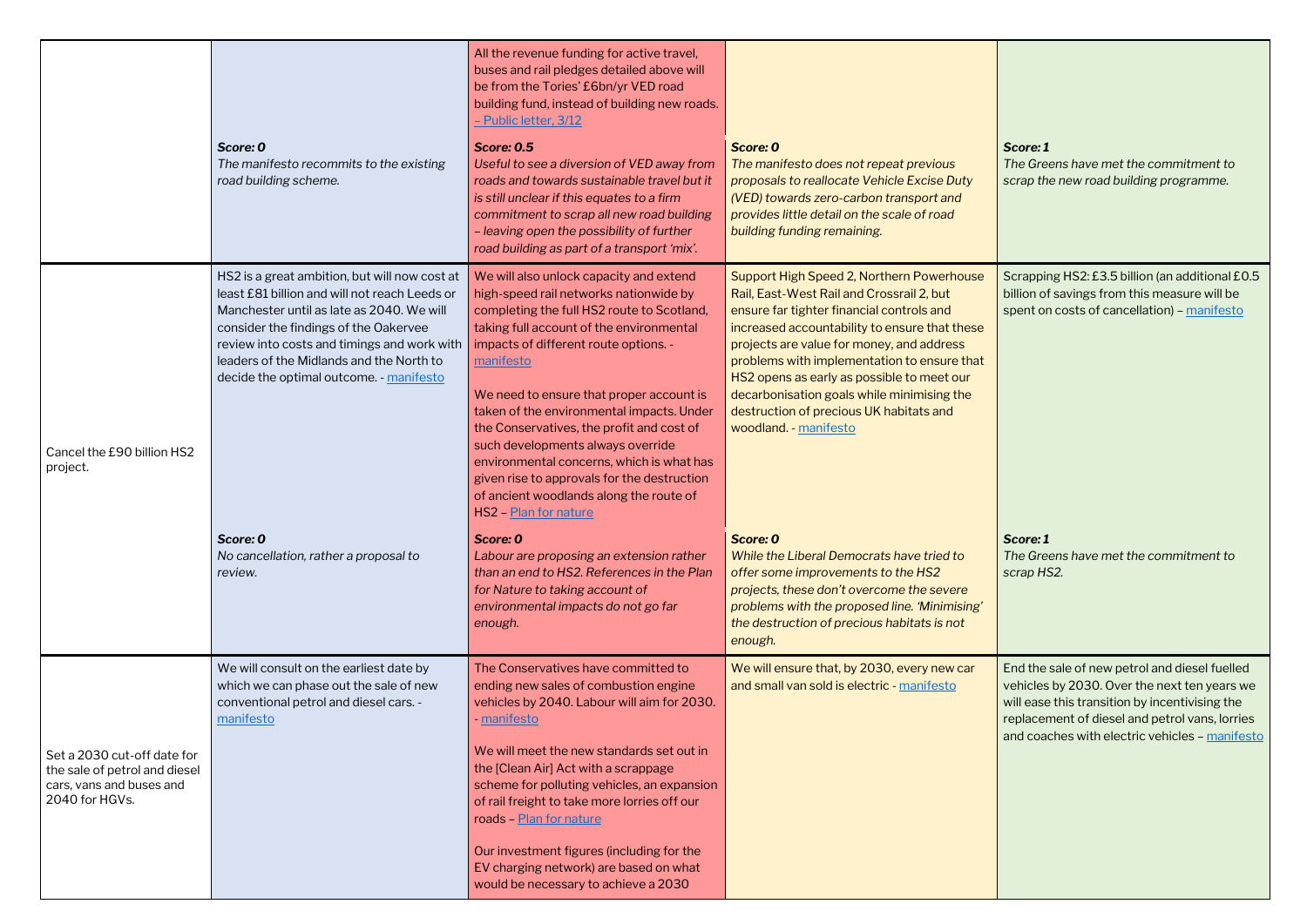*This commitment meets our ask, and seems to go beyond for HGVs by specifying 'all vehicles' by 2030.*

|                                                                                                                                                                           |                                                                                                                                                                                                      | sales phase out date, and hence our<br>investment figures are larger than those<br>called for by Deloitte and the CCC. Labour's<br>commitment to 2030 is thus a firm<br>proposal, and we are confident these<br>measures will put the UK on a pathway to<br>meeting it - Public letter, 3/12                                                                                                                                                                                                                                                                                                                                                                                                                                              |                                                                                                                                                                                                                |                                                                                                                                                                                                                                                                     |
|---------------------------------------------------------------------------------------------------------------------------------------------------------------------------|------------------------------------------------------------------------------------------------------------------------------------------------------------------------------------------------------|-------------------------------------------------------------------------------------------------------------------------------------------------------------------------------------------------------------------------------------------------------------------------------------------------------------------------------------------------------------------------------------------------------------------------------------------------------------------------------------------------------------------------------------------------------------------------------------------------------------------------------------------------------------------------------------------------------------------------------------------|----------------------------------------------------------------------------------------------------------------------------------------------------------------------------------------------------------------|---------------------------------------------------------------------------------------------------------------------------------------------------------------------------------------------------------------------------------------------------------------------|
|                                                                                                                                                                           | Score: 0<br>The manifesto does not offer a date at all<br>for cars or HGVs                                                                                                                           | Score: 1<br>This is a new and additional commitment<br>from Labour to a 2030 cut-off date on<br>smaller vehicles. Detail on HGVs would be<br>welcomed.                                                                                                                                                                                                                                                                                                                                                                                                                                                                                                                                                                                    | Score: 1<br>This commitment meets our ask for smaller<br>vehicles. It would be helpful if the Liberal<br>Democrats could be more specific on the date<br>at which of HGV's might be addressed.                 | Score: 1<br>This commitment meets o<br>to go beyond for HGVs by<br>vehicles' by 2030.                                                                                                                                                                               |
| Back legislation to enshrine<br>legally binding targets to<br>meet World Health<br>Organisation air pollution<br>standards by 2030 and a<br>right to healthy air for all. | introduce our own legal targets, including<br>for air quality. - manifesto                                                                                                                           | Labour will introduce a new Clean Air Act,<br>with a vehicle scrappage scheme and clean<br>air zones, complying with World Health<br>Organisation limits for fine particles and<br>nitrous oxides. - manifesto<br>Labour will introduce a new Clean Air Act<br>enshrining the World Health Organisation's<br>advisory air quality standards into domestic<br>law. We will meet the new standards set<br>out in the Act with a scrappage scheme for<br>polluting vehicles, an expansion of rail<br>freight to take more lorries off our roads,<br>support for farming practises which reduce<br>the release of ammonia and other<br>greenhouse gases into the atmosphere and<br>clean air zones around schools - Plan for<br><u>nature</u> | Pass a Clean Air Act, based on World Health<br>Organisation guidelines, enforced by a new Air<br>Quality Agency. The Act will enshrine the legal<br>right to unpolluted air wherever you live -<br>manifesto   | [savings from] Ending air p<br>billion<br>a new Clean Air Act, which<br>quality standards for the U                                                                                                                                                                 |
|                                                                                                                                                                           | Score: 0<br>Legally binding targets are proposed within<br>legislation, but not with a 2030 deadline<br>and no commitment to WHO levels.<br>Doesn't recommit to measures in the<br>Environment Bill. | <b>Score: 0.5</b><br>The manifesto specifies a specific act<br>containing WHO standards, and clean air<br>zones, but not with a 2030 deadline. The<br>Plan for Nature offers no further detail.<br><b>Aviation (max score is 3)</b>                                                                                                                                                                                                                                                                                                                                                                                                                                                                                                       | <b>Score: 0.5</b><br>The manifesto specifies WHO standards,<br>enforcement and the right to clean air, but not<br>with a 2030 deadline.                                                                        | Score: 0<br>The manifesto doesn't spe<br>this new Clean Air Act, alth<br>Green proposals for a CAA<br>legally binding WHO targe<br>commitment not restated.<br>letter from Jonathan Bartle<br>further detail on Green pol<br>was sent after our deadline<br>scored. |
| Our manifesto ask                                                                                                                                                         | <b>Conservative</b>                                                                                                                                                                                  | Labour                                                                                                                                                                                                                                                                                                                                                                                                                                                                                                                                                                                                                                                                                                                                    | <b>Liberal Democrat</b>                                                                                                                                                                                        | Green                                                                                                                                                                                                                                                               |
| Commit to<br>reduce greenhouse<br>gas emissions from<br>aviation to well below the                                                                                        |                                                                                                                                                                                                      | "Labour will align the priorities of the<br>Department for Transport with our<br>commitment to tackle climate change. []<br>The Department doesn't have a carbon<br>reduction budget or target. [] I will want to                                                                                                                                                                                                                                                                                                                                                                                                                                                                                                                         | The trajectory described in the paper (see pp)<br>19-20) returns international transport<br>emissions to the 1997 level by the mid 2030s.<br>- Public letter, 4/12 and Plan to tackle the<br>climate emergency |                                                                                                                                                                                                                                                                     |

[savings from] Ending air pollution: £1.8 billion…

a new Clean Air Act, which will set new air quality standards for the UK – [manifesto](https://www.greenparty.org.uk/assets/files/Elections/Green%20Party%20Manifesto%202019.pdf)

#### *Score: 0*

*The manifesto doesn't specify what will be in this new Clean Air Act, although previous Green proposals for a CAA have included legally binding WHO targets. Previous commitment not restated. We [received](https://cdn.friendsoftheearth.uk/sites/default/files/downloads/FoE%20letter%20JB%2004.12.19.pdf) a [letter](https://cdn.friendsoftheearth.uk/sites/default/files/downloads/FoE%20letter%20JB%2004.12.19.pdf) from Jonathan Bartley which set out further detail on Green policy. – however this was sent after our deadline so has not been scored.*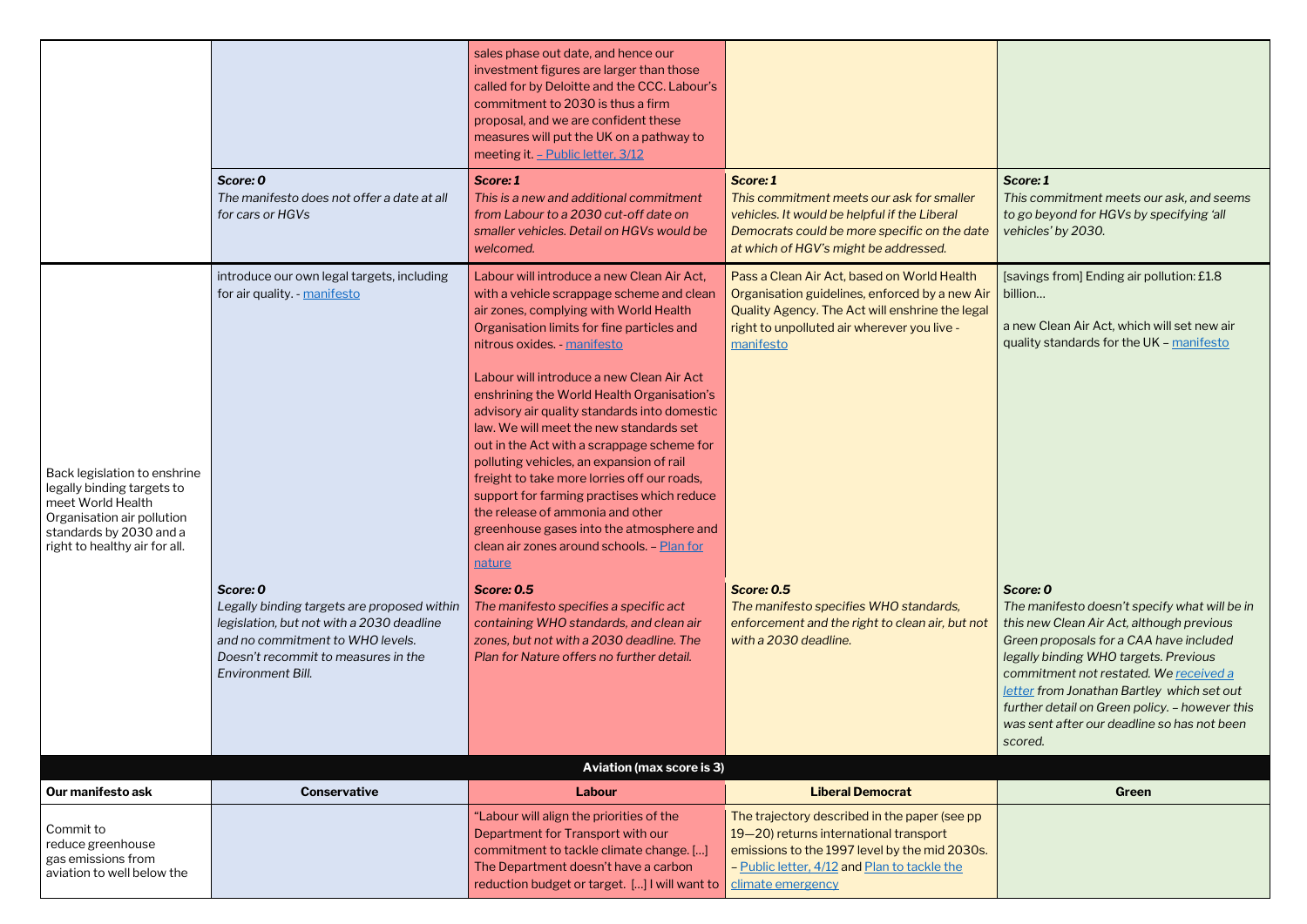*No specific commitment on cutting emissions from aviation, although a number of measures elsewhere to discourage flying, including, increases to fuel costs and ending of domestic flight VAT exemption, which may contribute to this.*

Scrapping plans for airport expansion across the country...

Stop the building of new runways  $-$  [manifesto](https://www.greenparty.org.uk/assets/files/Elections/Green%20Party%20Manifesto%202019.pdf)

| level in the year 1997 as fast<br>as possible.                                                            | Score: 0<br>No mention of this in the manifesto.                                                                                                                                                                                                                                                                                                                         | see the Department set a carbon budget<br>consistent with the aspirations of the Paris<br>Agreement on climate change. [] In<br>addition, I will want each of the sectors -<br>rail, road, aviation and maritime - to have<br>carbon reduction targets in line with that<br>departmental budget." - Public letter, 3/12<br>Score: 0<br>No mention in manifesto or Plan for Nature.<br>The clarifying letter demonstrates some<br>positive aspiration but this does not go as<br>far as a commitment to reduce aviation<br>emissions to pre-1997 levels.                                                                                                                                                                                                                                                                                                                                                                                                                                                                                                                       | <b>Score: 0.5</b><br>The projection on pages 19 and 20 of the Plan<br>for Tackling the Climate Emergency<br>demonstrates a positive aim, but is an<br>illustration of possible reductions, not a clear<br>commitment to achieve these reductions.                                   |
|-----------------------------------------------------------------------------------------------------------|--------------------------------------------------------------------------------------------------------------------------------------------------------------------------------------------------------------------------------------------------------------------------------------------------------------------------------------------------------------------------|-------------------------------------------------------------------------------------------------------------------------------------------------------------------------------------------------------------------------------------------------------------------------------------------------------------------------------------------------------------------------------------------------------------------------------------------------------------------------------------------------------------------------------------------------------------------------------------------------------------------------------------------------------------------------------------------------------------------------------------------------------------------------------------------------------------------------------------------------------------------------------------------------------------------------------------------------------------------------------------------------------------------------------------------------------------------------------|-------------------------------------------------------------------------------------------------------------------------------------------------------------------------------------------------------------------------------------------------------------------------------------|
| Cancelling the approval of<br>Heathrow expansion and<br>banning<br>the expansion of regional<br>airports. | Parliament has voted in principle to support<br>a third runway at Heathrow, but it is a<br>private sector project. It is for Heathrow to<br>demonstrate that it can meet its air quality<br>and noise obligations, that the project can<br>be financed and built and that the business<br>case is realistic. The scheme will receive no<br>new public money. - manifesto | Any expansion of airports must pass our<br>tests on air quality, noise pollution, climate<br>change obligations and countrywide<br>benefits - manifesto<br>Under the Conservatives, the profit and<br>cost of such developments always override<br>environmental concerns, which is what has<br>given rise to [] an inadequately mitigated<br>proposal for Heathrow expansion - Plan for<br>nature<br>Labour's manifesto says it will only<br>authorise plans that are consistent with our<br>ambitious climate targets. Proposals that<br>aren't consistent with our policy to reduce<br>carbon emissions will not go ahead. The<br>logical conclusion of this commitment is<br>that climate-busting airport expansions will<br>not be permitted.<br>would order the Airports National Policy<br>Statement which grants permission to<br>Heathrow expansion to be reviewed<br>against the UK's Paris Climate<br><b>Commitments and Labour's more</b><br>ambitious targets and would immediately<br>cancel it if it was found to be inconsistent $\pm$<br>Public letter, 3/12 | placing a moratorium on the development of<br>new runways (net) in the UK, opposing any<br>expansion of Heathrow, Gatwick or Stansted<br>and any new airport in the Thames Estuary,<br>and introducing a zero-carbon fuels blending<br>requirement for domestic fights. - manifesto |
|                                                                                                           | Score: 0<br>No cancellation, and no commitment on<br>regional airports.                                                                                                                                                                                                                                                                                                  | <b>Score: 0.5</b><br>These set very tough conditions for airport<br>expansion, however it still falls short of a<br>firm commitment.                                                                                                                                                                                                                                                                                                                                                                                                                                                                                                                                                                                                                                                                                                                                                                                                                                                                                                                                          | <b>Score: 0.5</b><br>The Liberal Democrats propose scrapping the<br>Heathrow expansion and opposing (net) new<br>runways, but don't seem 100% committed to                                                                                                                          |

*Score: 1 Clear commitment to ending all airport expansion including new runways.*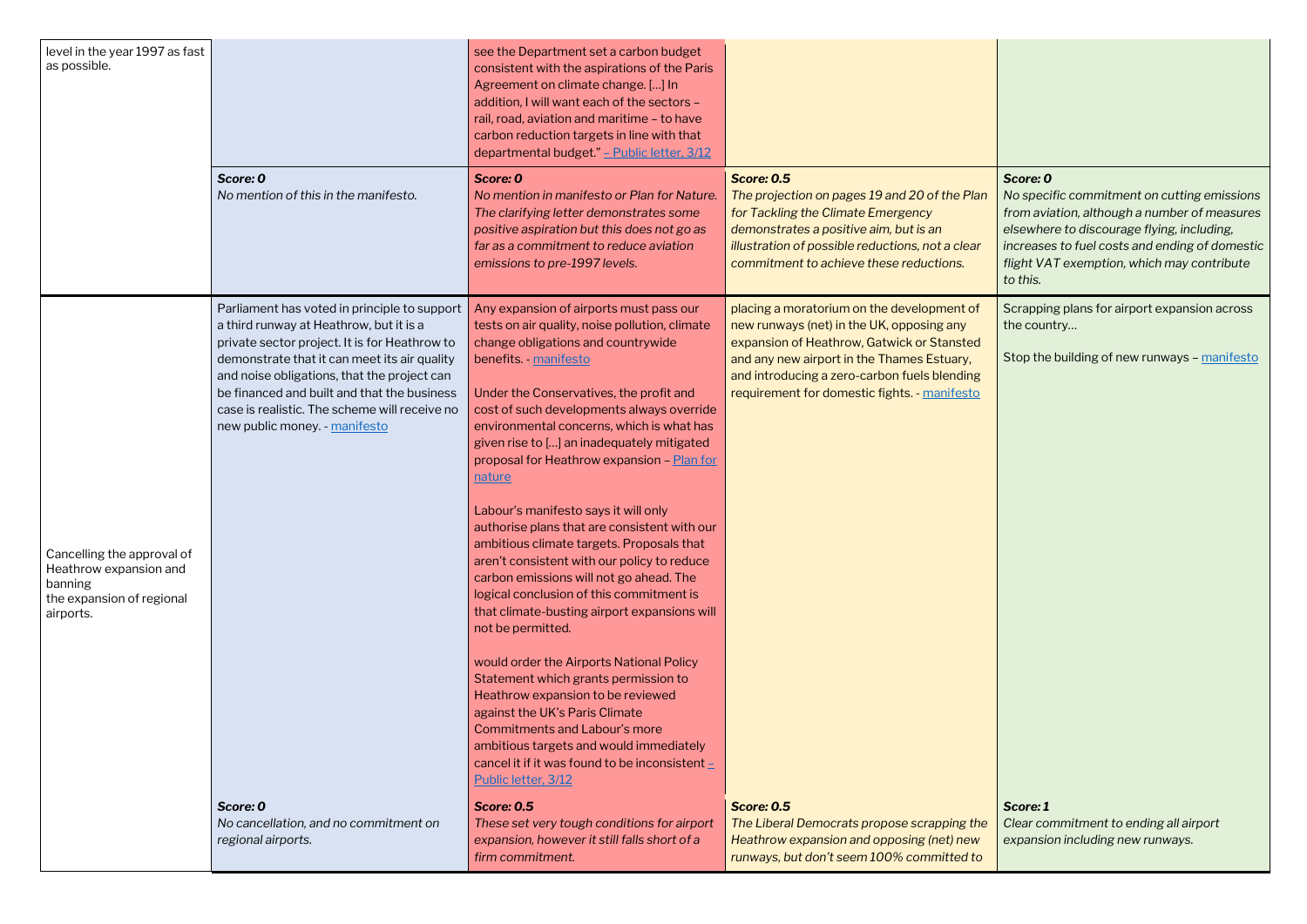|                                                                                        |                                                                        |                                                                                                                                                                                                                                                                                                                                                                                                                                                                                                                                                                                                                                                                                                                                                                                                                                                                                                                                                                                                                                                                                                                                                         | a ban on regional airport expansion given the<br>use a of a 'net' runway loophole.                                                                                                                                                                                                                                                                                                                                                                                    |                                                                                                                                                                                              |
|----------------------------------------------------------------------------------------|------------------------------------------------------------------------|---------------------------------------------------------------------------------------------------------------------------------------------------------------------------------------------------------------------------------------------------------------------------------------------------------------------------------------------------------------------------------------------------------------------------------------------------------------------------------------------------------------------------------------------------------------------------------------------------------------------------------------------------------------------------------------------------------------------------------------------------------------------------------------------------------------------------------------------------------------------------------------------------------------------------------------------------------------------------------------------------------------------------------------------------------------------------------------------------------------------------------------------------------|-----------------------------------------------------------------------------------------------------------------------------------------------------------------------------------------------------------------------------------------------------------------------------------------------------------------------------------------------------------------------------------------------------------------------------------------------------------------------|----------------------------------------------------------------------------------------------------------------------------------------------------------------------------------------------|
| Introduce a graduated tax<br>to discourage frequent<br>fliers (a frequent flier levy). |                                                                        | Labour recognises the Davies<br>Commission's assessment of pressures on<br>airport capacity in the South East. Any<br>expansion of airports must pass our tests<br>on air quality, noise pollution, climate<br>change obligations and countrywide<br>benefits. We will examine fiscal and<br>regulatory options to ensure a response to<br>the climate crisis in a way that is fair to<br>consumers and protects the economy. -<br>manifesto<br>We agree with the Committee on Climate<br>Change that a FFL appears to be the best<br>available option and are persuaded by the<br>argument that the vast majority of the<br>population who fly once a year or less<br>shouldn't be taxed at all, while wealthy<br>frequent flyers should shoulder more<br>responsibility. We do however recognise<br>that a FFL is not an 'oven ready' proposal,<br>which the report on which the proposal is<br>based acknowledges, which is why the<br>report advises that cruder approaches<br>could be needed. We would review aviation<br>taxation in government to reform it in a way<br>to manage demand, with a preference for a<br>FFL. - Public letter, 3/12 | Reduce the climate impact of flying by<br>reforming the taxation of international fights<br>to focus on those who fly the most, while<br>reducing costs for those who take one or two<br>international return fights per year - manifesto<br>"Frequent flyer tax for those taking more than<br>3 return long haul flights in a year" - Swinson,<br>28/11                                                                                                              | Ban advertising for flights,<br>Frequent Flyer Levy to red<br>the 15% of people who tak<br>This Frequent Flyer Levy o<br>people who take more tha<br>a year, discouraging exces<br>manifesto |
|                                                                                        | Score: 0<br>No mention of this in the manifesto.                       | <b>Score: 0.5</b><br>Following clarification, Labour support for a<br>frequent flyer levy is welcome progress,<br>although we would welcome further detail<br>to clarify if this will apply to both long and<br>short-haul flights and that it will apply after<br>the first flight.                                                                                                                                                                                                                                                                                                                                                                                                                                                                                                                                                                                                                                                                                                                                                                                                                                                                    | <b>Score: 0.5</b><br>There is some form of graduated tax on flying<br>in the manifesto, but its construction suggests<br>the Liberal Democrats plans may encourage<br>some non-flyers to fly by making first and<br>second flight prices cheaper, and does not<br>tackle short-haul flights. This commitment<br>also appears to have become weaker over<br>time, with Jo Swinson suggesting a third<br>international return flight may also fall outside<br>the levy. | Score: 1<br>Clear and detailed levy pla                                                                                                                                                      |
| Our manifesto ask                                                                      | <b>Conservative</b>                                                    | <b>Energy (max score is 4 points)</b><br>Labour                                                                                                                                                                                                                                                                                                                                                                                                                                                                                                                                                                                                                                                                                                                                                                                                                                                                                                                                                                                                                                                                                                         | <b>Liberal Democrat</b>                                                                                                                                                                                                                                                                                                                                                                                                                                               |                                                                                                                                                                                              |
|                                                                                        | Our world-leading offshore wind industry                               | £250 billion will directly fund the transition                                                                                                                                                                                                                                                                                                                                                                                                                                                                                                                                                                                                                                                                                                                                                                                                                                                                                                                                                                                                                                                                                                          | We will:                                                                                                                                                                                                                                                                                                                                                                                                                                                              | Green<br>Enable communities to de                                                                                                                                                            |
| Speed-up the deployment<br>of renewable energy<br>capacity - from an average           | will reach 40gw by 2030, and we will<br>enable new floating wind farms | through a Green Transformation Fund<br>dedicated to renewable and low-carbon                                                                                                                                                                                                                                                                                                                                                                                                                                                                                                                                                                                                                                                                                                                                                                                                                                                                                                                                                                                                                                                                            | Accelerate the deployment of renewable<br>$\bullet$<br>power, providing more funding, removing<br>the Conservatives' restrictions on solar                                                                                                                                                                                                                                                                                                                            | renewable energy projects<br>benefits of locally generat<br>local.                                                                                                                           |

| $\overline{0}$ | Ban advertising for flights, and introduce a<br>Frequent Flyer Levy to reduce the impact of<br>the 15% of people who take 70% of flights.<br>This Frequent Flyer Levy only applies to<br>people who take more than one (return) flight<br>a year, discouraging excessive flying. -<br>manifesto |
|----------------|-------------------------------------------------------------------------------------------------------------------------------------------------------------------------------------------------------------------------------------------------------------------------------------------------|
|                | Score: 1<br>Clear and detailed levy plans meet our ask.                                                                                                                                                                                                                                         |

Enable communities to develop their own renewable energy projects, so that the benefits of locally generated energy can stay local.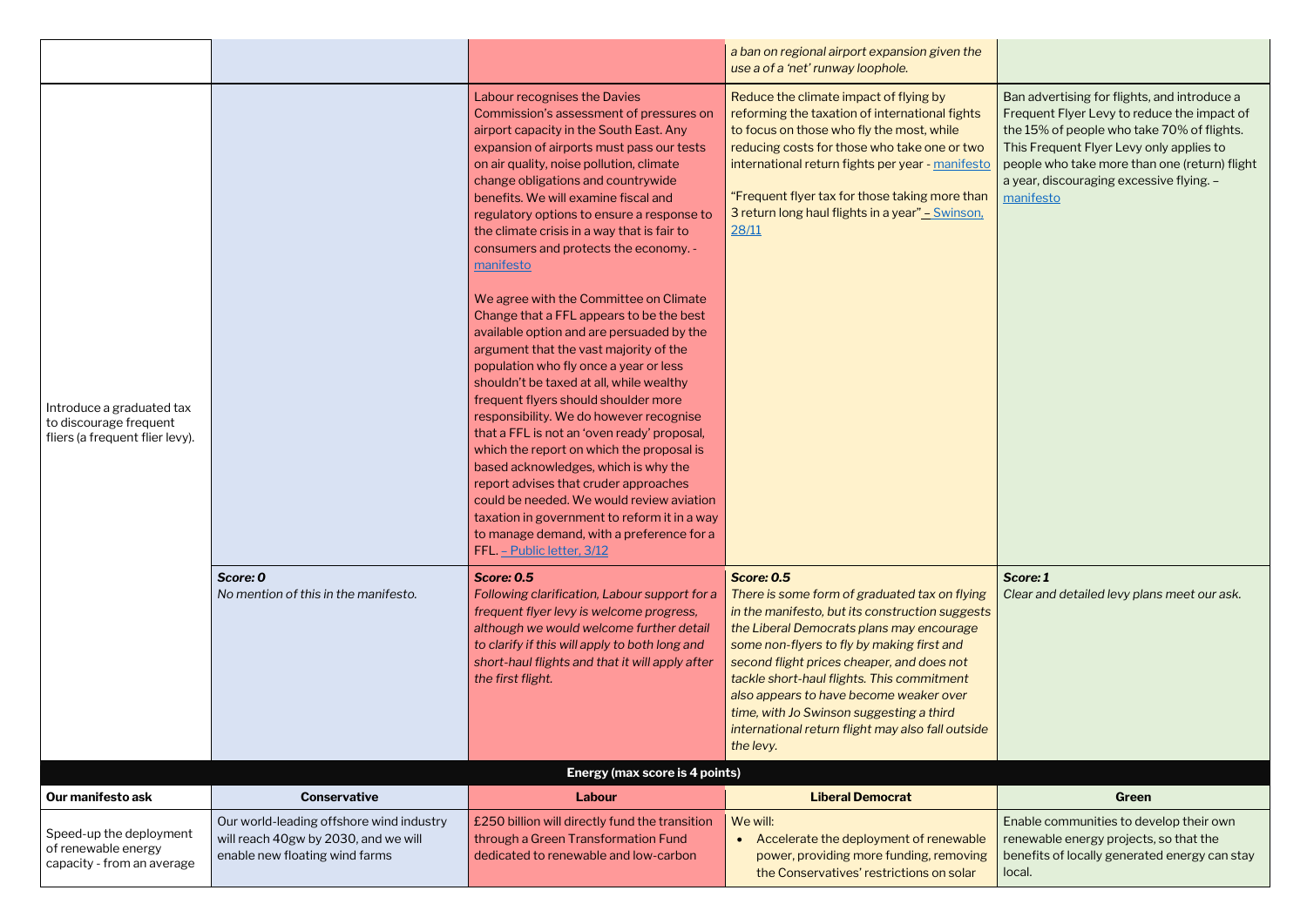| of 7.7 GW per year to<br>around 14 GW per year. | We will use our £1 billion Ayrton Fund to<br>develop affordable and accessible clean<br>energy that will improve lives and help us to<br>lead the world in tackling climate change.-<br>manifesto                                                | energy and transport, biodiversity and<br>environmental restoration.<br>We will deliver nearly 90% of electricity<br>and 50% of heat from renewable and low-<br>carbon sources by 2030. We will build:<br>7,000 new offshore wind turbines<br>2,000 new onshore wind turbines<br>Enough solar panels to cover 22,000<br>football pitches.<br>New nuclear power needed for energy<br>security.<br>As part of heat decarbonisation, we will roll<br>out technologies like heat pumps, solar hot<br>water and hydrogen, and invest in district<br>heat networks using waste heat. To<br>balance the grid, we will expand power<br>storage and invest in grid enhancements<br>and interconnectors. We will expand<br>distributed and community energy,<br>We will trial and expand tidal energy and<br>invest to reduce the costs of renewable<br>and low-carbon hydrogen production.-<br>manifesto<br>A Green Transformation Fund of £250<br>billion over the next ten years will be<br>established by a Labour government to<br>directly fund the transition to our<br>sustainable future. Separate funding<br>streams will support or be dedicated to:<br>developing renewable and low carbon<br>energy sources with which we can power<br>our society, industries and homes<br>We will ensure renewable energy sources<br>power the water industry sector - Plan for<br><u>nature</u> | and wind and building more<br>interconnectors to guarantee security of<br>supply; we aim to reach at least 80 per<br>cent renewable electricity in the UK by<br>2030.<br>Expand community and decentralised<br>energy, support councils to develop local<br>electricity generation and require all new<br>homes to be fitted with solar panels.<br>Ban fracking because of its negative<br>impacts on climate change, the energy<br>mix and the local environment.<br>Support investment and innovation in<br>cutting-edge energy technologies,<br>including tidal and wave power, energy<br>storage, demand response, smart grids<br>and hydrogen.<br>Provide an additional £12 billion over five<br>years to support these commitments, and<br>ensure that the National Infrastructure<br>Commission, National Grid, the energy<br>regulator Ofgem, and the Crown Estate<br>work together to deliver our net zero<br>climate objective. - manifesto<br>Introducing a £10 billion Renewable Power<br>Fund to leverage investment in renewables<br>from the private sector - manifesto costings |
|-------------------------------------------------|--------------------------------------------------------------------------------------------------------------------------------------------------------------------------------------------------------------------------------------------------|---------------------------------------------------------------------------------------------------------------------------------------------------------------------------------------------------------------------------------------------------------------------------------------------------------------------------------------------------------------------------------------------------------------------------------------------------------------------------------------------------------------------------------------------------------------------------------------------------------------------------------------------------------------------------------------------------------------------------------------------------------------------------------------------------------------------------------------------------------------------------------------------------------------------------------------------------------------------------------------------------------------------------------------------------------------------------------------------------------------------------------------------------------------------------------------------------------------------------------------------------------------------------------------------------------------------------------------------------------------------------------------|-------------------------------------------------------------------------------------------------------------------------------------------------------------------------------------------------------------------------------------------------------------------------------------------------------------------------------------------------------------------------------------------------------------------------------------------------------------------------------------------------------------------------------------------------------------------------------------------------------------------------------------------------------------------------------------------------------------------------------------------------------------------------------------------------------------------------------------------------------------------------------------------------------------------------------------------------------------------------------------------------------------------------------------------------------------------------------------------------|
|                                                 | <b>Score: 0.5</b><br>While a significant pledge for one<br>technology, this commitment does not<br>meet the required increase in GW capacity.<br>The manifesto lacks any detail on<br>renewables beyond offshore wind, or<br>details on costing. | Score: 1<br>This commitment definitely meets our ask<br>to speed up the deployment of renewables,<br>and seems likely to meet our ask on GW<br>increase, although we can't be 100% sure.                                                                                                                                                                                                                                                                                                                                                                                                                                                                                                                                                                                                                                                                                                                                                                                                                                                                                                                                                                                                                                                                                                                                                                                              | Score: 1<br>This commitment definitely meets our ask to<br>speed up the deployment of renewables, and<br>seems likely to meet our ask on GW increase,<br>although we can't be 100% sure.                                                                                                                                                                                                                                                                                                                                                                                                                                                                                                                                                                                                                                                                                                                                                                                                                                                                                                        |

- Introduce new support and incentives to directly accelerate wind energy development, paving the way for wind to provide around 70% of the UK's electricity by 2030.
- Introduce new support for solar, geothermal, tidal, hydro and other renewable energies to provide much of the remainder of the UK's energy supply by 2030.
- Transform the planning system so that it works to support a massive increase in wind power and other renewable generation.
- Work with the Crown Estate, which owns much of the UK's coastline, to open up more coastal waters for offshore wind and marine energy.

We will ensure that the long-term profits from these vital energy assets come to the UK government rather than energy firms.

Upgrades to electricity grid: £10.4 billion Renewable electricity generation: £12 billion – [manifesto](https://www.greenparty.org.uk/assets/files/Elections/Green%20Party%20Manifesto%202019.pdf)

#### *Score: 1*

*This commitment definitely meets our ask to speed up the deployment of renewables, and seems likely to meet our ask on GW increase, although we can't be 100% sure.*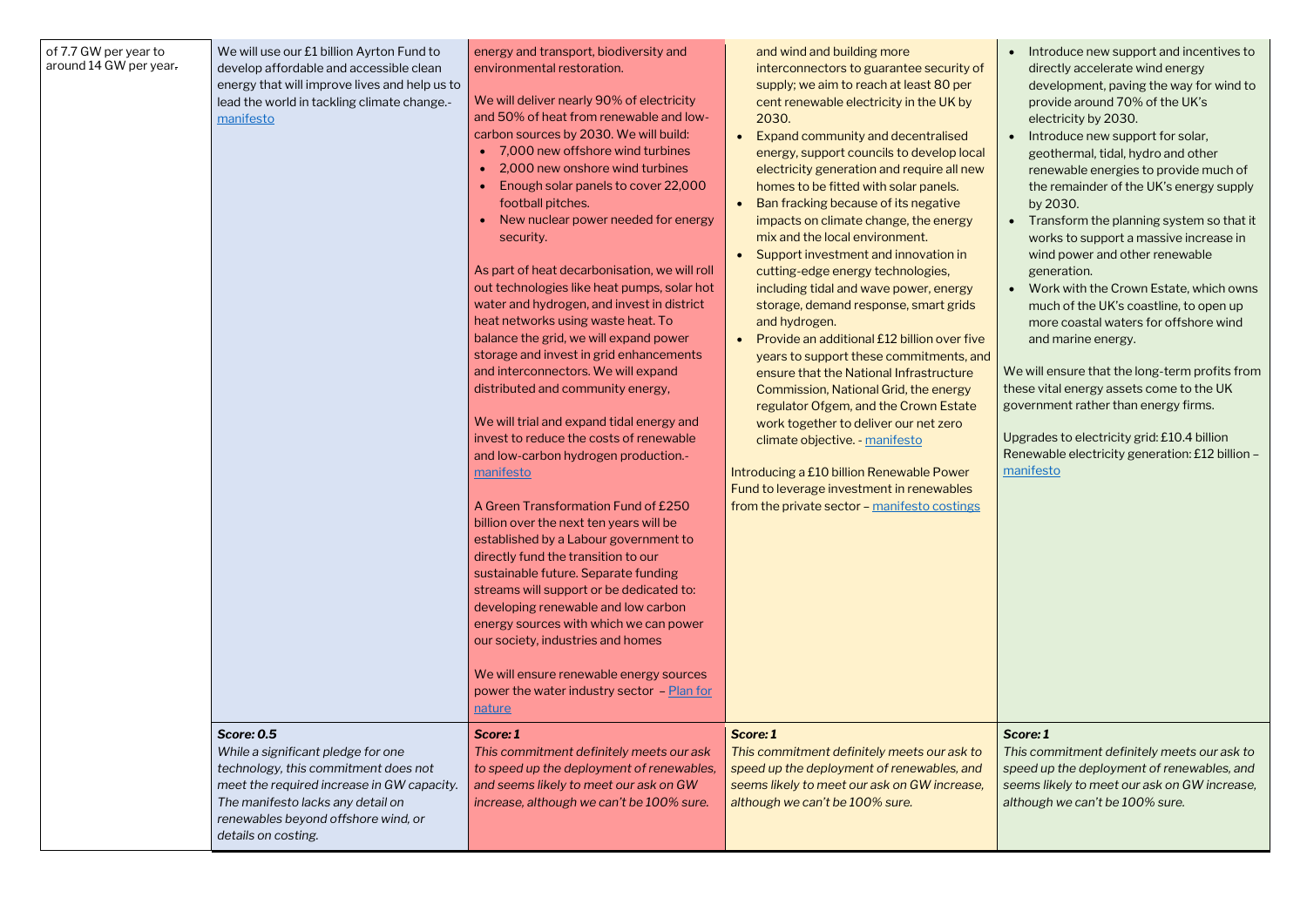| Ban fracking in England (as<br>it is already in the rest of the<br>UK) which is unpopular,<br>threatens to industrialise<br>large swathes of the<br>countryside, and runs<br>counter to the necessary                                                                                                                     | We placed a moratorium on fracking in<br>England with immediate effect. Having<br>listened to local communities, we have<br>ruled out changes to the planning system.<br>We will not support fracking unless the<br>science shows categorically that it can be<br>done safely. - manifesto | immediately and permanently ban fracking.<br>- manifesto                                                                                                                                                                                                                                                                                                                    | Ban fracking because of its negative impacts<br>on climate change, the energy mix and the<br>local environment - manifesto                                                                                                                                                                                                                                                                  | Ban fracking, and other unconventional forms<br>of fossil fuel extraction, now and forever. -<br>manifesto                                                                                                                                                                                                                                                                                                                                                                                                                                                                                                                                                                                                                                                                                                                                          |
|---------------------------------------------------------------------------------------------------------------------------------------------------------------------------------------------------------------------------------------------------------------------------------------------------------------------------|--------------------------------------------------------------------------------------------------------------------------------------------------------------------------------------------------------------------------------------------------------------------------------------------|-----------------------------------------------------------------------------------------------------------------------------------------------------------------------------------------------------------------------------------------------------------------------------------------------------------------------------------------------------------------------------|---------------------------------------------------------------------------------------------------------------------------------------------------------------------------------------------------------------------------------------------------------------------------------------------------------------------------------------------------------------------------------------------|-----------------------------------------------------------------------------------------------------------------------------------------------------------------------------------------------------------------------------------------------------------------------------------------------------------------------------------------------------------------------------------------------------------------------------------------------------------------------------------------------------------------------------------------------------------------------------------------------------------------------------------------------------------------------------------------------------------------------------------------------------------------------------------------------------------------------------------------------------|
| transition to a clean energy<br>future.                                                                                                                                                                                                                                                                                   | Score: 1<br>Commitment to retain the current<br>moratorium for the foreseeable future.                                                                                                                                                                                                     | Score: 1<br>Clear commitment to banning fracking.                                                                                                                                                                                                                                                                                                                           | Score: 1<br>Clear commitment to banning fracking.                                                                                                                                                                                                                                                                                                                                           | Score: 1<br>Clear commitment to banning fracking.                                                                                                                                                                                                                                                                                                                                                                                                                                                                                                                                                                                                                                                                                                                                                                                                   |
| Build on the success of the<br><b>UK's Carbon Price Floor</b><br>mechanism in reducing coal<br>use by raising the rate to<br>£30/tCO2e, and<br>raising it steadily year on<br>year, to accelerate the<br>transition from gas to<br>renewable energy and to<br>provide funds for a heating<br>transformation<br>programme. |                                                                                                                                                                                                                                                                                            | Labour is open to raising the Carbon Price<br>Floor, but our position is that direct<br>investment under public ownership,<br>combined with a traditional regulatory<br>approach to reducing emissions, is more<br>effective than relying on a market-based<br>carbon pricing policy which does not<br>guarantee the same outcomes. $P_{\text{t}}$ – Public<br>letter, 3/12 | We would provide additional support by<br>reinstating renewables' exemption from the<br>Climate Change Levy (apart from biomass,<br>which is not zero-carbon) and increasing the<br>Carbon Price Floor. - Plan to tackle the climate<br>emergency<br>We can confirm that we would intend to<br>increase it to at least £30/tCO2e, and raise it<br>steadily each year. - Public letter, 4/12 | Apply a Carbon Tax on all fossil fuel imports<br>and domestic extraction, based on<br>greenhouse gas emissions produced when<br>fuel is burnt. We will also apply a Carbon Tax<br>on imported energy, based on its embedded<br>emissions. We will raise the Carbon Tax rate<br>progressively over a decade, rendering coal,<br>oil and gas financially unviable as cheaper<br>renewable energies rise up to take their<br>place<br>This will raise the price of processes that use<br>fossil fuels and thus of the products they<br>produce. This will incentivise industry to<br>switch to low and zero carbon technology and<br>equipment as well as encouraging consumers<br>to choose low carbon products. Non-fossil-<br>fuel greenhouse gas emissions from industrial<br>installations will also be subject to the Carbon<br>Tax. - manifesto |
|                                                                                                                                                                                                                                                                                                                           | Score: 0<br>No mention in the manifesto.                                                                                                                                                                                                                                                   | Score: 0<br>The proposals outlined by Labour do not<br>meet the same aims as increasing the<br><b>Carbon Price Floor.</b>                                                                                                                                                                                                                                                   | Score: 1<br>Clear commitment to increase the Carbon<br>Price floor.                                                                                                                                                                                                                                                                                                                         | Score: 1<br>The Green manifesto definitely aims to<br>increase the cost of fossil fuels to incentivise<br>phase out, even though it uses a slightly<br>different mechanism to the Carbon Price<br>floor.                                                                                                                                                                                                                                                                                                                                                                                                                                                                                                                                                                                                                                            |
| Develop a renewables-to-<br>hydrogen pathway to<br>enable the complete phase-<br>out of natural gas in heating<br>and electricity production,<br>and to enable excess<br>renewable energy in the<br>summer to be stored for<br>use in the winter.                                                                         | We will support gas for hydrogen<br>production and nuclear energy, including<br>fusion, as important parts of the energy<br>system, alongside increasing our<br>commitment to renewables - manifesto                                                                                       | We will invest to reduce the costs of<br>renewable and low-carbon hydrogen<br>production<br>As part of heat decarbonisation, we will roll<br>out technologies like heat pumps, solar hot<br>water and hydrogen<br>fund R&D into newer technologies like<br>hydrogen and carbon capture and storage.                                                                         | Support investment and innovation in cutting-<br>edge energy technologies, including tidal and<br>wave power, energy storage, demand<br>response, smart grids and hydrogen<br>Support innovation in zero-emission<br>technologies, including batteries and<br>hydrogen fuel cells, supplementing<br>government funding with a new Clean Air<br>Fund from industry - manifesto               | Expand our short-term capacity for energy<br>storage so that electricity from peak periods<br>of renewable electricity generation (e.g. days<br>with very strong winds and many hours of<br>sunshine) can be effectively stored - utilising<br>solutions such as domestic solar batteries,<br>storage as heat in hot water cylinders and<br>thermal stores, and smart control of vehicle<br>battery charging<br>Improvements to energy storage system:<br>£4.5 billion - manifesto                                                                                                                                                                                                                                                                                                                                                                  |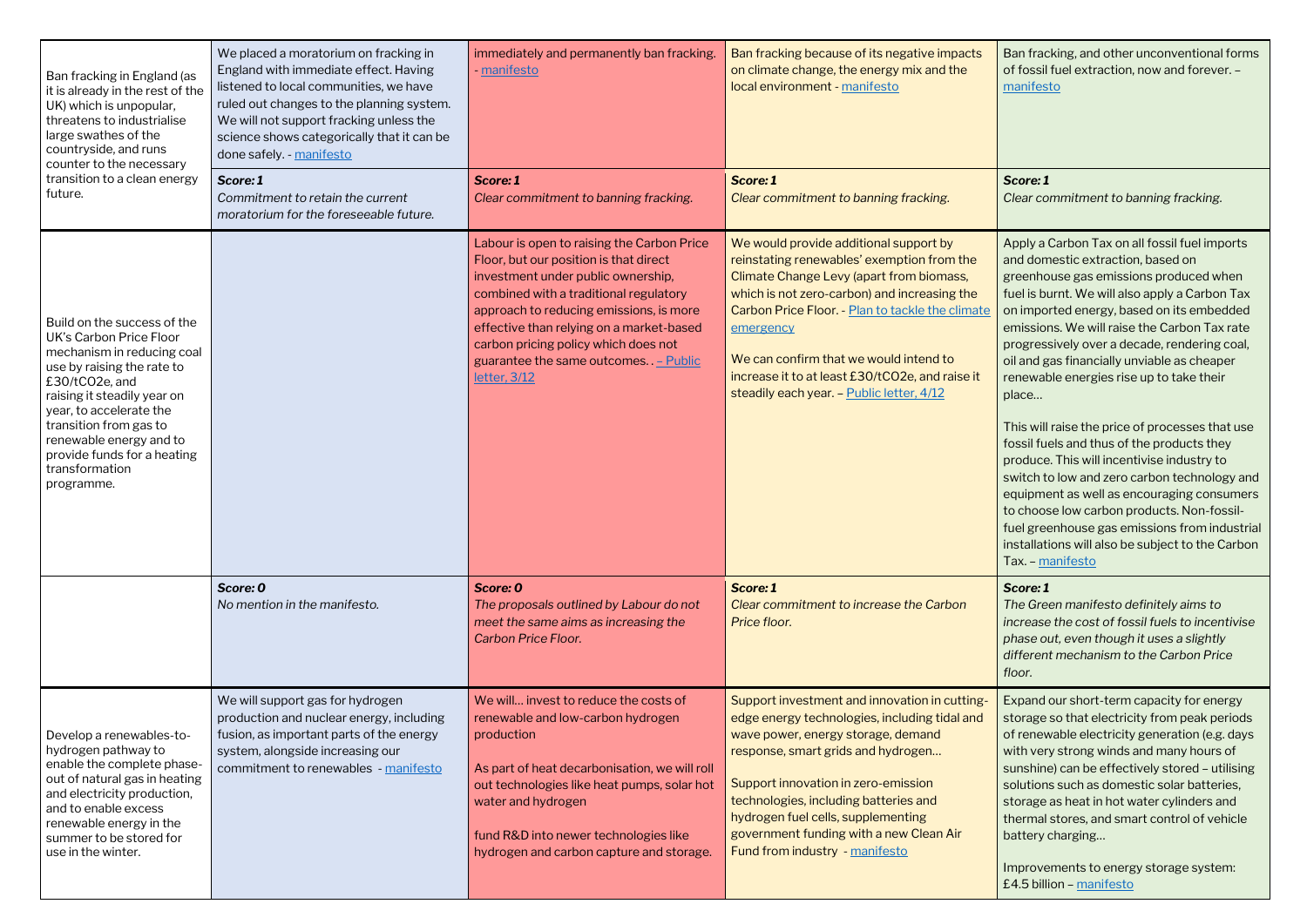*The Greens haven't detailed any hydrogen focused plans in the manifesto. They do however have a costed plan for improving energy storage.*

|                                                                                                                                                                        |                                                                                                                                                                                        | To balance the grid, we will expand power<br>storage and invest in grid enhancements<br>and interconnectors - manifesto<br>supporting the decarbonisation of energy<br>intense industries through investment in<br>carbon capture and storage, hydrogen and<br>energy efficiency - Plan for nature                                                                                                                                                                                                                                                                                                                                                                                                                                                                                                                                                                             |                                                                                                                                                                                                                                                                                                                                                                                                                                                                                                                                                                                                                                                                                                                            |                                                                                                                                                                                                                                                                                                                                                                                                                                                                          |
|------------------------------------------------------------------------------------------------------------------------------------------------------------------------|----------------------------------------------------------------------------------------------------------------------------------------------------------------------------------------|--------------------------------------------------------------------------------------------------------------------------------------------------------------------------------------------------------------------------------------------------------------------------------------------------------------------------------------------------------------------------------------------------------------------------------------------------------------------------------------------------------------------------------------------------------------------------------------------------------------------------------------------------------------------------------------------------------------------------------------------------------------------------------------------------------------------------------------------------------------------------------|----------------------------------------------------------------------------------------------------------------------------------------------------------------------------------------------------------------------------------------------------------------------------------------------------------------------------------------------------------------------------------------------------------------------------------------------------------------------------------------------------------------------------------------------------------------------------------------------------------------------------------------------------------------------------------------------------------------------------|--------------------------------------------------------------------------------------------------------------------------------------------------------------------------------------------------------------------------------------------------------------------------------------------------------------------------------------------------------------------------------------------------------------------------------------------------------------------------|
|                                                                                                                                                                        | Score: 0<br>The focus on using hydrogen generated<br>from natural gas is disappointing as this is<br>still polluting.                                                                  | Score: 1<br>Together, the manifesto and Plan for<br>Nature meet the ask.                                                                                                                                                                                                                                                                                                                                                                                                                                                                                                                                                                                                                                                                                                                                                                                                       | Score: 1<br>The manifesto commitment to support<br>hydrogen technology and storage meets this<br>ask. However, there is less detail in the<br>manifesto than in previous policy<br>commitments - it would be helpful to see a<br>clarification that this hydrogen will be<br>produced in non-polluting ways.                                                                                                                                                                                                                                                                                                                                                                                                               | Score: 0<br>The Greens haven't detaile<br>focused plans in the manif<br>however have a costed pla<br>energy storage.                                                                                                                                                                                                                                                                                                                                                     |
|                                                                                                                                                                        |                                                                                                                                                                                        | Homes (max points is 4)                                                                                                                                                                                                                                                                                                                                                                                                                                                                                                                                                                                                                                                                                                                                                                                                                                                        |                                                                                                                                                                                                                                                                                                                                                                                                                                                                                                                                                                                                                                                                                                                            |                                                                                                                                                                                                                                                                                                                                                                                                                                                                          |
| Our manifesto ask                                                                                                                                                      | <b>Conservative</b>                                                                                                                                                                    | <b>Labour</b>                                                                                                                                                                                                                                                                                                                                                                                                                                                                                                                                                                                                                                                                                                                                                                                                                                                                  | <b>Liberal Democrat</b>                                                                                                                                                                                                                                                                                                                                                                                                                                                                                                                                                                                                                                                                                                    | Green                                                                                                                                                                                                                                                                                                                                                                                                                                                                    |
| Introduce a national energy<br>efficiency infrastructure<br>programme with ring-<br>fenced additional public<br>capital investment of at<br>least £1 billion per year. | We will help lower energy bills by investing<br>£9.2 billion in the energy efficiency of<br>homes, schools and hospitals. - manifesto                                                  | We will upgrade almost all of the UK's 27<br>million homes to the highest energy-<br>efficiency standards, reducing the average<br>household energy bill by £417 per<br>household per year by 2030 - manifesto<br>Improving energy efficiency through<br>measures like loft insulation and double<br>glazing so that we use less energy. Under<br>Labour's plans, we estimate that<br>households will need 23% less energy to<br>heat their homes. Under Labour's plans, we<br>estimate that by 2030, 92% of cavity walls<br>will be insulated, 88% of remaining lofts will<br>be insulated, 62% of homes will have floor<br>insulation, and 60% of homes will have<br>enhanced double glazing.<br>We will provide £60 billion of direct public<br>subsidy for the programme [including<br>heating, below], with the rest paid for<br>through energy savings. - Warm Homes for | We will:<br>Cut energy bills, end fuel poverty by 2025<br>$\bullet$<br>and reduce emissions from buildings,<br>including by providing free retrofits for<br>low-income homes, piloting a new<br>subsidised Energy-Saving Homes<br>scheme, graduating Stamp Duty Land Tax<br>by the energy rating of the property and<br>reducing VAT on home insulation.<br>Empower councils to develop community<br>energy-saving projects, including<br>delivering housing energy efficiency<br>improvements street by street, which<br>cuts costs - manifesto<br>£15 billion for an emergency programme -<br>helping to leverage additional private<br>investment - to reduce energy consumption<br>from buildings - manifesto costings | Significantly reduce heatir<br>1 million existing homes ar<br>year, so that they reach the<br>of energy efficiency (over<br><b>Energy Performance Certi</b><br>Homes lived in by people of<br>be the first to receive thes<br>improvements and benefit<br>heating bills. This will be a<br>10 million homes by 2030,<br>insulation improvements e<br>needs it will receive<br>Funding local authorities to<br>homes and deep retrofit of<br>year: £24.6 billion - manife |
|                                                                                                                                                                        | <b>Score: 0.5</b><br>The manifesto suggests £0.9bn annually<br>for home upgrade grants and social<br>housing decarbonisation fund, which<br>appears to cover both heat and insulation. | Score: 1<br>This commitment meets our ask.                                                                                                                                                                                                                                                                                                                                                                                                                                                                                                                                                                                                                                                                                                                                                                                                                                     | Score: 1<br>This works out to £3bn a year, 3x our ask -<br>however there isn't any reference to ring<br>fencing, which would be helpful.                                                                                                                                                                                                                                                                                                                                                                                                                                                                                                                                                                                   | Score: 1<br>The manifesto suggests h<br>funding to support a nation<br>programme (24x our ask!)<br>completely clear the propo<br>funding to be spent to ene                                                                                                                                                                                                                                                                                                              |

|                          | Green                                                                                                                                                                                                                                                                                                                                                                                                                                                                                                                                                                                                                                                                                   |
|--------------------------|-----------------------------------------------------------------------------------------------------------------------------------------------------------------------------------------------------------------------------------------------------------------------------------------------------------------------------------------------------------------------------------------------------------------------------------------------------------------------------------------------------------------------------------------------------------------------------------------------------------------------------------------------------------------------------------------|
| $\overline{\phantom{a}}$ | Significantly reduce heating bills by improving<br>1 million existing homes and other buildings a<br>year, so that they reach the highest standard<br>of energy efficiency (over and above the<br>Energy Performance Certificate A rating).<br>Homes lived in by people on low incomes will<br>be the first to receive these major<br>improvements and benefit from reduced<br>heating bills. This will be a deep retrofitting of<br>10 million homes by 2030, on top of the<br>insulation improvements every home that<br>needs it will receive<br>Funding local authorities to better insulate all<br>homes and deep retrofit of 1 million homes a<br>year: £24.6 billion - manifesto |
|                          |                                                                                                                                                                                                                                                                                                                                                                                                                                                                                                                                                                                                                                                                                         |
|                          | Score: 1<br>The manifesto suggests huge levels of<br>funding to support a national warm homes<br>programme (24x our ask!) - although it isn't<br>completely clear the proportion of this                                                                                                                                                                                                                                                                                                                                                                                                                                                                                                |

*funding to be spent to energy efficiency as*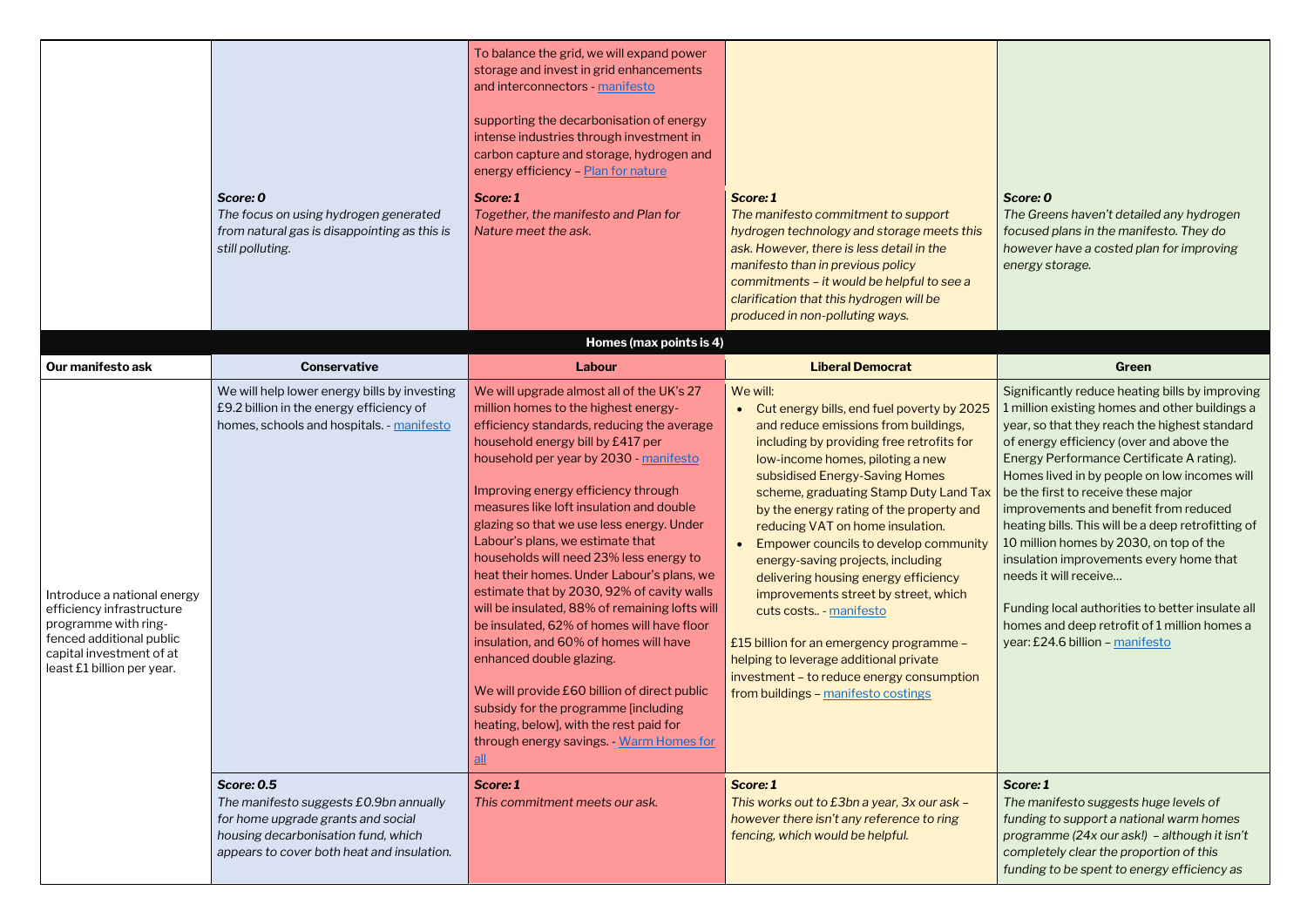*opposed to the 'deep retrofit'. There isn't any reference to ring fencing, which would be helpful.*

|                                                                                                                                                                     | If covering only efficiency the investment<br>would be almost equal to that needed.                                                                                                                                                                                                                                 |                                                                                                                                                                                                                                                                                                                                                                                                                                                                                                                                                                                                                                                                                                                                                                                                                                                                                                                                                                                                                                                                                                                                                                                                                               |                                                                                                                                                                                                                                                                                                     |
|---------------------------------------------------------------------------------------------------------------------------------------------------------------------|---------------------------------------------------------------------------------------------------------------------------------------------------------------------------------------------------------------------------------------------------------------------------------------------------------------------|-------------------------------------------------------------------------------------------------------------------------------------------------------------------------------------------------------------------------------------------------------------------------------------------------------------------------------------------------------------------------------------------------------------------------------------------------------------------------------------------------------------------------------------------------------------------------------------------------------------------------------------------------------------------------------------------------------------------------------------------------------------------------------------------------------------------------------------------------------------------------------------------------------------------------------------------------------------------------------------------------------------------------------------------------------------------------------------------------------------------------------------------------------------------------------------------------------------------------------|-----------------------------------------------------------------------------------------------------------------------------------------------------------------------------------------------------------------------------------------------------------------------------------------------------|
| Provide £2.3bn of additional<br>public capital per<br>year initially for low carbon<br>heating scaling to much<br>larger investments in future<br>spending reviews. |                                                                                                                                                                                                                                                                                                                     | As part of heat decarbonisation, we will roll<br>out technologies like heat pumps, solar hot<br>water and hydrogen, and invest in district<br>heat networks using waste heat.<br>14 new Regional Energy Agencies will<br>replace the existing district network<br>operators and hold statutory responsibility<br>for decarbonising electricity and heat and<br>reducing fuel poverty.<br>We will deliver nearly 90% of electricity<br>and 50% of heat from renewable and low-<br>carbon sources by 2030 - manifesto<br>Installing renewable and low carbon<br>technologies like solar PV, solar thermal,<br>and heat pumps, so that the energy we use<br>is lower carbon. Under Labour's plans, we<br>estimate that by 2030, 6.34 million homes<br>will have heat pumps, 5.3 million homes will<br>have solar thermal systems, and 1.75<br>million more homes will have solar PV.<br>We will provide £60 billion of direct public<br>subsidy for the programme [including]<br>energy efficiency, above], with the rest paid<br>for through energy savings. - Warm Homes<br>for all<br>developing renewable and low carbon<br>energy sources with which we can power<br>our society, industries and homes - Plan for<br>nature | Adopt a Zero-Carbon Heat Strategy, including<br>reforming the Renewable Heat Incentive,<br>requiring the phased installation of heat<br>pumps in homes and businesses of the gas<br>grid, and piloting projects to determine the<br>best future mix of zero-carbon heating<br>solutions - manifesto |
|                                                                                                                                                                     | Score: 0<br>The manifesto suggests £0.9bn annually<br>for home upgrade grants and social<br>housing decarbonisation fund, which<br>appears to cover both heat and insulation.<br>As indicated above this is only enough for<br>the needed efficiency action - therefore<br>nowhere close to the investment we need. | Score: 1<br>This meets our ask.                                                                                                                                                                                                                                                                                                                                                                                                                                                                                                                                                                                                                                                                                                                                                                                                                                                                                                                                                                                                                                                                                                                                                                                               | <b>Score: 0.5</b><br>The Liberal Democrats are moving in the right<br>direction but have a much slower trajectory<br>than needed.                                                                                                                                                                   |
| For private rented homes,<br>increase step by step the<br>minimum energy efficiency                                                                                 |                                                                                                                                                                                                                                                                                                                     | Labour will also regulate so that residences<br>in the social and private rented sectors                                                                                                                                                                                                                                                                                                                                                                                                                                                                                                                                                                                                                                                                                                                                                                                                                                                                                                                                                                                                                                                                                                                                      | Increase minimum energy efficiency<br>standards for privately rented properties and                                                                                                                                                                                                                 |

Roll out solar panels and other forms of renewable domestic energy generation, giving 1 million households a year the means to generate a proportion of the energy they use. This will mean that 10 million homes are able to generate their own renewable energy by 2030...

Reduce the use of natural gas for heating homes through a programme, to replace polluting boilers with renewable heat from heat pumps, and solar thermal, geothermal, biomass and stored heat technologies. – [manifesto](https://www.greenparty.org.uk/assets/files/Elections/Green%20Party%20Manifesto%202019.pdf)

### *Score: 1*

*The Greens appear to be proposing a low carbon heating and energy generation programme. It isn't clear how much funding is allocated to it from the costings in the manifesto but it seems very feasible that this hits our spending ask.*

Ensure that all 8 million rented homes are A rated for energy efficiency, or as close to this as possible, by implementing a Minimum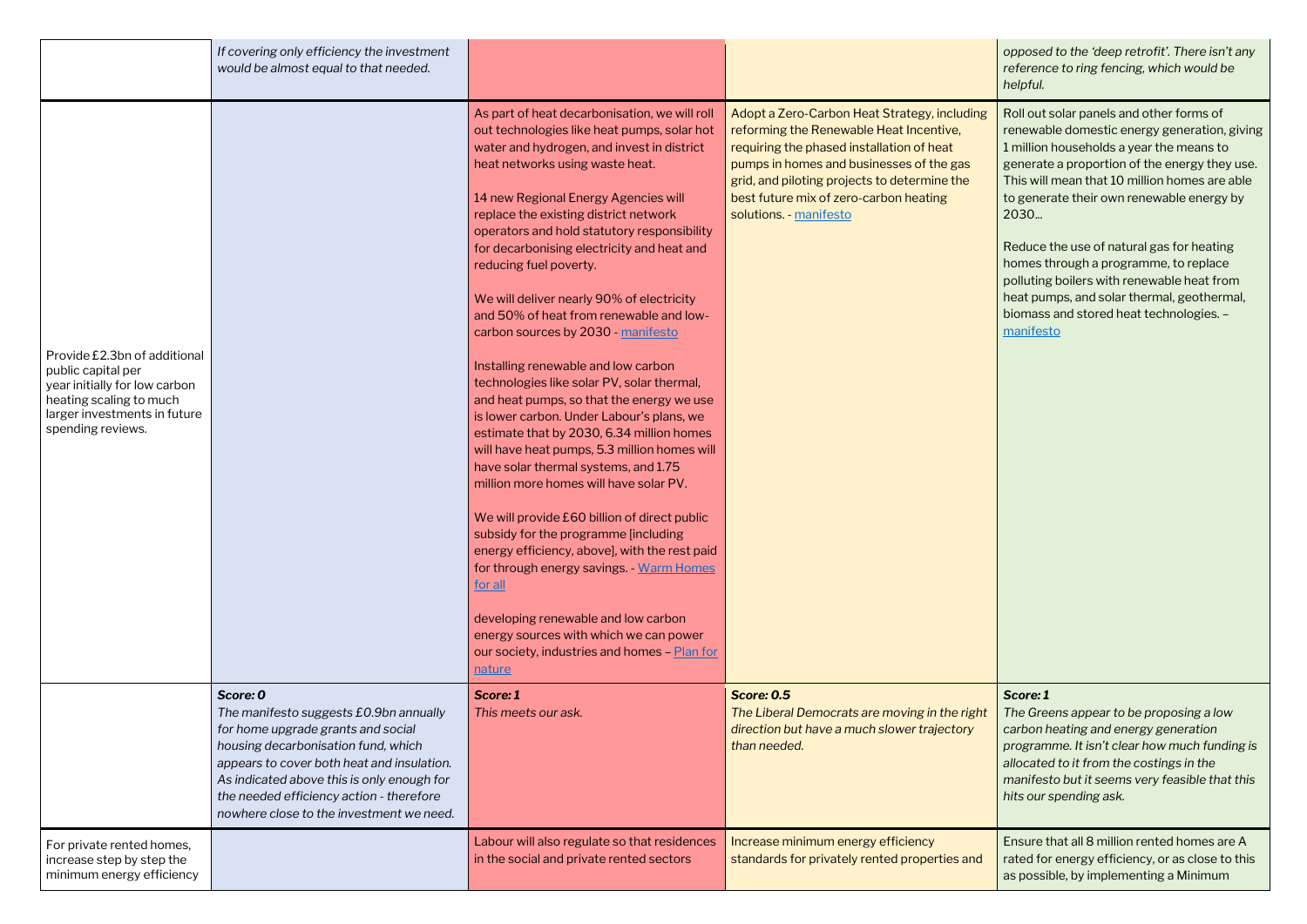| standards on the path to a<br>minimum EPC band C in<br>2030, increasing the<br>maximum threshold of<br>spending by landlords to at<br>least £5000.                                                                                                                                                                             | Score: 0<br>No mention                                                                                                                                                            | reach at least EPC band C by the mid-<br>2020s. - Warm Homes for all<br>Score: 1<br>Meets the ask by an earlier date | remove the cost cap on improvements. -<br>manifesto<br>We would introduce a new Green Buildings<br>Act setting the following targets:<br>All homes of low-income households<br>$\bullet$<br>(social, rented or owner-occupied) to<br>reach the highest energy efficiency<br>standard feasible by 2025.<br>All other homes and non-domestic<br>buildings to reach the highest energy<br>efficiency standard feasible by 2030.<br>[] We will aim for EPC Band A and B for<br>homes, but recognise that for some homes,<br>the highest energy efficiency standard<br>feasible will be below this.<br>[] We would use the capital infrastructure<br>budget to provide fully subsidised retrofits for<br>low-income owner-occupiers and for social<br>housing, and funds for improvements in public<br>buildings, including schools, universities,<br>hospitals and local authority buildings. We<br>would scrap the current cost cap on the<br>improvements private landlords are required<br>to undertake to raise their properties to the<br>minimum levels required for renting - Plan to<br>tackle the climate emergency<br>We can confirm additionally that the minimum<br>standard for the private rented sector would<br>be EPC C, if EPC A or B are not achievable at<br>reasonable cost. - Public letter, 4/12<br>Score: 1<br>Meets the ask |
|--------------------------------------------------------------------------------------------------------------------------------------------------------------------------------------------------------------------------------------------------------------------------------------------------------------------------------|-----------------------------------------------------------------------------------------------------------------------------------------------------------------------------------|----------------------------------------------------------------------------------------------------------------------|--------------------------------------------------------------------------------------------------------------------------------------------------------------------------------------------------------------------------------------------------------------------------------------------------------------------------------------------------------------------------------------------------------------------------------------------------------------------------------------------------------------------------------------------------------------------------------------------------------------------------------------------------------------------------------------------------------------------------------------------------------------------------------------------------------------------------------------------------------------------------------------------------------------------------------------------------------------------------------------------------------------------------------------------------------------------------------------------------------------------------------------------------------------------------------------------------------------------------------------------------------------------------------------------------------------------------------------------------|
| Reinstate the Code for<br>Sustainable Homes (or<br>equivalent) to require all<br>new homes to meet the<br>level 6 standard (net zero<br>$CO2$ ), including fitting<br>renewable energy<br>technology (solar PV or<br>thermal, heat-pumps) and<br>incorporating green and<br>water infrastructure (e.g.<br>green roofs, nesting | Environmentally friendly homes. We will<br>support the creation of new kinds of homes<br>that have low energy bills and which<br>support our environmental targets -<br>manifesto | We will introduce a zero-carbon homes<br>standard for all new homes. - manifesto                                     | Require all new homes and non-domestic<br>buildings to be built to a zero-carbon standard<br>(where as much energy is generated on-site,<br>through renewable sources, as is used), by<br>2021, rising to a more ambitious ('Passivhaus')<br>standard by 2025. - manifesto                                                                                                                                                                                                                                                                                                                                                                                                                                                                                                                                                                                                                                                                                                                                                                                                                                                                                                                                                                                                                                                                       |

Energy Efficiency Standard escalator to raise the minimum level allowed from the current E rating to A rating by 2030. – [manifesto](https://www.greenparty.org.uk/assets/files/Elections/Green%20Party%20Manifesto%202019.pdf)

#### *Score: 1*

*Meets and goes beyond our main ask and implies that the spending cap would need to increase to deliver this.*

Empower local authorities to bring empty homes back into use and create a total of 100,000 new homes for social rent (council homes) a year, built to the Passivhaus or equivalent standard. This standard will see these new homes use 90% less energy for space heating than the average home, significantly reducing household bills.

Transform the planning system and building regulations, so that all new buildings built by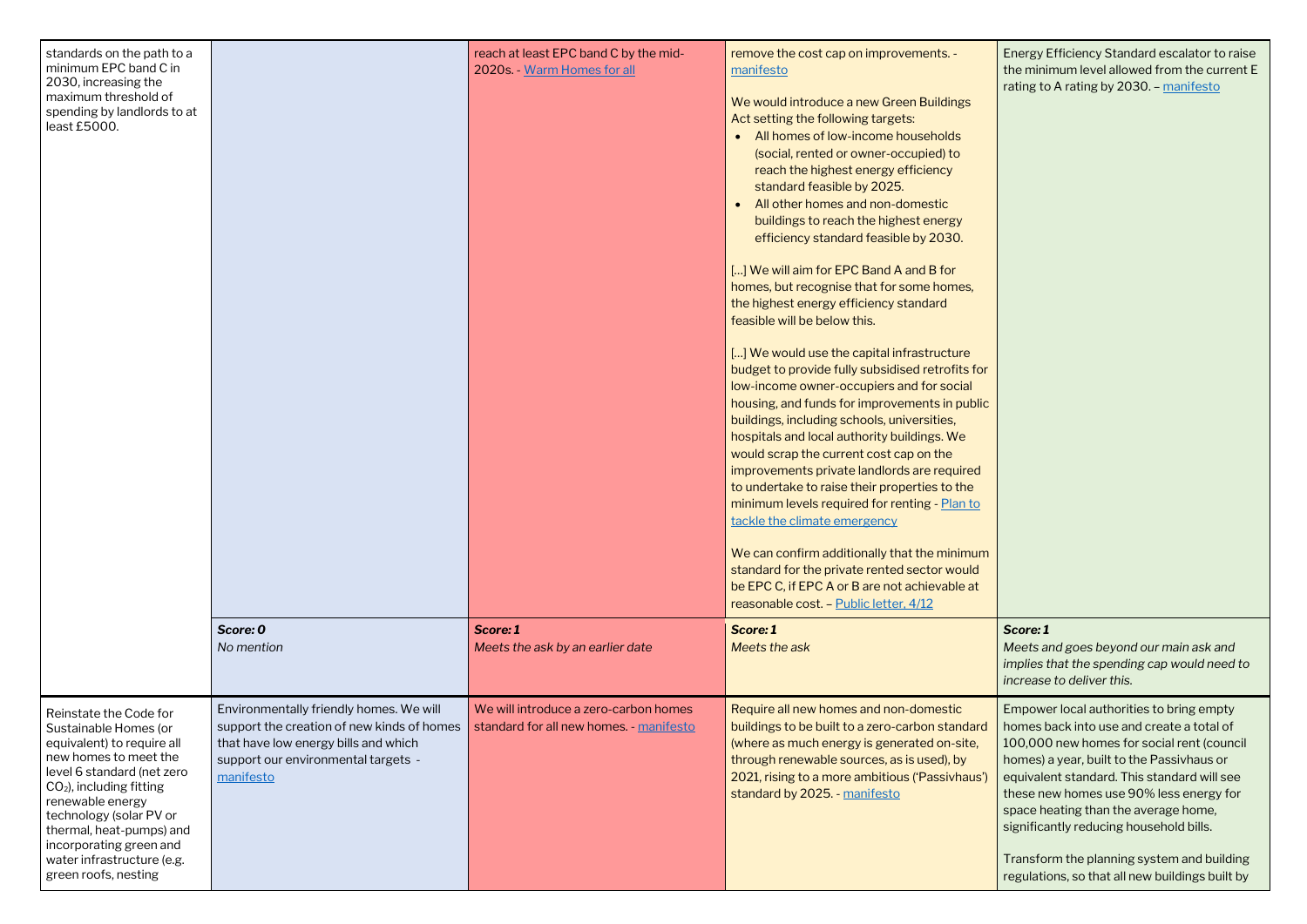private developers are built to the Passivhaus standard (or to a standard that delivers energy efficiency at an equivalent or better level). We will enable selfbuild development that meets the same standards.

Improve building regulations so that all renovations to roofs, external walls, windows and doors improve the energy performance of that part of the building to the equivalent of (or better than) an Energy Performance Certificate A rating. – [manifesto](https://www.greenparty.org.uk/assets/files/Elections/Green%20Party%20Manifesto%202019.pdf)

| boxes, trees, water<br>capture, sustainable<br>drainage, etc.).                                                                                                                                                        | Score: 0<br>Very vague. Not enough detail on what an<br>environmentally friendly home is and an                                                                                                                                                | Score: 1<br>Meets our ask.                                                                                                                                                                                                                                                                                                                                                                                                                                                                                                                                                                                                                                                                                                                                                                                                                                                                                                                                                                                                                                   | Score: 1<br>Meets our ask.                                                                                                                                                | private developers are bui<br>standard (or to a standard<br>efficiency at an equivalent<br>will enable selfbuild develd<br>the same standards.<br>Improve building regulatio<br>renovations to roofs, exter<br>and doors improve the ene<br>that part of the building to<br>(or better than) an Energy<br>Certificate A rating. - man<br>Score: 1<br>Meets the ask.                                                                                                                       |
|------------------------------------------------------------------------------------------------------------------------------------------------------------------------------------------------------------------------|------------------------------------------------------------------------------------------------------------------------------------------------------------------------------------------------------------------------------------------------|--------------------------------------------------------------------------------------------------------------------------------------------------------------------------------------------------------------------------------------------------------------------------------------------------------------------------------------------------------------------------------------------------------------------------------------------------------------------------------------------------------------------------------------------------------------------------------------------------------------------------------------------------------------------------------------------------------------------------------------------------------------------------------------------------------------------------------------------------------------------------------------------------------------------------------------------------------------------------------------------------------------------------------------------------------------|---------------------------------------------------------------------------------------------------------------------------------------------------------------------------|-------------------------------------------------------------------------------------------------------------------------------------------------------------------------------------------------------------------------------------------------------------------------------------------------------------------------------------------------------------------------------------------------------------------------------------------------------------------------------------------|
|                                                                                                                                                                                                                        | obvious lack of recommitment to the<br>Future Homes Standard.                                                                                                                                                                                  |                                                                                                                                                                                                                                                                                                                                                                                                                                                                                                                                                                                                                                                                                                                                                                                                                                                                                                                                                                                                                                                              |                                                                                                                                                                           |                                                                                                                                                                                                                                                                                                                                                                                                                                                                                           |
|                                                                                                                                                                                                                        |                                                                                                                                                                                                                                                | Food, farming and land-use (max score is 4 points)                                                                                                                                                                                                                                                                                                                                                                                                                                                                                                                                                                                                                                                                                                                                                                                                                                                                                                                                                                                                           |                                                                                                                                                                           |                                                                                                                                                                                                                                                                                                                                                                                                                                                                                           |
| Our manifesto ask                                                                                                                                                                                                      | <b>Conservative</b>                                                                                                                                                                                                                            | Labour                                                                                                                                                                                                                                                                                                                                                                                                                                                                                                                                                                                                                                                                                                                                                                                                                                                                                                                                                                                                                                                       | <b>Liberal Democrat</b>                                                                                                                                                   | Green                                                                                                                                                                                                                                                                                                                                                                                                                                                                                     |
| Commit to and fund<br>the doubling UK tree and<br>woodland cover in order to<br>take carbon pollution out of<br>the atmosphere, provide<br>space for nature and reduce<br>reliance on unsustainable<br>timber imports. | Building on our support for creating a Great<br>Northumberland Forest, we will reach an<br>additional 75,000 acres of trees a year by<br>the end of the next Parliament,<br>will expect all new streets to be lined with<br>trees. - manifesto | We will ensure our NHS becomes a net<br>zero-carbon service with an NHS Forest of<br>one million trees<br>We will embark on an ambitious<br>programme of tree planting, with both<br>forestry and native woodland species -<br>manifesto<br>Labour will invest £2.5 billion over its first<br>term to plant 300 million trees in Britain,<br>with a target of reaching one billion new<br>trees planted across Britain by 2030, and<br>two billion by 2040. We will plant mixed<br>native woodlands and enlarge commercial<br>forestry to support housebuilding and other<br>industries.<br>Some of our plans will be delivered under<br>framework agreements with the devolved<br>governments of Scotland and Wales. The<br>Scottish Government is already planting<br>10,000 ha each year, rising to 15,000 from<br>2024/25. The Welsh Assembly<br>Government is planting 2,000 ha each year<br>with the aim of adding 100,000 ha by<br>2030. Consequential funding from our<br>investments will allow both to raise<br>ambitions, as we also set out more | coordinating the planting of 60 million trees a<br>year and introducing requirements for the<br>greater use of sustainably harvested wood in<br>construction. - manifesto | Plant 700 million new tree<br>of all farms to be engaged<br>2030. We will encourage t<br>trees in more towns and ci<br>nut and other crop trees th<br>food. The new woodland, v<br>will store carbon, provide h<br>and create new wildlife-ric<br>will support farmers to div<br>through new forest manag<br>Deploy environmentally fri<br>management measures to<br>communities from flooding<br>which include tree plannin<br>restoration in upland catch<br>tackle excess water at sou |

Plant 700 million new trees and aim for 50% of all farms to be engaged in agroforestry by 2030. We will encourage the planting of more trees in more towns and cities, including apple, nut and other crop trees than can produce food. The new woodland, when fully grown, will store carbon, provide home-grown timber and create new wildlife-rich environments. We will support farmers to diversify their incomes through new forest management.

Deploy environmentally friendly flood management measures to protect communities from flooding. These measures, which include tree planning and soil restoration in upland catchment areas to tackle excess water at source… – [manifesto](https://www.greenparty.org.uk/assets/files/Elections/Green%20Party%20Manifesto%202019.pdf)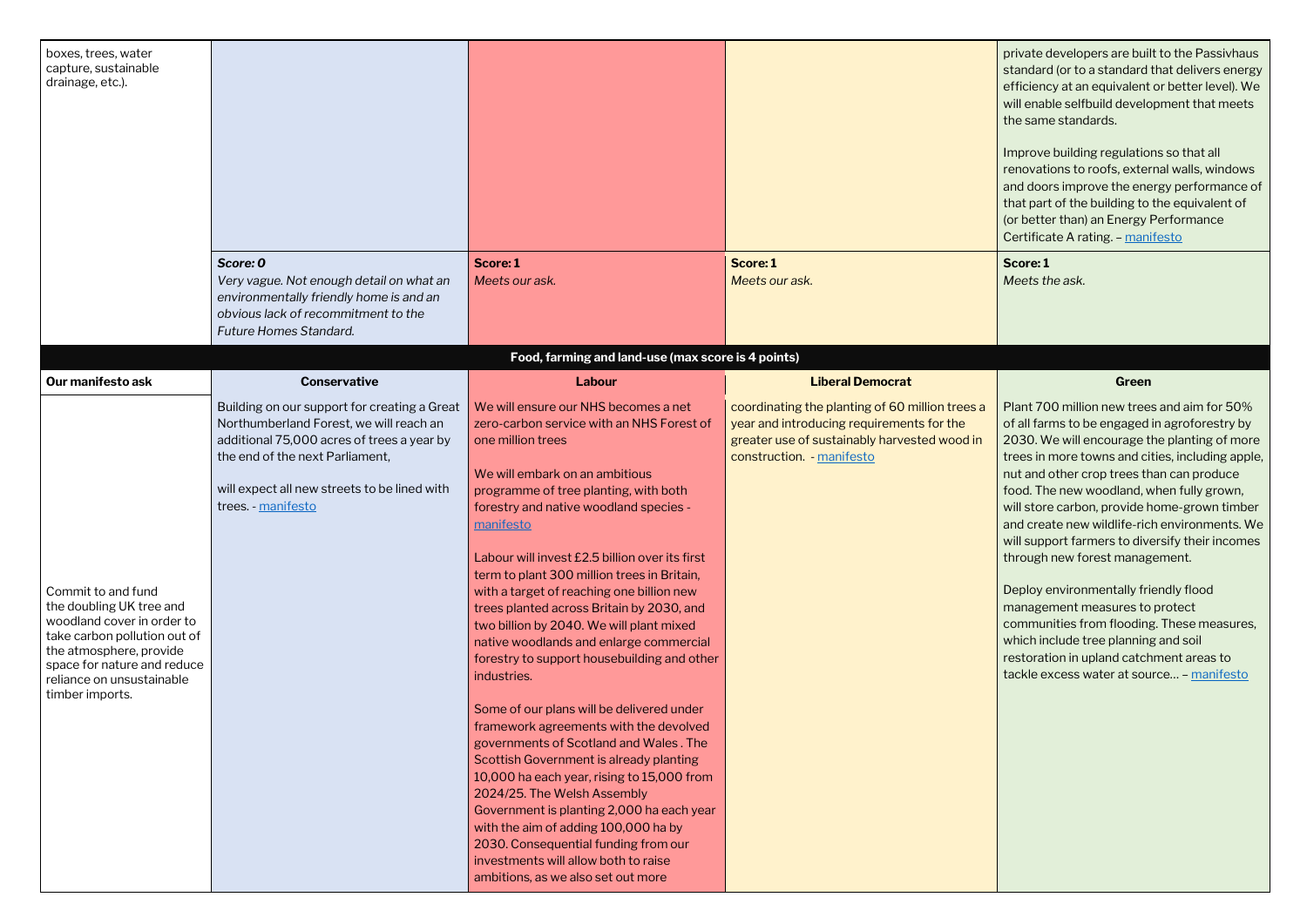#### **Score:** *0.5*

*Greens proposing a n umber of good ideas but no clear commitment to doubling tree cover. If these rates were sustained out to 2050, they would add 2.1m hectares of woodland, leading to 5.1m ha total UK woodland cover, or 21% of total UK land area – exceeding the CCC's lower and 'stretch' recommendations, but still falling short of our doubling ambition.*

|                                                                                                                                                                                                                                                    |                                                                                                                                                                                                                                                                                                                                                     | ambitious targets for England. - Plan for<br>nature                                                                                                                                                                                                                                                                                                                                                                                                                                                                                                                                                                                                                                                                                               |                                                                                                                                                                                                                                                                                                                                                                                                                                  |
|----------------------------------------------------------------------------------------------------------------------------------------------------------------------------------------------------------------------------------------------------|-----------------------------------------------------------------------------------------------------------------------------------------------------------------------------------------------------------------------------------------------------------------------------------------------------------------------------------------------------|---------------------------------------------------------------------------------------------------------------------------------------------------------------------------------------------------------------------------------------------------------------------------------------------------------------------------------------------------------------------------------------------------------------------------------------------------------------------------------------------------------------------------------------------------------------------------------------------------------------------------------------------------------------------------------------------------------------------------------------------------|----------------------------------------------------------------------------------------------------------------------------------------------------------------------------------------------------------------------------------------------------------------------------------------------------------------------------------------------------------------------------------------------------------------------------------|
|                                                                                                                                                                                                                                                    | Score: 0<br>No clear commitment to doubling tree<br>cover. Extrapolating this planting rate out<br>to 2050 would result in 900,000 hectares<br>of new woodland, ie 3.9m ha total UK<br>woodland cover by 2050, or 16.25% of<br>total land area - not hitting the CCC's lower<br>recommendation, and falling well short of<br>our doubling ambition. | Score: 1<br>The commitment in the Plan for Nature<br>looks to be the most ambitious of all the<br>parties now on trees. If Labour were to<br>maintain planting rates out to 2050 this<br>would double tree cover.                                                                                                                                                                                                                                                                                                                                                                                                                                                                                                                                 | <b>Score: 0.5</b><br>The Liberal Democrats are proposing a<br>number of good ideas but have no clear<br>commitment to doubling tree cover.<br>Maintaining this planting rate to 2050 would<br>see a total of 1.2m ha of new woodland, ie<br>4.2m ha total, or 17.5% of total UK land area -<br>hitting the CCC's lower recommendation, but<br>falling well short of our doubling ambition.<br>(26% coverage, 120m trees a year). |
| Set an ambitious target to<br>reduce the use and impacts<br>of pesticides and set out<br>proposals to make the use<br>of Integrated Pest<br>Management by<br>farmers and landowners'<br>standard practice.                                         |                                                                                                                                                                                                                                                                                                                                                     | Farmers will need support to adapt and<br>improve agricultural practises to reduce<br>greenhouse gas emissions and manage the<br>usage of fertilisers and pesticides<br>differently, to the benefit of environmental<br>quality.<br>Agricultural pesticides can degrade our<br>environment, impacting soils, water and<br>pollinating insects. We will consult to set<br>appropriate targets for the reduced use of<br>harmful pesticides and fungicides and<br>adopt the precautionary principle in<br>regulations. We will provide more support<br>to sustainable farming methods with less<br>reliance on chemicals.<br>We will work with and incentivise farmers<br>to build soil carbon through reducing<br>pesticide use. - Plan for nature |                                                                                                                                                                                                                                                                                                                                                                                                                                  |
|                                                                                                                                                                                                                                                    | Score: 0<br>Not covered in the manifesto.                                                                                                                                                                                                                                                                                                           | Score: 1<br>The Plan for Nature offers confirmation<br>Labour will set a target following<br>consultation and provide farmers with<br>some form of support to reduce usage.                                                                                                                                                                                                                                                                                                                                                                                                                                                                                                                                                                       | Score: 0<br>This isn't covered in the manifesto.                                                                                                                                                                                                                                                                                                                                                                                 |
| Produce an overarching<br>food strategy which leads to<br>a shift to sustainable,<br>healthy diets with 'less and<br>better' meat and dairy,<br>using regulatory tools,<br>procurement, guidance,<br>and fiscal measures<br>to deliver this shift. | And we will improve hospital food<br>alongside our wider National Food<br>Strategy. - Manifesto                                                                                                                                                                                                                                                     | Labour will introduce A Right to Food.<br>We will establish a National Food<br>Commission - manifesto<br>We will implement recommendations from<br>Our Future in the Land, the report of the<br>RSA Food, Farming and Countryside<br>Commission and adopt the standards set                                                                                                                                                                                                                                                                                                                                                                                                                                                                       | Introduce a National Food Strategy, including<br>the use of public procurement<br>policy, to promote the production and<br>consumption of healthy, sustainable and<br>affordable food and cut down on food waste.<br>Establish a legal right to food to enshrine in<br>law the government's responsibility to ensure                                                                                                             |

Reduce pesticide and fungicide use by at least 50% by overall weight by 2022, phase out all non-agricultural uses of pesticides, and immediately ban the most harmful substances. We will secure protection of rural residents and communities from exposure to pesticides sprayed on nearby crop fields and prohibit the use of pesticides in the locality of homes, schools and children's playgrounds. We will strengthen the role of independent scientific advice and the application of the precautionary principle in the pesticide regulation and monitoring process – only pesticides that pass strict tests, and demonstrably don't harm bees, butterflies and other wildlife, will be approved for use in the UK. We will also reduce the amount of nitrogen fertiliser used on UK farms. – [manifesto](https://www.greenparty.org.uk/assets/files/Elections/Green%20Party%20Manifesto%202019.pdf)

#### *Score: 1*

*This would constitute an ambitious reduction, although weight isn't a great way to measure. Good to see an additional focus on banning the most harmful.*

Incentivise changes in food consumption, by promoting the benefits of healthy diets, based on locally and sustainably produced food, and 'less but better' meat and dairy consumption, including clear labelling to indicate carbon emissions, high animal welfare and intensive production methods.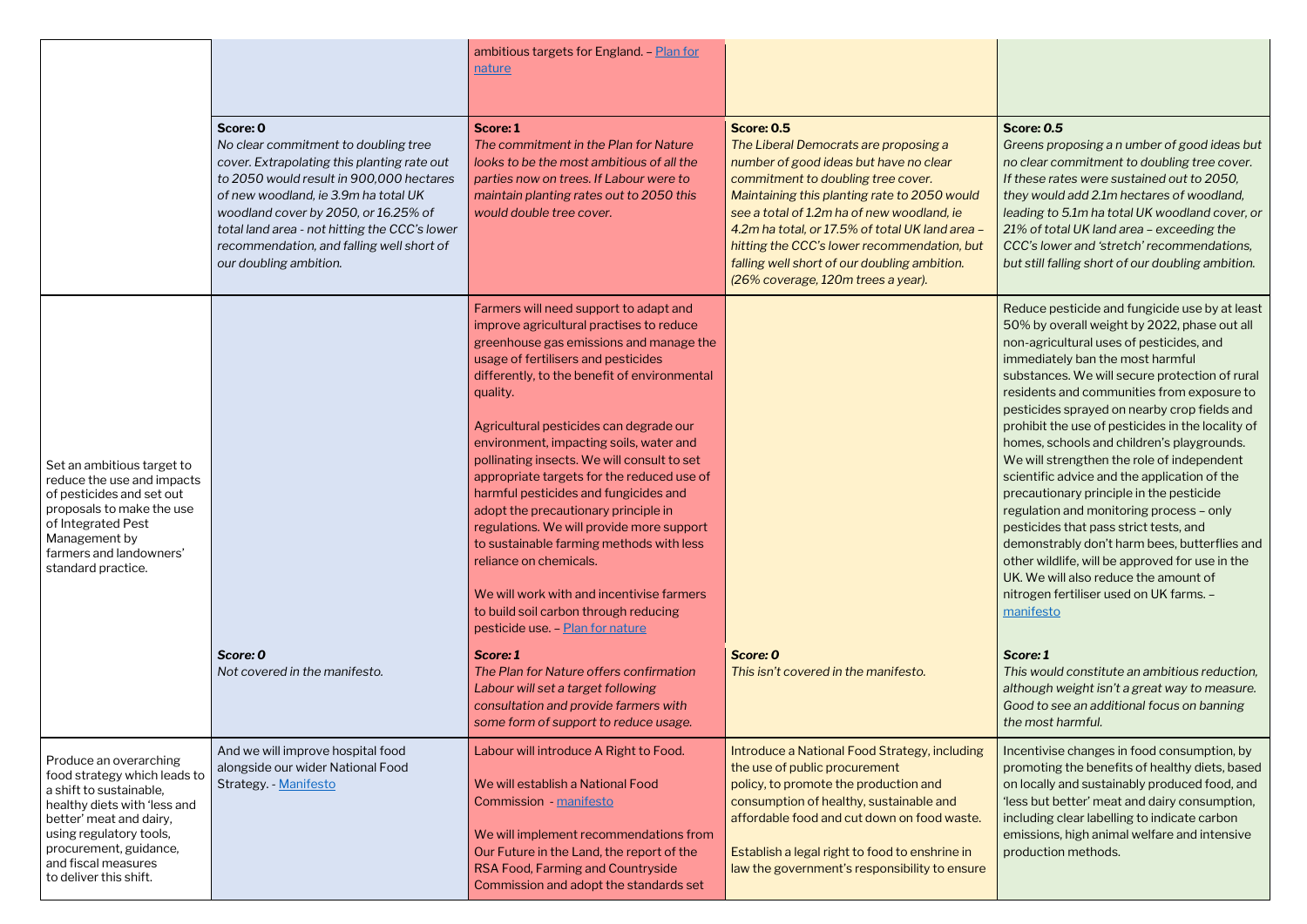out in the International Covenant on Economic, Social and Cultural Rights on a Right to Food.

Labour will establish a People's Access to Food Fund and review our food system under the governance of a National Food Commission. We will work across government to ensure our national diets become healthier and more sustainable, setting dietary and nutritional standards for hospital, school and prison meals, resetting food procurement standards and reviewing the food distribution and retail sectors. We will review food labelling with the aim of reducing harmful food consumption.

We will support local food networks, expand access to farm holdings and ensure union representation and fair wages and conditions for all food and agricultural workers. We will put farmers and food sector workers at the heart of our plans, increasing fairness throughout the food supply chain. We will also ensure that food production and land use keeps pace with changing public appetites and dietary requirements.

Meat and dairy products form part of a healthy, balanced diet but a recent Lancet report recommends a reduction of red, white and processed meat consumption by as much as 80% from current levels. We will ask Public Health England to review dietary health guidelines in, in line with scientific and nutritional advice and we will help our livestock and dairy farmers to anticipate and manage any transitions arising from changing consumer demands. – [Plan for nature](https://labour.org.uk/wp-content/uploads/2019/11/FINAL-FOR-WEB_13172_19-Environment-Manifesto.pdf)

that existing and new public policy is audited for its impact on food security. - [manifesto](https://d3n8a8pro7vhmx.cloudfront.net/libdems/pages/57307/attachments/original/1574251172/Stop_Brexit_and_Build_a_Brighter_Future.pdf?1574251172)

Food consumption is one of the drivers of climate change, not just through emissions from UK farms, but also through imports of foodstuffs particularly associated with deforestation, such as palm oil, soy and cocoa; world-wide, clearance for agriculture is the main driver of global forest loss. A long-term approach to food consumption is needed, combining education, persuasion and incentives. There are, however, major potential benefits as well as climate mitigation. Eating a diet rich in fruits, vegetables, nuts and legumes, and reducing consumption of foods such as sugar would have major positive impacts not just on greenhouse gas emissions but on standards of health, and accordingly on incomes and health budgets.

This is increasingly recognised by the public, with some projections suggesting that 25 per cent of the population will be vegetarian by 2025, a doubling of the proportion today. Meat substitutes are gradually appearing on the market, and the UK has an opportunity to be a world leader in their production and consumption.

We would accordingly introduce a National Food Strategy to promote the production and consumption of healthy, sustainable food, thereby reducing the consumption of unhealthy, unsustainable food. This would focus especially on working with schools to empower children and young people as citizens and consumers. Crucially, the strategy must aim to ensure that healthy and sustainable food is also affordable.

We will work with food manufacturers to reduce the climate impact of their products, drawing on the experience of reductions in salt from government interventions where public health bodies helped industry to collectively reformulate products on a voluntary basis, but with the fallback of regulation if necessary. We would also work with existing food assurance schemes to

Support the transition to plant based diets by phasing in a tax on meat and dairy products over the next ten years, to reduce the 5% of the UK's carbon emissions that come from the methane produced by livestock. The revenues from this part of the Carbon Tax will be recycled back into farming, and will be spent on measures to

help farmers transition to more sustainable farming methods.

Legislate for a right to food, giving everyone access to healthy, nutritious, locally grown food, including the creation of new providers to supply this food at an affordable price to schools. – [manifesto](https://www.greenparty.org.uk/assets/files/Elections/Green%20Party%20Manifesto%202019.pdf)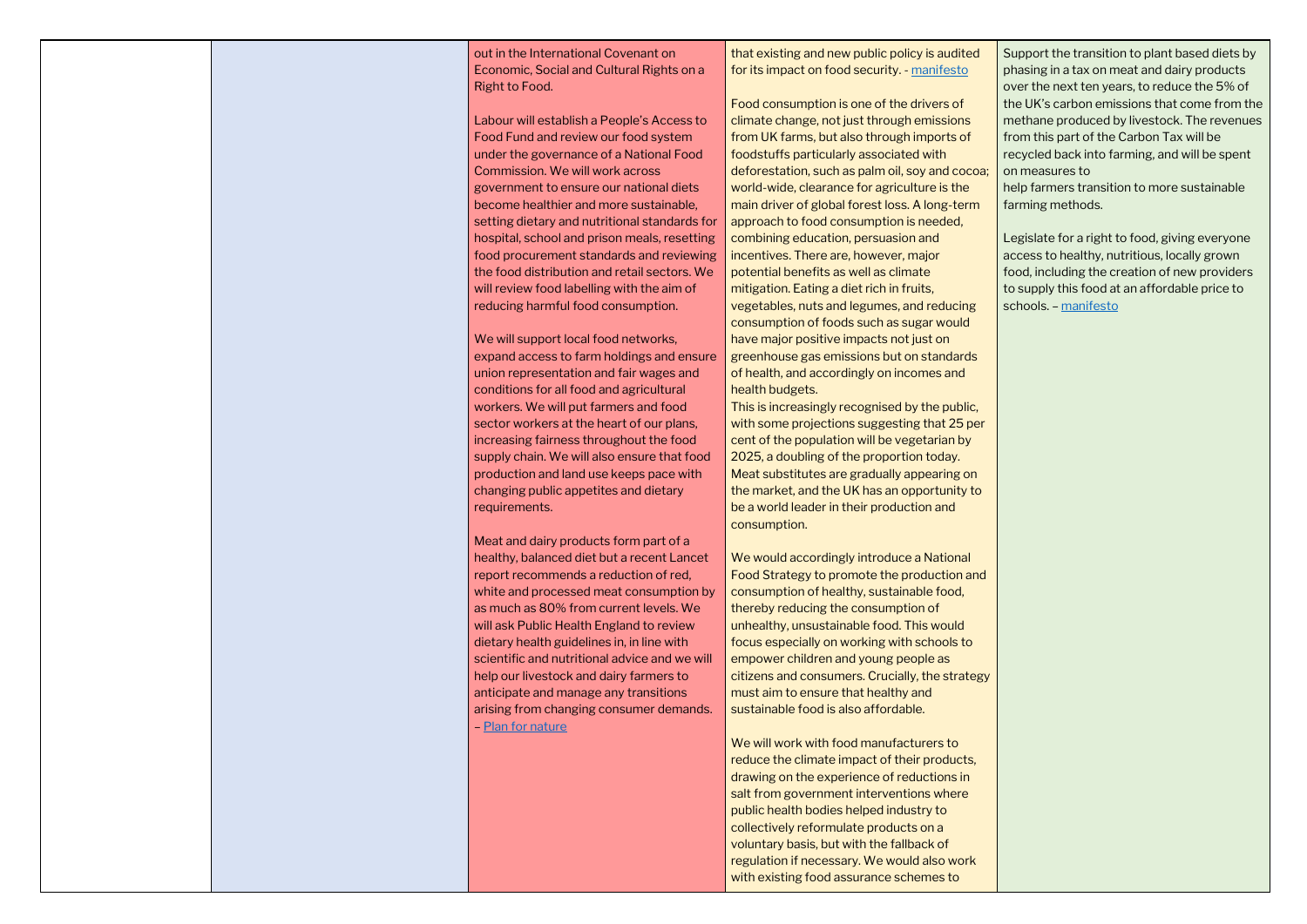*No specific overarching strategy but part of a GND for food, farming and forestry. References our definition of sustainable diets and a range of actions to promote growing, better access to food, and health. Clear commitment to action to reduce meat and dairy consumption.*

|                                                                                                                                                                                                                                  |                                                    |                                                                                                                                                                                                                                                                                                                                                                                                                                                                                                                                                                                                                                                                                                                                                                                                                                                                                           | explore how zero-carbon commitments could<br>be incorporated into their approach; if no<br>progress could be made we would introduce a<br>new scheme. We would use public<br>procurement policy to grow the market for<br>sustainable food and, where appropriate,<br>locally sourced products. The public sector is a<br>major purchaser of food and catering; we<br>would set annual targets for central<br>government public-sector bodies to<br>significantly reduce the climate and health<br>impacts of their food consumption, and<br>encourage local government and the NHS to<br>do the same. - Plan to tackle the climate<br>emergency                                                                                                                                                                                                                                                                                                                                                                                                                 |
|----------------------------------------------------------------------------------------------------------------------------------------------------------------------------------------------------------------------------------|----------------------------------------------------|-------------------------------------------------------------------------------------------------------------------------------------------------------------------------------------------------------------------------------------------------------------------------------------------------------------------------------------------------------------------------------------------------------------------------------------------------------------------------------------------------------------------------------------------------------------------------------------------------------------------------------------------------------------------------------------------------------------------------------------------------------------------------------------------------------------------------------------------------------------------------------------------|------------------------------------------------------------------------------------------------------------------------------------------------------------------------------------------------------------------------------------------------------------------------------------------------------------------------------------------------------------------------------------------------------------------------------------------------------------------------------------------------------------------------------------------------------------------------------------------------------------------------------------------------------------------------------------------------------------------------------------------------------------------------------------------------------------------------------------------------------------------------------------------------------------------------------------------------------------------------------------------------------------------------------------------------------------------|
|                                                                                                                                                                                                                                  | Score: 0<br>Food strategy mentioned but no detail. | <b>Score: 0.5</b><br>Detailed commitments in the Plan for<br>Nature meet our ask and provide a helpful<br>level of detail on how this will be achieved.<br>To fully achieve this ask it would be helpful<br>to see a clearer commitment to cut meat<br>and dairy consumption.                                                                                                                                                                                                                                                                                                                                                                                                                                                                                                                                                                                                             | <b>Score: 0.5</b><br>The manifesto proposes an overarching food<br>strategy, although gives little detail on what<br>methods might be within it and how healthy,<br>sustainable diets are being defined. For this<br>commitment to fully meet our ask we'd need a<br>definition of sustainable food referencing less<br>meat or dairy consumption, and detail on how<br>the Liberal Democrats would drive change.                                                                                                                                                                                                                                                                                                                                                                                                                                                                                                                                                                                                                                                |
| Introduce binding targets to<br>halve UK food waste from<br>farm to fork by 2030,<br>including through<br>funding weekly food waste<br>collections for every<br>household as proposed in<br>the Resources and Waste<br>Strategy. |                                                    | We will make food security a reason to<br>intervene in the economy and work with<br>local councils to minimise food waste -<br>manifesto<br>We will invest £4.5bn in the waste and<br>recycling infrastructure [including] fifteen<br>anaerobic digestion sites for food recycling<br>- Plan for nature<br>Grants to local authorities could support<br>increased doorstep food waste collection.<br>A binding target to halve food waste by<br>2030 will be included in the Fair Food Act<br>which Sue Hayman also announced in her<br>keynote speech to the pre-election party<br>conference, when she said, ""Today, I am<br>announcing that the next Labour<br>government  will introduce a Fair Food<br>Act." The aim of halving food waste by<br>2030 is already government policy, the<br>legally binding target will be introduced in<br>our Fair Food Act. - Public letter, 3/12 | Introduce a National Food Strategy, including<br>the use of public procurement<br>policy, to promote the production and<br>consumption of healthy, sustainable and<br>affordable food and cut down on food waste. -<br>manifesto<br>We would implement the food waste<br>hierarchy, which gives priority to (in order):<br>avoiding waste; redistributing or reusing food;<br>composting or anaerobic digestion to produce<br>renewable energy. This would be backed up<br>with a target for zero-carbon food waste to<br>landfill, building on existing good practice by<br>Liberal Democrat councils, including financial<br>support for innovation by local authorities. We<br>would encourage retailers to invest in<br>reducing their suppliers' food waste, and<br>introduce reporting requirements for large<br>retailers and food producers to publicly report<br>on food waste through their operations, with<br>transparent benchmarking of progress.<br>Establishing a statutory waste recycling target<br>of 70 per cent in England, extend separate |

Support councils to promote waste prevention innovations and to increase recycling. – [manifesto](https://www.greenparty.org.uk/assets/files/Elections/Green%20Party%20Manifesto%202019.pdf)

Promote initiatives to reduce food waste, including education programmes and changing the rules to allow food waste to be used for animal feed for pigs and chickens.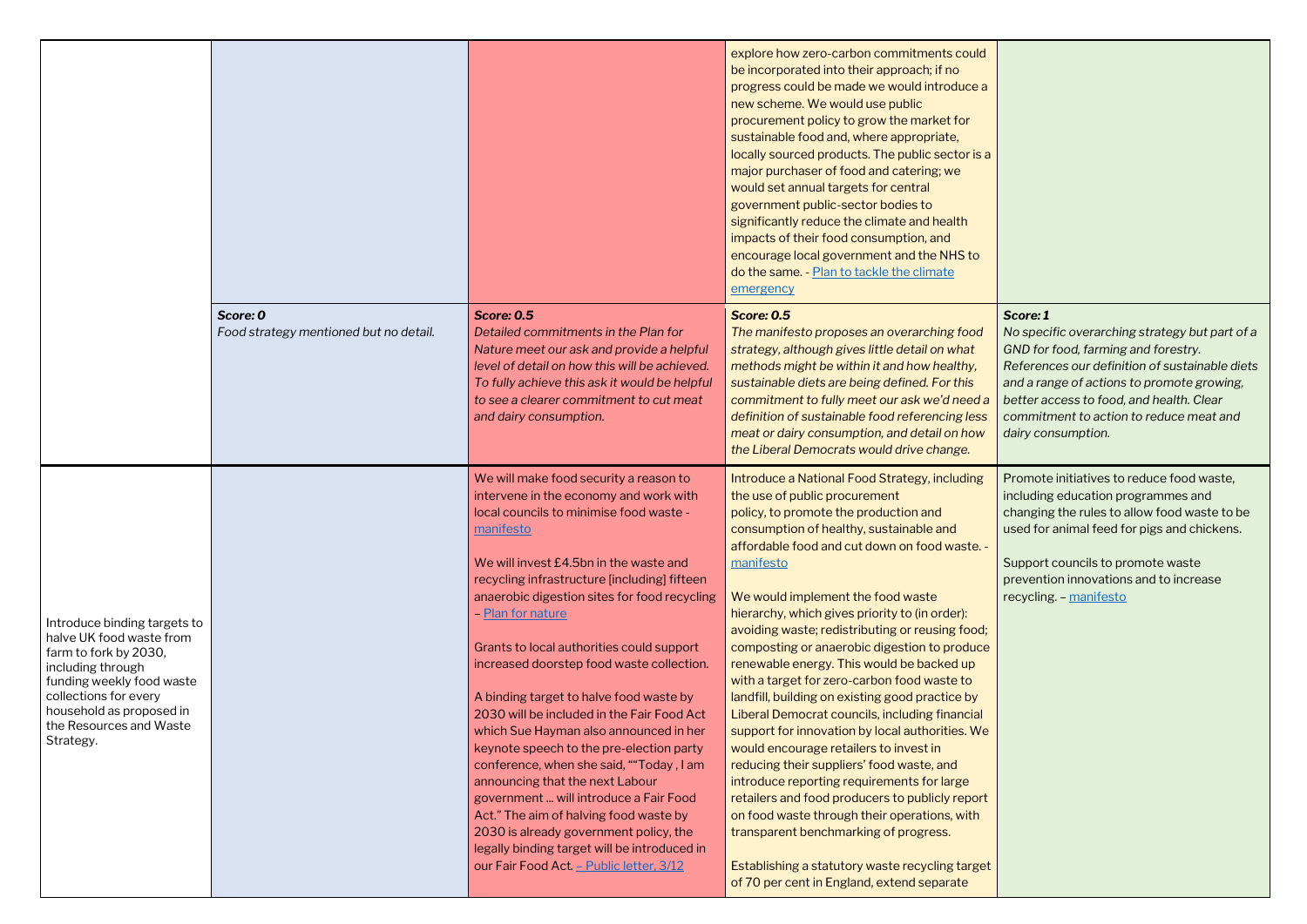*Score: 0 Good intention and direction of travel – but no binding targets and no reference to funding for additional collection.*

|                                                                                                                                                                                                                                                                                                                                                                         |                                                                                                                                                                                                                                                                                                                                                                                                                                                                                                                                                                                                                                                                                                                                                                                                                                                                    |                                                                                                                                                                                                                                                                                                                                                                                                                                                                                                                                                                                                                                                                                                                                                                                                                                                                                                                                                                                                                                                                                                                                                                                                                                           | food waste collections to at least 90 per cent<br>of homes by 2024 - Plan to tackle the climate<br>emergency                                                                                                                                                                   |                                                                                                                                                                                                                                                                                                                                                                                                                                                                                                                                                                                 |
|-------------------------------------------------------------------------------------------------------------------------------------------------------------------------------------------------------------------------------------------------------------------------------------------------------------------------------------------------------------------------|--------------------------------------------------------------------------------------------------------------------------------------------------------------------------------------------------------------------------------------------------------------------------------------------------------------------------------------------------------------------------------------------------------------------------------------------------------------------------------------------------------------------------------------------------------------------------------------------------------------------------------------------------------------------------------------------------------------------------------------------------------------------------------------------------------------------------------------------------------------------|-------------------------------------------------------------------------------------------------------------------------------------------------------------------------------------------------------------------------------------------------------------------------------------------------------------------------------------------------------------------------------------------------------------------------------------------------------------------------------------------------------------------------------------------------------------------------------------------------------------------------------------------------------------------------------------------------------------------------------------------------------------------------------------------------------------------------------------------------------------------------------------------------------------------------------------------------------------------------------------------------------------------------------------------------------------------------------------------------------------------------------------------------------------------------------------------------------------------------------------------|--------------------------------------------------------------------------------------------------------------------------------------------------------------------------------------------------------------------------------------------------------------------------------|---------------------------------------------------------------------------------------------------------------------------------------------------------------------------------------------------------------------------------------------------------------------------------------------------------------------------------------------------------------------------------------------------------------------------------------------------------------------------------------------------------------------------------------------------------------------------------|
|                                                                                                                                                                                                                                                                                                                                                                         | Score: 0<br>No mention of this in the manifesto.                                                                                                                                                                                                                                                                                                                                                                                                                                                                                                                                                                                                                                                                                                                                                                                                                   | <b>Score: 0.5</b><br>Labour have clarified plans to introduce a<br>binding target for food waste reduction or<br>action on food waste collections, but stop<br>short of a firm commitment to fund weekly<br>food waste collections.                                                                                                                                                                                                                                                                                                                                                                                                                                                                                                                                                                                                                                                                                                                                                                                                                                                                                                                                                                                                       | <b>Score: 0.5</b><br>Good intention and direction of travel - but no<br>binding targets specifically on cutting food<br>waste across the supply chain.                                                                                                                         | Score: 0<br>Good intention and directi<br>binding targets and no refe<br>for additional collection.                                                                                                                                                                                                                                                                                                                                                                                                                                                                             |
|                                                                                                                                                                                                                                                                                                                                                                         |                                                                                                                                                                                                                                                                                                                                                                                                                                                                                                                                                                                                                                                                                                                                                                                                                                                                    | Nature protection and restoration (max score is 4 points)                                                                                                                                                                                                                                                                                                                                                                                                                                                                                                                                                                                                                                                                                                                                                                                                                                                                                                                                                                                                                                                                                                                                                                                 |                                                                                                                                                                                                                                                                                |                                                                                                                                                                                                                                                                                                                                                                                                                                                                                                                                                                                 |
| Our manifesto ask                                                                                                                                                                                                                                                                                                                                                       | <b>Conservative</b>                                                                                                                                                                                                                                                                                                                                                                                                                                                                                                                                                                                                                                                                                                                                                                                                                                                | Labour                                                                                                                                                                                                                                                                                                                                                                                                                                                                                                                                                                                                                                                                                                                                                                                                                                                                                                                                                                                                                                                                                                                                                                                                                                    | <b>Liberal Democrat</b>                                                                                                                                                                                                                                                        | Green                                                                                                                                                                                                                                                                                                                                                                                                                                                                                                                                                                           |
| Introduce an<br>Environment Bill that sets a<br>mbitious targets for the<br>restoration of nature<br>and ensures the UK is a<br>world-leader in<br>environmental protection<br>and governance, with a well-<br>funded a<br>powerful regulatory regime<br>- including an expanded role<br>for environmental tribunals<br>to improve access to justice<br>for the public. | Our Environment Bill will guarantee that we<br>will protect and restore our natural<br>environment after leaving the EU. Because<br>conservation has always been at the very<br>heart of Conservatism.<br>We will set up a new independent Office<br>For Environmental Protection and<br>introduce our own legal targets, including<br>for air quality.<br>We will ensure that judicial review is<br>available to protect the rights of the<br>individuals against an overbearing state,<br>while ensuring that it is not abused to<br>conduct politics by another means or to<br>create needless delays. In our first year we<br>will set up a Constitution, Democracy &<br>Rights Commission that will examine these<br>issues in depth, and come up with<br>proposals to restore trust in our institutions<br>and in how our democracy operates. -<br>manifesto | We will introduce a Climate and<br>Environment Emergency Bill setting out in<br>law robust, binding new standards for<br>decarbonisation, nature recovery,<br>environmental quality and habitats and<br>species protection.<br>rewrite the Treasury's investment rules to<br>guarantee that every penny spent is<br>compatible with our climate and<br>environmental targets<br>ambitious emissions targets<br>Our Plan for Nature will set legally binding<br>targets to drive the restoration of species<br>and habitats.<br>We will fully fund the Environment Agency<br>and other frontline environment agencies,<br>and improve upstream river management<br>boost police resources to tackle rural and<br>wildlife crime<br>We will establish a new environmental<br>tribunal to ensure that administrative<br>decisions are consistent with<br>environmental and nature-recovery<br>obligations.- manifesto<br>A Labour government will review the<br>hierarchy of designations for protected<br>areas informed by the recommendations of<br>the Glover Report. [] a revised system of<br>area-based protections, including Areas of<br><b>Outstanding Natural Beauty, the National</b><br>Forest, Natura Network Special Areas of | Introduce a Nature Act to restore the natural<br>environment through setting legally binding<br>near-term and long-term targets for<br>improving water, air, soil and biodiversity, and<br>supported by funding streams of at least £18<br>billion over five years - manifesto | Create a new Environment<br>Commission (EPC). This wi<br>body to enforce environm<br>from clean air to litter-free<br>enforce the ecocide law, a<br>which will set new air quali<br>UK, and a new Sustainable<br>including targets for new s<br>biodiversity standards<br>Increase funding for the Er<br>and Natural England, to su<br>they do to protect our env<br>Commit to making at least<br>domestic waters into fully<br>protected areas by 2030.<br>with British Overseas Terr<br>increase the 'blue belt' pro<br>waters from commercial e<br>current 32% of coverage t |

Create a new Environmental Protection Commission (EPC). This will be one integrated body to enforce environmental protections, from clean air to litter-free roads. The EPC will enforce the ecocide law, a new Clean Air Act, which will set new air quality standards for the UK, and a new Sustainable Economy Act, including targets for new soil quality and biodiversity standards…

Increase funding for the Environment Agency and Natural England, to support the vital work they do to protect our environment...

Commit to making at least 30% of UK domestic waters into fully protected marine protected areas by 2030. We will also work with British Overseas Territories (BOTs) to increase the 'blue belt' protecting BOTs' waters from commercial extraction, from the current 32% of coverage to 50% – [manifesto](https://www.greenparty.org.uk/assets/files/Elections/Green%20Party%20Manifesto%202019.pdf)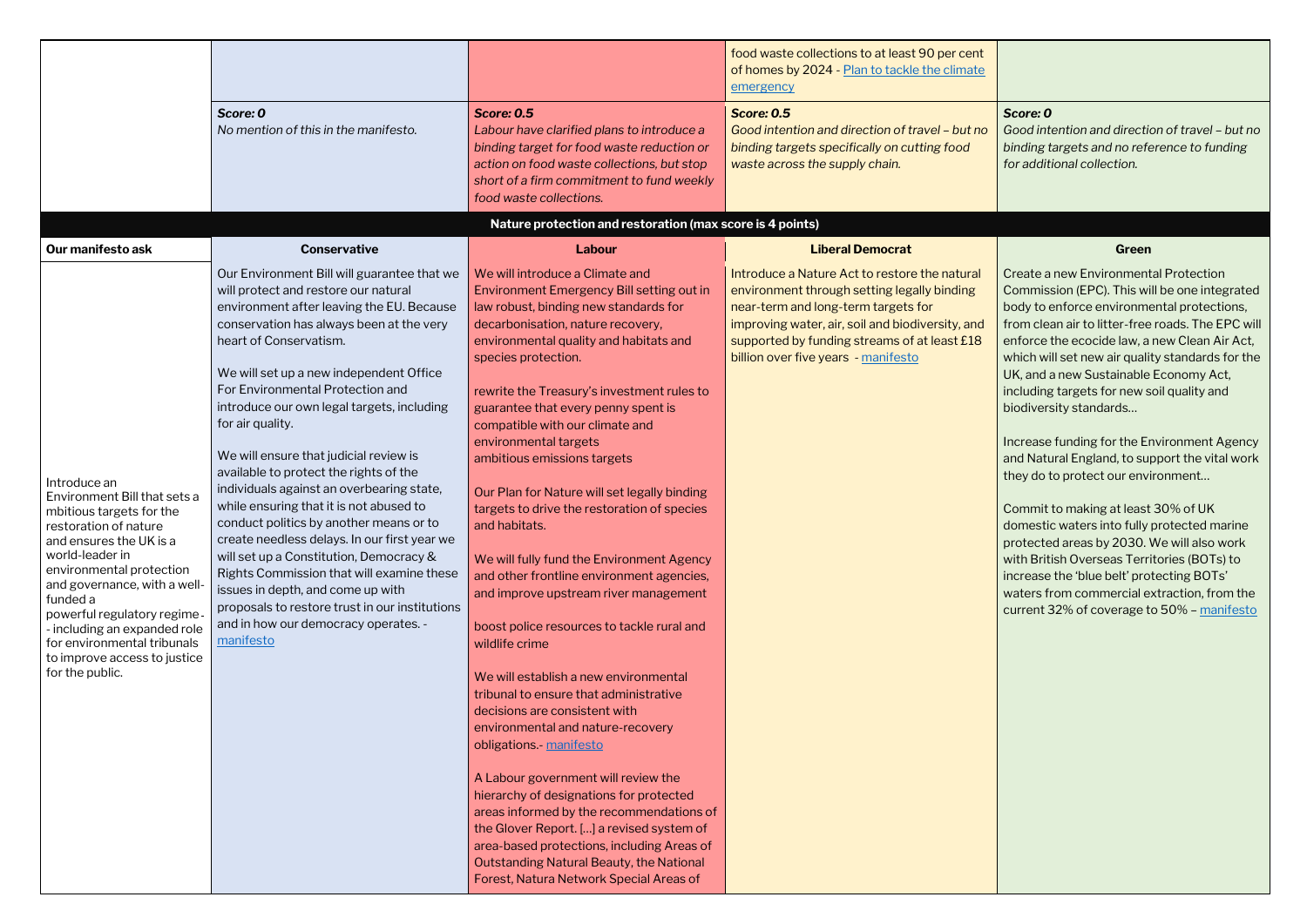*Together, the Sustainable Economy and Clean Air Acts would cover the ground of an environment bill, and the Greens have proposed some targets within them (although it's not clear how many they would look to create, nor how ambitious they would be at the current time). A new regulatory body is proposed with a wide remit, backed by increased enforcement funding - although no details on how access to justice might improve. A range of additional policies are also proposed.* 

|                                                                                                                                                                                                                                                                                        | <b>Score: 0.5</b><br>This proposal would set legally binding<br>targets. However, lack of detail on the<br>proposed OEP and worrying language on<br>restricting judicial review could restrict<br>access to justice in environmental matters.                                                                                                                                                                                                                                                                                                                                                                                                  | <b>Conservation, Sites of Special Scientific</b><br>Interest, the Green Belts and both local and<br>national Nature Reserves. Each designated<br>area, whether existing, revised or newly<br>selected will be given legal and regulatory<br>protections, and will adopt management<br>plans and rigorous targets for either nature<br>restoration or carbon sequestration, or<br>both, proportionate to the environment<br>emergency we face.<br>10 new National Parks will be created under<br>a single National Nature Parks Authority.<br>[] The new authority will have the primary<br>purposes of nature restoration and climate<br>change mitigation, for both of which we will<br>set challenging targets consistent with the<br>best available scientific advice - Plan for<br>nature<br>Score: 1<br>Taken together, the manifesto and Plan for<br>Nature promise legislation and detailed<br>action including both targets and funding,<br>with an additional promise on<br>environmental justice. | <b>Score: 0.5</b><br>This manifesto promises legislation including<br>both targets and funding, although lacks detail<br>on governance and access to justice.                                                                                                                                                                                                                                                                                                                                                                                                                                                                                                                                                                                                                                            |
|----------------------------------------------------------------------------------------------------------------------------------------------------------------------------------------------------------------------------------------------------------------------------------------|------------------------------------------------------------------------------------------------------------------------------------------------------------------------------------------------------------------------------------------------------------------------------------------------------------------------------------------------------------------------------------------------------------------------------------------------------------------------------------------------------------------------------------------------------------------------------------------------------------------------------------------------|-------------------------------------------------------------------------------------------------------------------------------------------------------------------------------------------------------------------------------------------------------------------------------------------------------------------------------------------------------------------------------------------------------------------------------------------------------------------------------------------------------------------------------------------------------------------------------------------------------------------------------------------------------------------------------------------------------------------------------------------------------------------------------------------------------------------------------------------------------------------------------------------------------------------------------------------------------------------------------------------------------------|----------------------------------------------------------------------------------------------------------------------------------------------------------------------------------------------------------------------------------------------------------------------------------------------------------------------------------------------------------------------------------------------------------------------------------------------------------------------------------------------------------------------------------------------------------------------------------------------------------------------------------------------------------------------------------------------------------------------------------------------------------------------------------------------------------|
| Introduce a Plastics<br>Pollution Bill to eliminate<br>the plastic pollution that is<br>the scourge of rivers and<br>oceans as well as streets,<br>roadways and fields, with<br>a particular focus on action<br>to reduce plastic use and<br>increase the re-usability of<br>products. | We will establish a new £500 million Blue<br>Planet Fund to help protect our oceans<br>from plastic pollution, warming sea<br>temperatures and overfishing,<br>We will continue to lead the world in<br>tackling plastics pollution, both in the UK<br>and internationally, and will introduce a new<br>levy to increase the proportion of<br>recyclable plastics in packaging. We will<br>introduce extended producer<br>responsibility, so that producers pay the full<br>costs of dealing with the waste they<br>produce and boost domestic recycling.<br>We will ban the export of plastic waste to<br>non-OECD countries, consulting with | We will make producers responsible for the<br>waste they create and for the full cost of<br>recycling or disposal, encouraging more<br>sustainable design and manufacturing.<br>We'll also take on the global plastics crisis<br>by investing in a new plastics<br>remanufacturing industry creating<br>thousands of jobs, ending exports of plastic<br>waste and reducing our contribution to<br>ocean pollution - manifesto<br>nine new plastics recycling and<br>manufacture sites - Plan for nature                                                                                                                                                                                                                                                                                                                                                                                                                                                                                                     | Banning non-recyclable single-use plastics<br>and replace them with affordable alternatives,<br>aiming for their complete elimination within<br>three years, as a first step towards ending the<br>'throwaway society' culture and an ambition to<br>end plastic waste exports by 2030<br>Benefitting consumers through better<br>product design for repairability, reuse and<br>recycling,  Introducing legally binding targets<br>for reducing the consumption of key natural<br>resources  Extending deposit return<br>schemes for all food and drink bottles and<br>containers Establishing a statutory waste<br>recycling target of 70 per cent in England,<br>extend separate food waste collections to at<br>least 90 per cent of homes by 2024, and<br>strengthen incentives to reduce packaging |

Ban the production of single-use plastics for use in packaging and invest in research and development into alternatives to plastic. We will also extend the successful tax on plastic bags to cover plastic bottles, single-use plastics and microplastics, and extend plastic bottle deposit schemes. – [manifesto](https://www.greenparty.org.uk/assets/files/Elections/Green%20Party%20Manifesto%202019.pdf)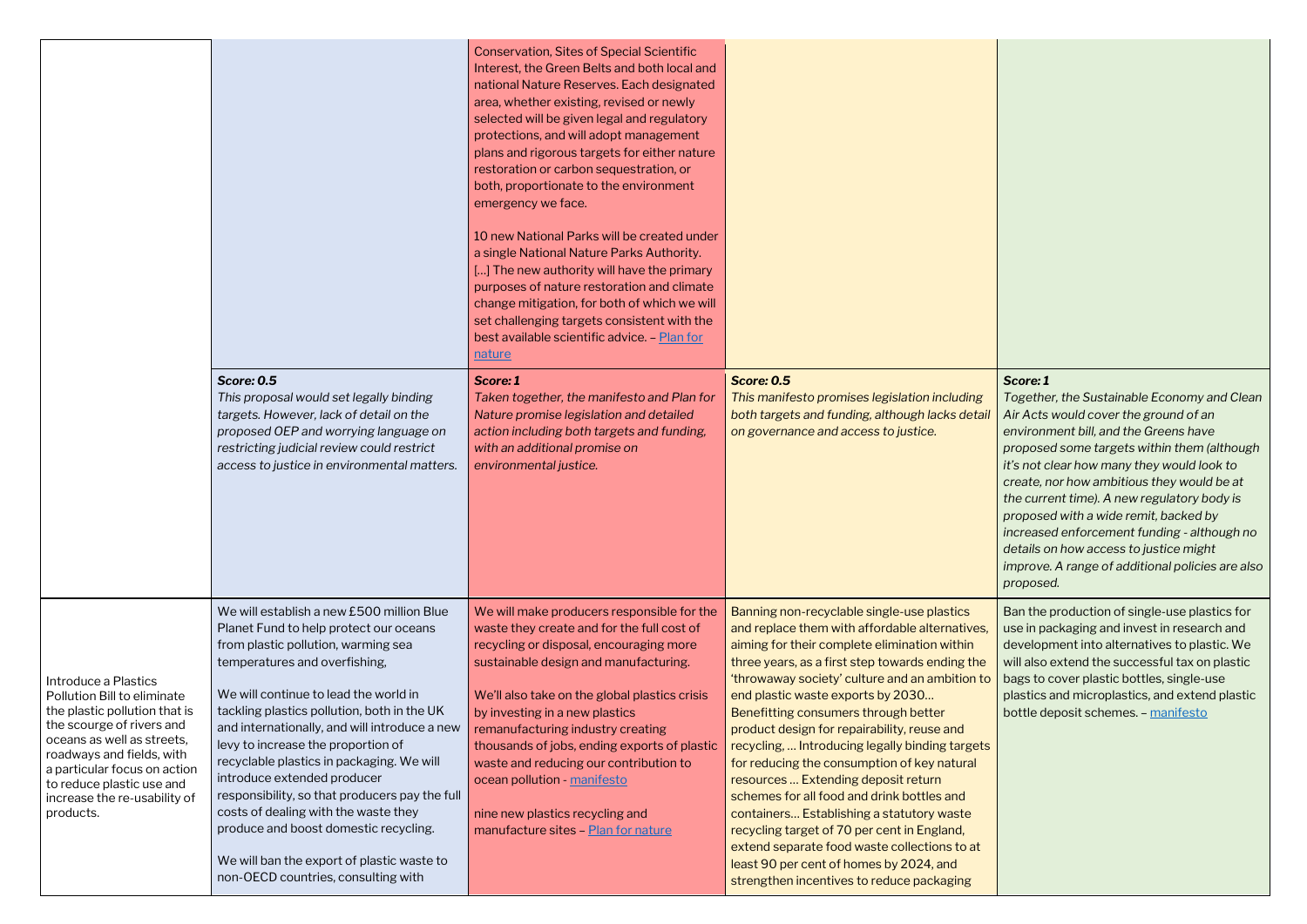### *Score: 0.5*

*The manifesto commitment here is not to a specific piece of legislation but to a series of actions, including a ban on single use plastic, which would seem to offer a good chance of leading to lower plastic usage, increased reuse and better waste outcomes. This falls short of a solution to the systemic problem of plastic pollution.*

|                                                                                                                                                                               | industry, NGOs and local councils on the<br>date by which this should be achieved.<br>and introduce a deposit return scheme to<br>incentivise people to recycle plastic and<br>glass. - manifesto                                                                                 | The Environment Emergency Bill can<br>provide a vehicle for any legislation that<br>may be necessary. - Public letter, 3/12                                                                                                                                                                                                                                                                                                                                                                                                                                                                                                                                                                                                                                                                                                                                                                                                                                                                                                                                                                                                                                                        | and reduce waste sent to landfill and<br>incineration. - manifesto                                                                                                                                                                                                                                                                                                                                                                      |
|-------------------------------------------------------------------------------------------------------------------------------------------------------------------------------|-----------------------------------------------------------------------------------------------------------------------------------------------------------------------------------------------------------------------------------------------------------------------------------|------------------------------------------------------------------------------------------------------------------------------------------------------------------------------------------------------------------------------------------------------------------------------------------------------------------------------------------------------------------------------------------------------------------------------------------------------------------------------------------------------------------------------------------------------------------------------------------------------------------------------------------------------------------------------------------------------------------------------------------------------------------------------------------------------------------------------------------------------------------------------------------------------------------------------------------------------------------------------------------------------------------------------------------------------------------------------------------------------------------------------------------------------------------------------------|-----------------------------------------------------------------------------------------------------------------------------------------------------------------------------------------------------------------------------------------------------------------------------------------------------------------------------------------------------------------------------------------------------------------------------------------|
|                                                                                                                                                                               | <b>Score: 0.5</b><br>No specific legislation is proposed but<br>some steps are outlined in the context of<br>the Environment Bill that would have the<br>impact of reducing plastic pollution. This<br>falls short of a solution to the systemic<br>problem of plastic pollution. | <b>Score: 0.5</b><br>Labour focus is on increasing recycling and<br>not the action we really need to reduce<br>plastic use. This falls short of a solution to<br>the systemic problem of plastic pollution.                                                                                                                                                                                                                                                                                                                                                                                                                                                                                                                                                                                                                                                                                                                                                                                                                                                                                                                                                                        | <b>Score: 0.5</b><br>The manifesto commitment here is not to a<br>specific piece of legislation but to a rapid ban<br>on non-recyclable single use plastic. This is<br>positive but allowing a 10-year timeline for<br>ending plastic waste exports suggests a<br>distinct lack of longer term/wider ambition.<br>This falls short of a solution to the systemic<br>problem of plastic pollution.                                       |
| Invest an additional £5.6<br>billion in mapping,<br>protecting and developing<br>an extensive<br>network of wildlife sites<br>with nature-friendly<br>corridors between them. |                                                                                                                                                                                                                                                                                   | We will create new National Parks<br>alongside a revised system of other<br>protected area designations, which will<br>guard existing wildlife sites and join up<br>important habitats, while also ensuring<br>more people can enjoy living closer to<br>nature. - manifesto<br>Our Plan for Nature starts with a<br>transformational programme to recover<br>and enhance the natural state of our<br>National Parks, working with scientists,<br>farmers, local communities and<br>conservation groups to reverse years of<br>decline.<br>We will increase the funding for our<br>National Park authorities by 50%, from<br>under £50m each year to almost £75m<br>each year.<br>Our plans envisage a network of natural<br>hedgerows and other nature-friendly<br>corridors joining all these places with each<br>other, with replanted road verges, railway<br>lines and canal paths connecting them to<br>our urban green and blue spaces in parks,<br>communal gardens, lakes and ponds.<br>The National Nature Parks will increase our<br>National Parks' land coverage by 50% and<br>to ensure that by 2030 75% of the English<br>population lives within half an hour of a | £7.1 billion [over five years] for environmental<br>land management and nature restoration<br>£6 billion [over 5 years] for expanding forests.<br>- Plan to tackle the climate emergency<br>We can confirm that these sums between<br>them include at least £5.6 billion for wildlife<br>and habitat protection, including mapping,<br>protecting and developing wildlife sites and<br>nature-friendly corridors. - Public letter, 4/12 |

Reintroduce nature into our urban environments, by investing in schemes such as street planting of native trees, compulsory hedgehog holes in all new fencing and bee corridors…

Encourage, through changes to the planning system, the 'rewilding' of spaces to provide new habitats for wildlife. An ecological crisis is happening – we must tackle it by restoring, expanding and joining up the wild spaces nature needs to thrive. – [manifesto](https://www.greenparty.org.uk/assets/files/Elections/Green%20Party%20Manifesto%202019.pdf)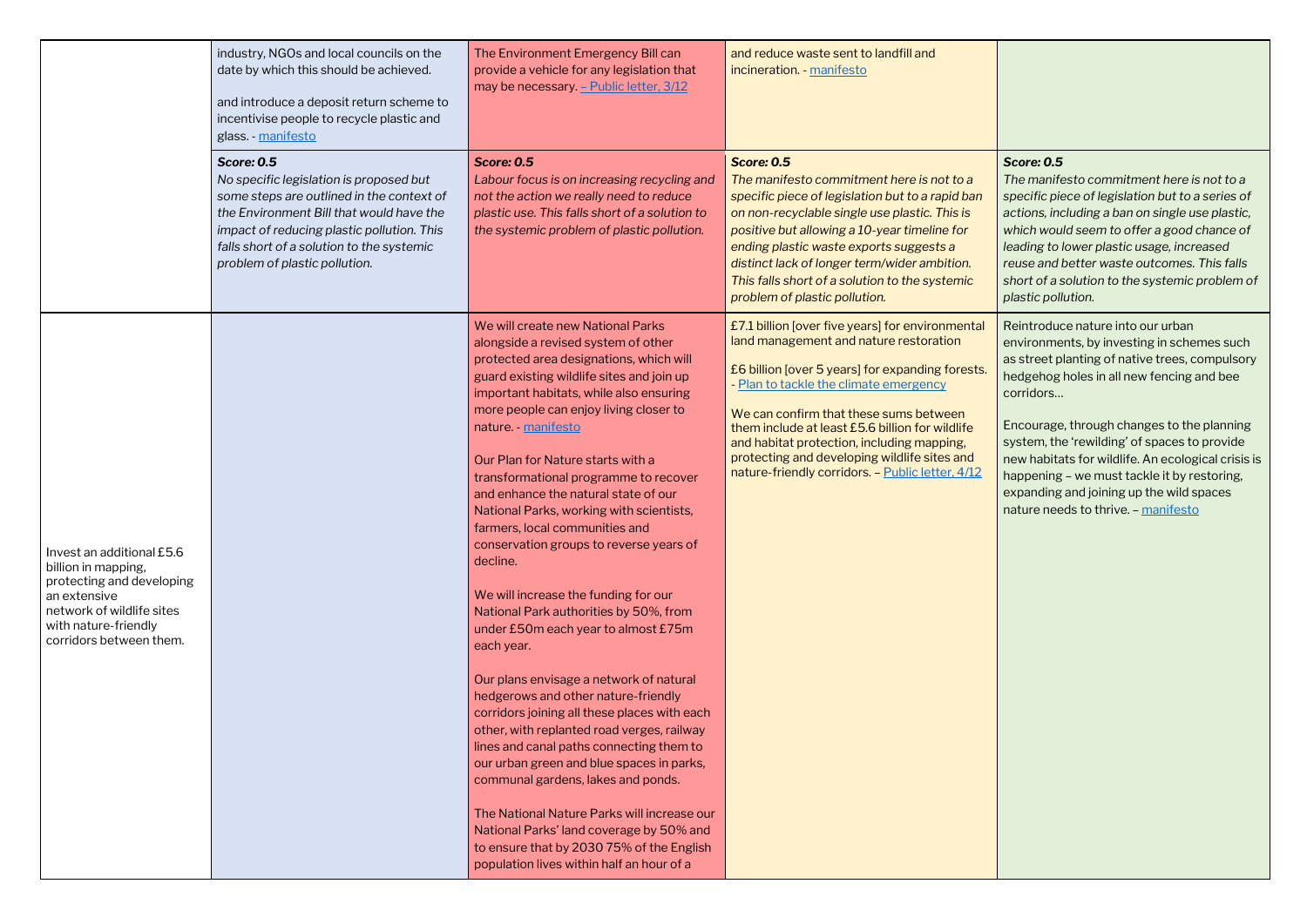#### *Score: 0.5*

*This suggests a broadly similar trajectory to our demand but lacks a commitment to the detailed proposal of mapping and developing a network of wild sites and has no specifically allocated funding.*

|                                                                                                                                                                                                                   |                                                                                                                                                                                   | National Park or an Area of Outstanding<br>Natural Beauty.<br>The Green Transformation Fund will<br>support our Plan for Nature with new<br>investments totalling £3.7 billion over the<br>next ten years for the latter of these<br>purposes. We will use those funds to<br>expand sustainable forestry and restore<br>the natural environment of our National<br>Parks, our new National Nature Parks and<br>our other protected areas, including<br>important newly identified areas and<br>existing areas with revised designations. - |                                                                                                                                                                                                                                                                                                                                                                                                      |                                                                                                                                                                                                                                                |
|-------------------------------------------------------------------------------------------------------------------------------------------------------------------------------------------------------------------|-----------------------------------------------------------------------------------------------------------------------------------------------------------------------------------|--------------------------------------------------------------------------------------------------------------------------------------------------------------------------------------------------------------------------------------------------------------------------------------------------------------------------------------------------------------------------------------------------------------------------------------------------------------------------------------------------------------------------------------------|------------------------------------------------------------------------------------------------------------------------------------------------------------------------------------------------------------------------------------------------------------------------------------------------------------------------------------------------------------------------------------------------------|------------------------------------------------------------------------------------------------------------------------------------------------------------------------------------------------------------------------------------------------|
|                                                                                                                                                                                                                   | Score: 0<br>The approach was supported in the<br>Environment Bill previously before<br>Parliament, but there is no mention of the<br>activity or required funds in the manifesto. | Plan for nature<br><b>Score: 0.5</b><br>This suggests a broadly similar trajectory to<br>our demand, with some helpful detail<br>around proposals to expand the number of<br>protected sites and join them up. However,<br>further funding may be required to entirely<br>meet these commitments.                                                                                                                                                                                                                                          | Score: 1<br>This funding commitment meets our ask.                                                                                                                                                                                                                                                                                                                                                   | <b>Score: 0.5</b><br>This suggests a broadly sir<br>our demand but lacks a co<br>detailed proposal of mapp<br>a network of wild sites and<br>allocated funding.                                                                                |
| Restore, protect and<br>expand natural carbon sinks<br>to remove carbon dioxide<br>from the atmosphere<br>through restoring degraded<br>peatland, protecting and<br>creating new salt<br>marshes, and halting the | as well as restoring our peatland. -<br>manifesto                                                                                                                                 | To help restore degraded peatlands to their<br>natural state we will end the harvesting of<br>peat and the burning of moors or blanket<br>bog.<br>We will prepare our coastlines and<br>communities for the impacts of climate<br>change using nature based solutions, such<br>as managed realignment, to restore our salt<br>marshes and mudflats. - Plan for nature                                                                                                                                                                      | Invest in large scale restoration of peatlands,<br>heathland, native woodlands, saltmarshes,<br>wetlands and coastal waters, helping to<br>absorb carbon, protect against foods, improve<br>water quality and protect habitats, including<br>through piloting 'rewilding' approaches -<br>manifesto                                                                                                  | Invest in peatland restorat<br>the burning of peatlands a<br>compost in horticulture. W<br>emergency international a<br>conserve and enhance car<br>reservoirs including forest<br>coastal and estuarine area                                  |
| damaging practice of<br>moorland burning.                                                                                                                                                                         | Score: 0<br>Mention of peatland but no detail and no<br>further efforts proposed, nor a restatement<br>of ministerial pledge to legislate.                                        | Score: 1<br>The Plan for Nature sets out broad<br>commitments that meet our ask.                                                                                                                                                                                                                                                                                                                                                                                                                                                           | Score: 1<br>The manifesto broadly meets our concerns<br>although no specific commitment to end<br>moorland burning.                                                                                                                                                                                                                                                                                  | Score: 1<br>The manifesto broadly me<br>although no specific comn<br>moorland burning.                                                                                                                                                         |
|                                                                                                                                                                                                                   |                                                                                                                                                                                   | Local action (max score is 6 points)                                                                                                                                                                                                                                                                                                                                                                                                                                                                                                       |                                                                                                                                                                                                                                                                                                                                                                                                      |                                                                                                                                                                                                                                                |
| Our manifesto ask                                                                                                                                                                                                 | <b>Conservative</b>                                                                                                                                                               | Labour                                                                                                                                                                                                                                                                                                                                                                                                                                                                                                                                     | <b>Liberal Democrat</b>                                                                                                                                                                                                                                                                                                                                                                              | Green                                                                                                                                                                                                                                          |
| Require local authorities<br>and combined authorities to<br>reduce carbon emissions<br>within their area in line with<br>national carbon<br>budgets through setting<br>local carbon budgets.                      |                                                                                                                                                                                   | Labour will set and enforce carbon budgets<br>across all government departments and will<br>devolve responsibility for these when<br>appropriate and when the capacity exists.<br>For example, REAs will hold primary<br>responsibility for energy-related emissions,<br>but LAs will be able to take on those<br>responsibilities where they have capacity. $\pm$<br>Public letter, 3/12                                                                                                                                                  | <b>Establish a Department for Climate Change</b><br>and Natural Resources, appoint a cabinet-<br>level Chief Secretary for Sustainability in the<br>Treasury to coordinate government-wide<br>action to make the economy sustainable<br>resource-efficient and zero-carbon, and<br>require every government agency to account<br>for its contribution towards meeting climate<br>targets - manifesto | Give councils access to an<br>a year Climate Adaption Fu<br>councils facing the greates<br>climate chaos, and council<br>levels of poverty, will be pr<br>is distributed from the Fur<br>Give councils new powers<br>deliver environmental imp |

Invest in peatland restoration and end both the burning of peatlands and use of peat in compost in horticulture. We will advocate an e amergency international agreement to conserve and enhance carbon sinks and reservoirs including forests, peat fields and coastal and estuarine areas. – [manifesto](https://www.greenparty.org.uk/assets/files/Elections/Green%20Party%20Manifesto%202019.pdf)

#### *Score: 1*

*The manifesto broadly meets our concerns although no specific commitment to end moorland burning.*

Give councils access to an additional £3 billion a year Climate Adaption Fund. Bids from councils facing the greatest threat from climate chaos, and councils with the high levels of poverty, will be prioritised as money is distributed from the Fund.

Give councils new powers and resources to deliver environmental improvements and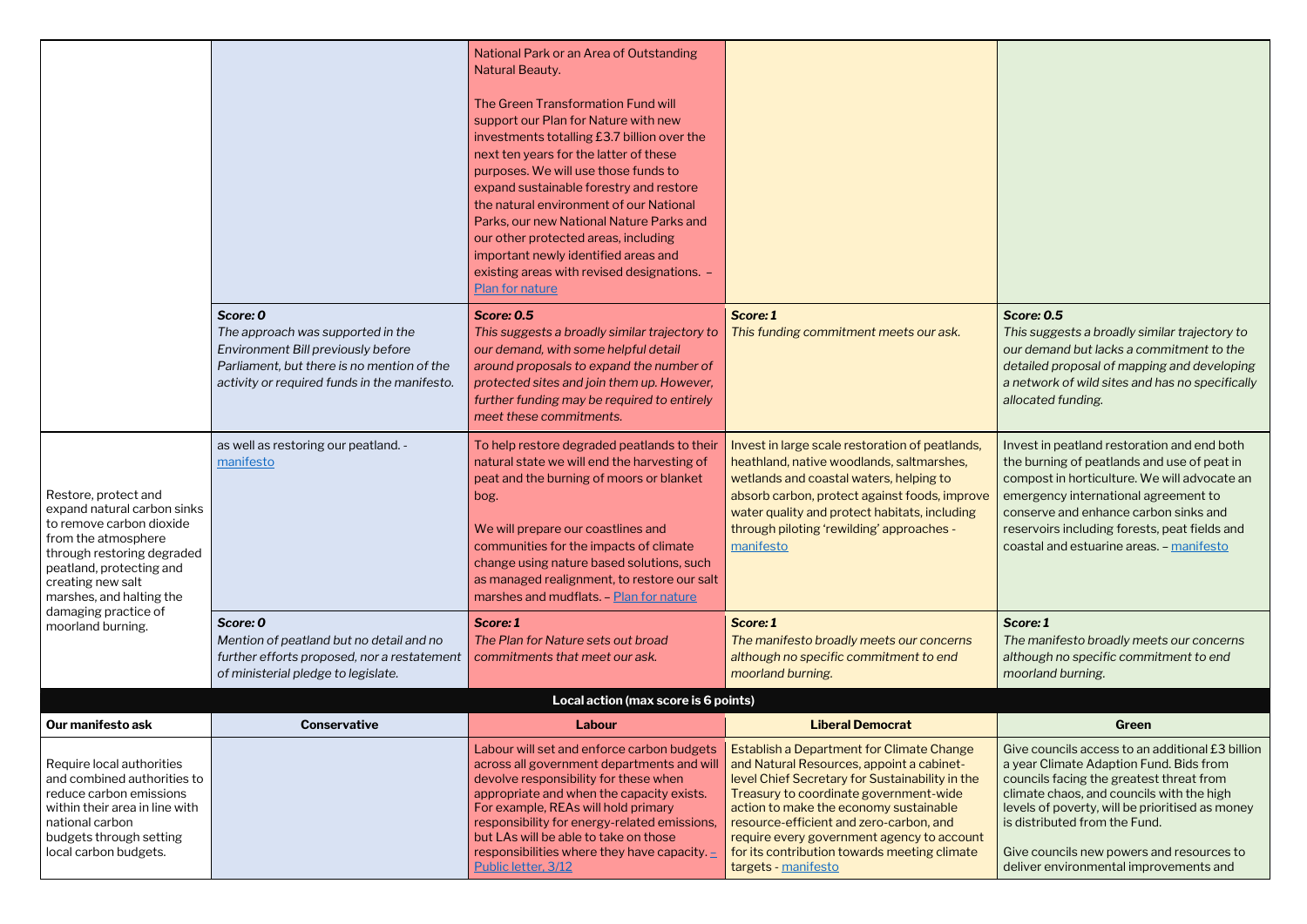| increase biodiversity, as well as tackling<br>flooding and coastal erosion locally.                                                                                                                                                               |
|---------------------------------------------------------------------------------------------------------------------------------------------------------------------------------------------------------------------------------------------------|
| Require councils (and other public bodies) to<br>divest their pension funds away from fossil-<br>fuel-related investments. We will encourage<br>all private pension funds to do the same -<br>manifesto                                           |
| <b>Score: 0.5</b><br>No specific requirement for local authorities<br>relating to emissions. The focus is on<br>empowering and supporting rather than<br>requiring action, although a clear intention to<br>help local authorities cut emissions. |
| Transform the planning system so that it<br>works to support a massive increase in wind<br>power and other renewable generation. -<br>manifesto                                                                                                   |
| <b>Score: 0.5</b><br>Useful activity but does not specify a clear and<br>strong requirement.                                                                                                                                                      |
|                                                                                                                                                                                                                                                   |

|                                                                                                                                                                                                                                                                                              | Score: 0<br>No manifesto mention of local carbon<br>budgets or requirements on Local<br>Authorities. | <b>Score: 0.5</b><br>This approach is a good direction of travel<br>but does not set a firm requirement on local<br>authorities at the current time.                                                                                                                                                                                                                                                                                                                                                                | Score: 0<br>This is a good direction of travel but does not<br>set any firm requirement on local authorities.                                                                                                                                                                                                                                                                                                                                                                                                                                                                                                                                                                                                                                                                                                                                     |
|----------------------------------------------------------------------------------------------------------------------------------------------------------------------------------------------------------------------------------------------------------------------------------------------|------------------------------------------------------------------------------------------------------|---------------------------------------------------------------------------------------------------------------------------------------------------------------------------------------------------------------------------------------------------------------------------------------------------------------------------------------------------------------------------------------------------------------------------------------------------------------------------------------------------------------------|---------------------------------------------------------------------------------------------------------------------------------------------------------------------------------------------------------------------------------------------------------------------------------------------------------------------------------------------------------------------------------------------------------------------------------------------------------------------------------------------------------------------------------------------------------------------------------------------------------------------------------------------------------------------------------------------------------------------------------------------------------------------------------------------------------------------------------------------------|
| Require planning authorities<br>to plan for sustainable<br>energy generation, working<br>in partnership with<br>communities, energy<br>providers and utilities.                                                                                                                              |                                                                                                      | We will rebalance power in the planning<br>system by giving local government greater<br>freedom to set planning fees and by<br>requiring the climate and environmental<br>emergency to be factored into all planning<br>decisions. - manifesto                                                                                                                                                                                                                                                                      | Amend planning rules to promote sustainable<br>transport and land use. - manifesto<br>National planning and regulation of the<br>decarbonisation process requires close<br>cooperation between the National<br>Infrastructure Commission, National Grid and<br>the energy regulator Ofgem, together with the<br>new Regional Energy Partnerships we<br>propose (see below). We would ensure that<br>the remits of all of them, and those of other<br>relevant agencies such as the Crown Estate,<br>are amended to give a high priority to net zero<br>objectives.<br>Create a statutory duty on all local authorities<br>to produce a Zero Carbon Strategy, including<br>plans for local energy, transport and land use,<br>and devolve powers and funding to enable<br>every council to implement it. - Plan to tackle<br>the climate emergency |
|                                                                                                                                                                                                                                                                                              | Score: 0<br>Does not feature in the manifesto.                                                       | Score: 0<br>Lacks specificity despite the general<br>requirement for planning authorities to<br>factor in the climate emergency when<br>making decisions. This is not a proactive<br>commitment.                                                                                                                                                                                                                                                                                                                    | Score: 1<br>This meets our ask. Nice to see a focus on<br>devolving both funding and powers to support<br>Local Authorities to do this.                                                                                                                                                                                                                                                                                                                                                                                                                                                                                                                                                                                                                                                                                                           |
| Enable local authorities to<br>raise finance from new<br>sources to fund local<br>carbon action (such as a<br>local public transport payroll<br>levy, visitor lodging levy,<br>or eco-levy for road use, all<br>of which have been<br>successfully used overseas<br>to transform transport). |                                                                                                      | Labour will properly fund local councils<br>after a decade of devastating cuts so that<br>they can breathe new life into local<br>communities. We will invest in our local<br>authorities in order for them to fulfil their<br>statutory obligations and locally<br>determined priorities, including local<br>environmental management<br>responsibilities. - Plan for nature<br>Labour will reverse cuts to local councils<br>through a £20bn funding boost and give<br>them access to further funds to tackle the | Councils clearly need additional resources to<br>accompany these new responsibilities, and we<br>would provide additional funding from central<br>government for the design, implementation<br>and monitoring of Zero-Carbon Strategies.<br>We would also end the current Council Tax<br>capping regime and give councils enhanced<br>powers to call on new income sources such as<br>vacant property taxes. We would replace the<br>existing system of business rates with a new<br>tax on the land value of commercial sites,<br>removing the disincentives to invest created<br>by business rates and enabling the state to                                                                                                                                                                                                                    |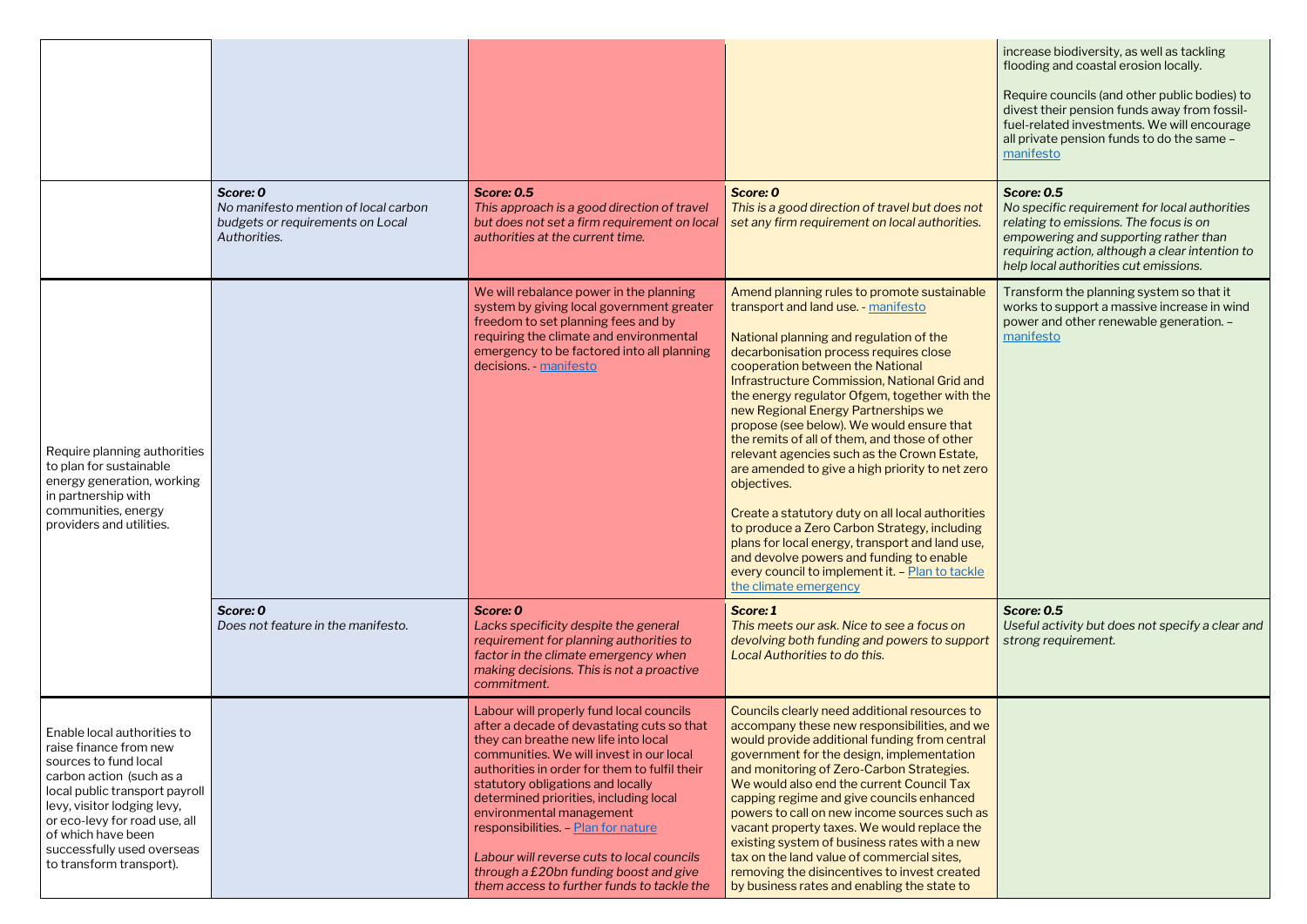|                                                                                                                                           |                                                | climate and environmental emergency<br>through our Local Transformation Fund.<br>This is a distributionally fairer and more<br>effective way to fund local carbon action<br>that giving councils their own finance-<br>raising powers. - Public letter, 3/12                                                                                                                                                                                                                                                                                                                                                                                                                                                                                                                                                                                                                                                                                                                                                                                                                                                                                                                                                                                                                                                                                                               | better capture increases in land value driven<br>by public infrastructure investment. We would<br>give councils enhanced borrowing powers,<br>including for housing and local infrastructure.'<br>- Plan to tackle the climate emergency                                                                                                                                                                                                                                                                                                                                                                                                                                                                                                                                                                                                                                     |
|-------------------------------------------------------------------------------------------------------------------------------------------|------------------------------------------------|----------------------------------------------------------------------------------------------------------------------------------------------------------------------------------------------------------------------------------------------------------------------------------------------------------------------------------------------------------------------------------------------------------------------------------------------------------------------------------------------------------------------------------------------------------------------------------------------------------------------------------------------------------------------------------------------------------------------------------------------------------------------------------------------------------------------------------------------------------------------------------------------------------------------------------------------------------------------------------------------------------------------------------------------------------------------------------------------------------------------------------------------------------------------------------------------------------------------------------------------------------------------------------------------------------------------------------------------------------------------------|------------------------------------------------------------------------------------------------------------------------------------------------------------------------------------------------------------------------------------------------------------------------------------------------------------------------------------------------------------------------------------------------------------------------------------------------------------------------------------------------------------------------------------------------------------------------------------------------------------------------------------------------------------------------------------------------------------------------------------------------------------------------------------------------------------------------------------------------------------------------------|
|                                                                                                                                           | Score: 0<br>Does not feature in the manifesto. | <b>Score: 0.5</b><br>The proposal to provide central funding<br>rather than powers to raise funds meets<br>our ask to fund local climate action but<br>does not provide the powers for Local<br>Authorities to raise funds directly to<br>supplement this.                                                                                                                                                                                                                                                                                                                                                                                                                                                                                                                                                                                                                                                                                                                                                                                                                                                                                                                                                                                                                                                                                                                 | Score: 1<br>The plan proposes a mix of income<br>generation, additional funding and borrowing<br>powers, which would provide needed<br>additional funding for climate action.                                                                                                                                                                                                                                                                                                                                                                                                                                                                                                                                                                                                                                                                                                |
| Require and fund local<br>authorities to coordinate<br>area-by-area eco-heating<br>and energy efficiency<br>transformation<br>programmes. |                                                | Communities themselves will decide,<br>because utilities won't be run from<br>Whitehall but by service-users and<br>workers<br>publicly owned networks will accelerate<br>and co-ordinate investment to connect<br>renewable and low-carbon energy while<br>working with energy unions to support<br>energy workers through the transition<br>14 new Regional Energy Agencies will<br>replace the existing district network<br>operators and hold statutory responsibility<br>for decarbonising electricity and heat and<br>reducing fuel poverty - manifesto<br>Labour meets this criteria, though with a<br>different emphasis on the delivery vehicle.<br>We will establish public, Regional Energy<br>Agencies to coordinate rollout of Labour's<br>Warm Homes for All initiative - which<br>combines energy efficiency and renewable<br>heating technologies. Labour will make<br>REAs, rather than Local Authorities, initially<br>responsible for area-based delivery in<br>recognition of the lack of capacity at Local<br>Authority level following a decade of<br>underfunding. However, where Local<br>Authorities do have capacity, they will be<br>supported to establish Municipal Energy<br>Agencies, which will take responsibility for<br>local renewable energy generation, supply,<br>network management and retrofitting. $\pm$<br>Public letter, 3/12 | Local authorities would have a major role to<br>play in particular in developing and<br>implementing energy efficiency and<br>renewable energy programmes for buildings,<br>and we would also encourage them to set up<br>or expand their own renewable electricity<br>generation capacity.<br>Local authorities would be given the<br>responsibility, as part of their Zero-Carbon<br>Strategies, to develop combined energy<br>efficiency and zero-carbon retrofit<br>programmes (which, as the Energiesprong<br>whole-house retrofits in the Netherlands, also<br>currently being implemented in Nottingham,<br>have demonstrated, can be cost-effective),<br>working with local residents and businesses to<br>develop the optimum outcomes for their<br>communities, including district heating<br>systems where appropriate. - Plan to tackle<br>the climate emergency |
|                                                                                                                                           | Score: 0<br>No specific mention.               | Score: 1<br>Following clarification that this ask will be<br>achieved via a different mechanism, this<br>commitment meets our ask.                                                                                                                                                                                                                                                                                                                                                                                                                                                                                                                                                                                                                                                                                                                                                                                                                                                                                                                                                                                                                                                                                                                                                                                                                                         | Score: 1<br>The Plan to Tackle the Climate Emergency<br>sets out a clear responsibility for local<br>authorities although it is not clear on how this<br>will be funded.                                                                                                                                                                                                                                                                                                                                                                                                                                                                                                                                                                                                                                                                                                     |

| Ł |                                                |  |
|---|------------------------------------------------|--|
|   | Score: 0<br>Does not feature in the manifesto  |  |
|   |                                                |  |
|   |                                                |  |
|   |                                                |  |
|   |                                                |  |
| O |                                                |  |
|   |                                                |  |
|   |                                                |  |
|   |                                                |  |
|   | Score: 0<br>Does not feature in the manifesto. |  |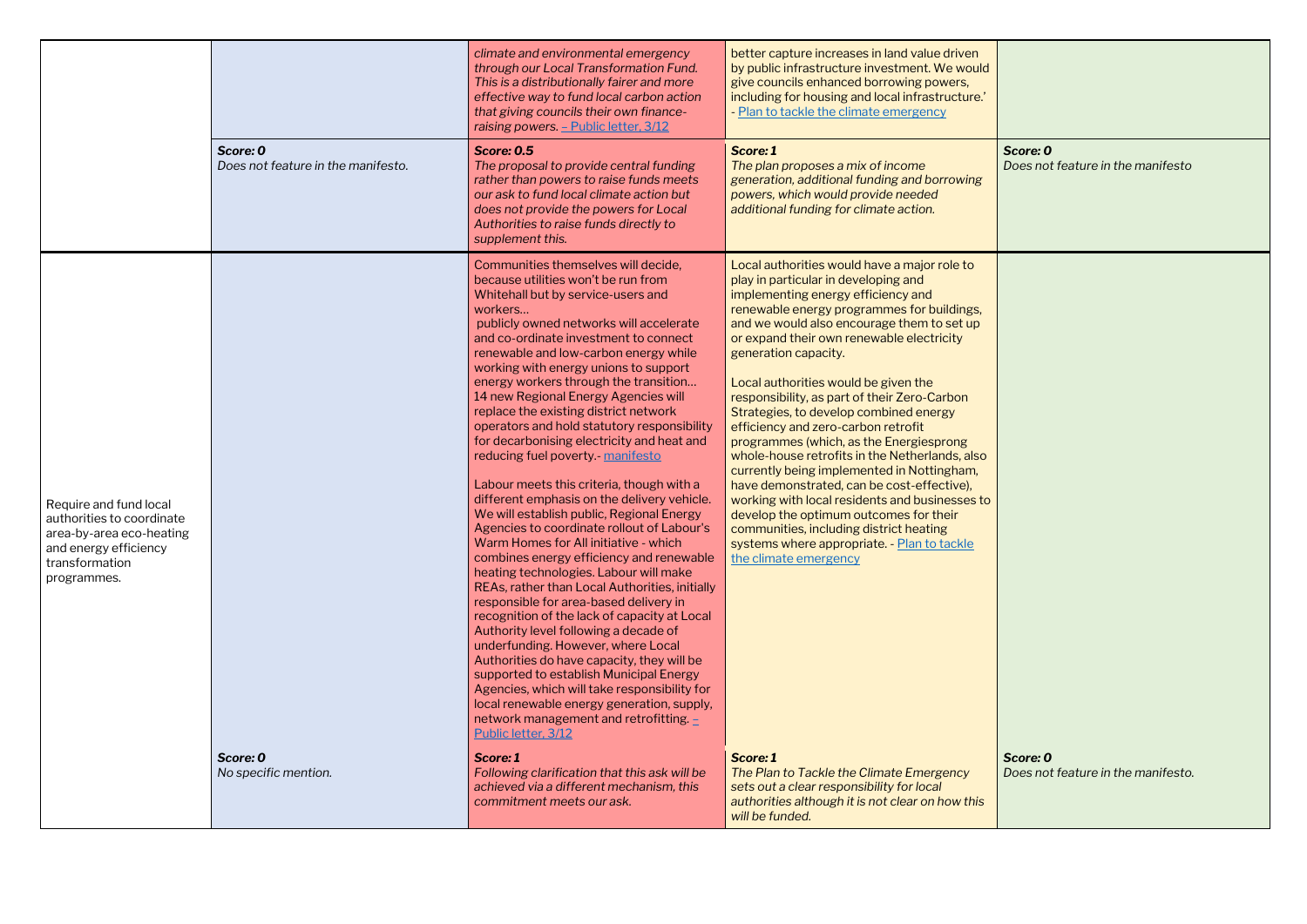Encourage, through changes to the planning system, the 'rewilding' of spaces to provide new habitats for wildlife – [manifesto](https://www.greenparty.org.uk/assets/files/Elections/Green%20Party%20Manifesto%202019.pdf)

*Score: 0 Too vague and narrow to score.*

Transform the planning system so that it works to support a massive increase in wind power and other renewable generation – [manifesto](https://www.greenparty.org.uk/assets/files/Elections/Green%20Party%20Manifesto%202019.pdf)

| Rewrite national planning<br>rules to<br>make carbon reduction,<br>and nature's restoration and<br>recovery a legal<br>requirement in the planning<br>system.                                                                                                                         |                                                                                                                                                                                                                                                                                                                                                                                                                                               | We will rebalance power in the planning<br>system by giving local government greater<br>freedom to set planning fees and by<br>requiring the climate and environmental<br>emergency to be factored into all planning<br>decisions. - manifesto                                                                                                                                                                                                                                                                                                                                                                                                                                                                                                                                                                                                                                                                                                       | Amend planning rules to promote sustainable<br>transport and land use.- manifesto<br>We would amend the National Planning Policy<br>Framework to provide local authorities with<br>clear expectations for the provision of<br>sustainable transport and greater access to<br>goods and services in new housing<br>developments. - Plan to tackle the climate<br>emergency | Encourage, through chang<br>system, the 'rewilding' of s<br>new habitats for wildlife $-$                                                                                                                                                                                                                                                                                                                                                                                                                    |
|---------------------------------------------------------------------------------------------------------------------------------------------------------------------------------------------------------------------------------------------------------------------------------------|-----------------------------------------------------------------------------------------------------------------------------------------------------------------------------------------------------------------------------------------------------------------------------------------------------------------------------------------------------------------------------------------------------------------------------------------------|------------------------------------------------------------------------------------------------------------------------------------------------------------------------------------------------------------------------------------------------------------------------------------------------------------------------------------------------------------------------------------------------------------------------------------------------------------------------------------------------------------------------------------------------------------------------------------------------------------------------------------------------------------------------------------------------------------------------------------------------------------------------------------------------------------------------------------------------------------------------------------------------------------------------------------------------------|---------------------------------------------------------------------------------------------------------------------------------------------------------------------------------------------------------------------------------------------------------------------------------------------------------------------------------------------------------------------------|--------------------------------------------------------------------------------------------------------------------------------------------------------------------------------------------------------------------------------------------------------------------------------------------------------------------------------------------------------------------------------------------------------------------------------------------------------------------------------------------------------------|
|                                                                                                                                                                                                                                                                                       | Score: 0<br>Does not feature in the manifesto.                                                                                                                                                                                                                                                                                                                                                                                                | Score: 1<br>The commitment to 'factor in' the climate<br>and nature emergency meets our ask.                                                                                                                                                                                                                                                                                                                                                                                                                                                                                                                                                                                                                                                                                                                                                                                                                                                         | Score: 0<br>This proposal is too vague and does not<br>equate to a legal requirement.                                                                                                                                                                                                                                                                                     | Score: 0<br>Too vague and narrow to s                                                                                                                                                                                                                                                                                                                                                                                                                                                                        |
| Remove restrictive rules on                                                                                                                                                                                                                                                           |                                                                                                                                                                                                                                                                                                                                                                                                                                               | 2,000 new onshore wind turbines -<br>manifesto                                                                                                                                                                                                                                                                                                                                                                                                                                                                                                                                                                                                                                                                                                                                                                                                                                                                                                       | removing the Conservatives' restrictions on<br>solar and wind - manifesto                                                                                                                                                                                                                                                                                                 | Transform the planning sy<br>works to support a massiv<br>power and other renewabl<br>manifesto                                                                                                                                                                                                                                                                                                                                                                                                              |
| approving new onshore<br>wind developments.                                                                                                                                                                                                                                           | Score: 0<br>Does not feature in the manifesto.                                                                                                                                                                                                                                                                                                                                                                                                | Score: 1<br>No specifics on removing restrictive rules<br>but the commitment to build 2,000 new<br>turbines wouldn't be feasible without a<br>change to planning regulations.                                                                                                                                                                                                                                                                                                                                                                                                                                                                                                                                                                                                                                                                                                                                                                        | Score: 1<br>Meets the ask.                                                                                                                                                                                                                                                                                                                                                | Score: 1<br>Meets the ask.                                                                                                                                                                                                                                                                                                                                                                                                                                                                                   |
|                                                                                                                                                                                                                                                                                       |                                                                                                                                                                                                                                                                                                                                                                                                                                               | <b>Brexit (max score is 4 points)</b>                                                                                                                                                                                                                                                                                                                                                                                                                                                                                                                                                                                                                                                                                                                                                                                                                                                                                                                |                                                                                                                                                                                                                                                                                                                                                                           |                                                                                                                                                                                                                                                                                                                                                                                                                                                                                                              |
| Our manifesto ask                                                                                                                                                                                                                                                                     | <b>Conservative</b>                                                                                                                                                                                                                                                                                                                                                                                                                           | Labour                                                                                                                                                                                                                                                                                                                                                                                                                                                                                                                                                                                                                                                                                                                                                                                                                                                                                                                                               | <b>Liberal Democrat</b>                                                                                                                                                                                                                                                                                                                                                   | Green                                                                                                                                                                                                                                                                                                                                                                                                                                                                                                        |
| Oppose a No Deal Brexit<br>under all circumstances,<br>and support a close and<br>cooperative future<br>relationship with the EU,<br>guarantee in law that high<br>environmental standards<br>and protections will be<br>maintained, without<br>regression and enhanced<br>over time. | We will negotiate a trade agreement next<br>year - one that will strengthen our Union -<br>and we will not extend the implementation<br>period beyond December 2020. In parallel,<br>we will legislate to ensure high standards of<br>workers' rights, environmental protection<br>and consumer rights<br>This will be a new relationship based on<br>free trade and friendly cooperation, not on<br>the EU's treaties or EU law. - manifesto | Labour rules out a no-deal Brexit, and we<br>will end the scandal of billions of pounds of<br>taxpayers' money being wasted on no-deal<br>preparations. No deal has never been a<br>viable option<br>Dynamic alignment on workers' rights,<br>consumer rights and environmental<br>protections so that UK standards keep<br>pace across Europe as a minimum, allowing<br>the UK to lead the way, not fall behind.<br>Continued participation in EU agencies and<br>funding programmes, including in such vital<br>areas of co-operation as the environment<br>We will also secure robust and legally<br>binding protections for workers' rights,<br>consumer standards and environmental<br>protections, and ensure level-playing field<br>protections are maintained. Labour will<br>never accept an outcome that puts rights<br>and standards at risk<br>we will get Brexit sorted in six months by<br>giving people the final say - with a choice | Stop Brexit - manifesto                                                                                                                                                                                                                                                                                                                                                   | The Green MPs you elect \<br>constituent's right to an im<br>on the terms of any Brexit<br>People's Vote, with Remai<br>the ballot paper<br>Harmonising minimum e<br>standards. As nature know<br>EU can play a major role in<br>habitats split between diff<br>all protected by the same i<br>And whatever happens, we<br>full rights of EU citizens an<br>living in the UK, including t<br>automatic settled status a<br>no rolling back of the right<br>enshrined in the EU Charte<br>Rights. - manifesto |

The Green MPs you elect will champion their constituent's right to an immediate final say on the terms of any Brexit deal, through a People's Vote, with Remain as an option on the ballot paper….

… Harmonising minimum environmental standards. As nature knows no borders, the EU can play a major role in ensuring that habitats split between different counties are all protected by the same rules...

And whatever happens, we will guarantee the full rights of EU citizens and their families living in the UK, including the right to automatic settled status and ensure there is no rolling back of the rights and protections enshrined in the EU Charter of Fundamental Rights. – [manifesto](https://www.greenparty.org.uk/assets/files/Elections/Green%20Party%20Manifesto%202019.pdf)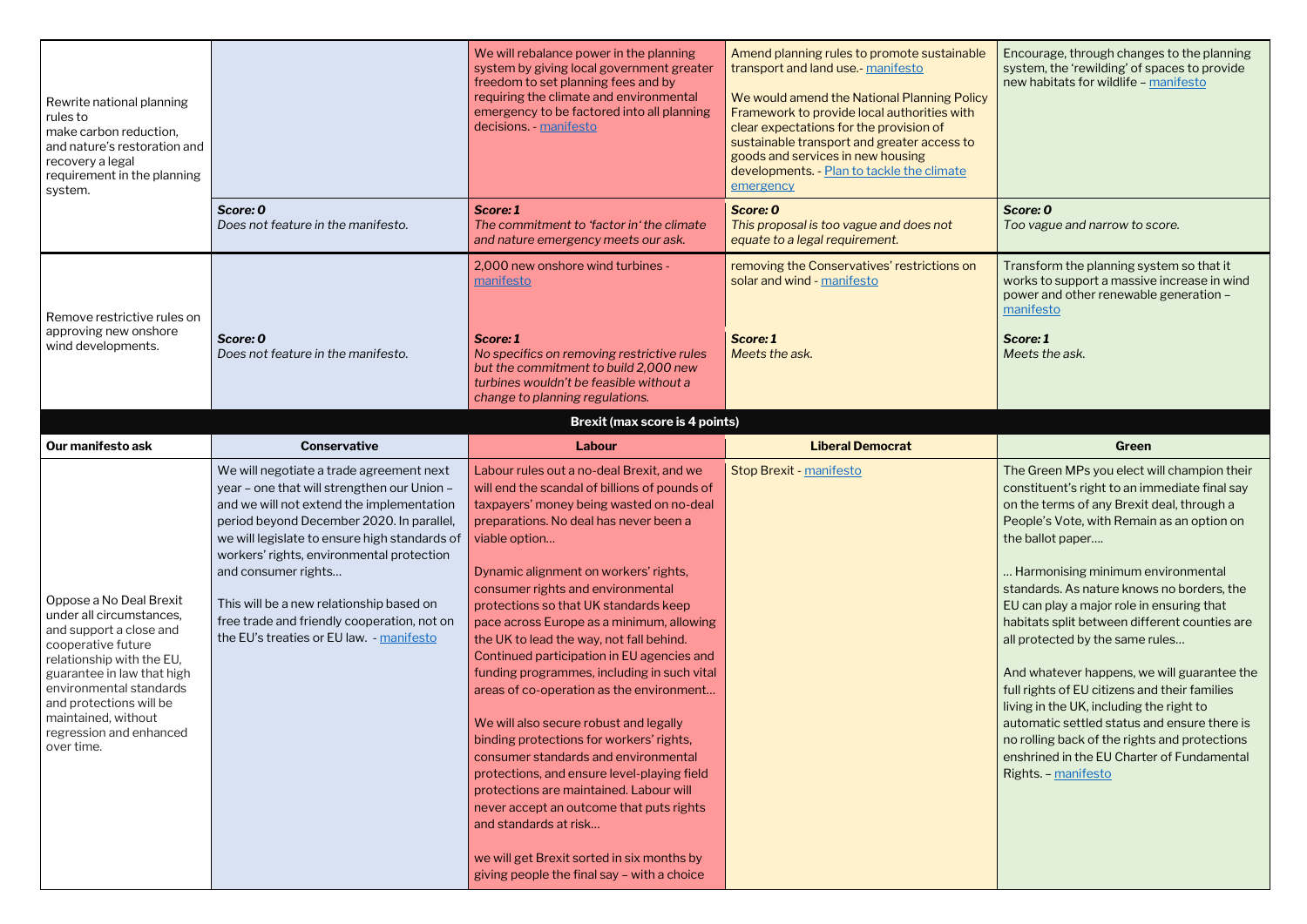### *Score: 1 Commits to non-regression of rights and protections and to harmonised standards.*

Create a new Environmental Protection Commission (EPC). This will be one integrated body to enforce environmental protections, from clean air to litter-free roads. The EPC will enforce the ecocide law, a new Clean Air Act, which will set new air quality standards for the UK, and a new Sustainable Economy Act, including targets for new soil quality and biodiversity standards. - [manifesto](https://www.greenparty.org.uk/assets/files/Elections/Green%20Party%20Manifesto%202019.pdf)

|                                                                                                                                                                                                                                                                                                                                                                                           |                                                                                                                                                                                                                                                                  | between a sensible leave deal or remain.<br>We will implement whatever the British<br>people decide. manifesto<br>We remain fully committed to non<br>regression of all environmental standards,<br>in our relationship with the EU and in any<br>future trade agreement with other<br>countries. - Plan for nature                                                                                                                                                                                                                                                                |                                                                                                                                                                                                                                                                                                                                                     |
|-------------------------------------------------------------------------------------------------------------------------------------------------------------------------------------------------------------------------------------------------------------------------------------------------------------------------------------------------------------------------------------------|------------------------------------------------------------------------------------------------------------------------------------------------------------------------------------------------------------------------------------------------------------------|------------------------------------------------------------------------------------------------------------------------------------------------------------------------------------------------------------------------------------------------------------------------------------------------------------------------------------------------------------------------------------------------------------------------------------------------------------------------------------------------------------------------------------------------------------------------------------|-----------------------------------------------------------------------------------------------------------------------------------------------------------------------------------------------------------------------------------------------------------------------------------------------------------------------------------------------------|
|                                                                                                                                                                                                                                                                                                                                                                                           | Score: 0<br>The manifesto states outright support for<br>no-deal post December 2020 and does not<br>state support for non-regression.                                                                                                                            | Score: 1<br>Rules out a no deal Brexit outright and<br>commits to non-regression, ongoing<br>participation in and alignment with EU.                                                                                                                                                                                                                                                                                                                                                                                                                                               | Score: 1<br>Much of this ask is not required if the UK<br>remains within the EU (as this guarantees a<br>close relationship and prevents regression),<br>which the Liberal Democrats are committed<br>to.                                                                                                                                           |
| Ensure the UK has access to<br>a powerful, independent<br>environmental watchdog in<br>place to police<br>environmental law though<br>the courts and issue<br>fines, and that<br>environmental rights and<br>principles, including the<br>precautionary and polluter-<br>pays principle, are<br>enshrined in law and must<br>be applied by all<br>public bodies (including in<br>Northern | We will set up a new independent Office<br>For Environmental Protection                                                                                                                                                                                          | We will maintain and continuously improve<br>the existing EU standards of environmental<br>regulation.<br>We will establish a new environmental<br>tribunal to ensure that administrative<br>decisions are consistent with<br>environmental and nature-recovery<br>obligations. - manifesto<br>We will establish the Office of<br><b>Environmental Protection as an</b><br>independent, fully resourced watchdog<br>with transparent governance processes<br>and Parliamentary accountability<br>We will [] adopt the precautionary<br>principle in regulations. - Plan for nature | <b>Guarantee an Office of Environmental</b><br>Protection that is fully independent of<br>government, and possesses powers and<br>resources to enforce compliance with climate<br>and environmental targets. - manifesto                                                                                                                            |
| Ireland where current<br>governance regimes are<br>particularly weak).                                                                                                                                                                                                                                                                                                                    | <b>Score: 0.5</b><br>There is no detail on the OEP beyond<br>'independent', nor that all environmental<br>principles apply directly in law to all public<br>bodies.                                                                                              | Score: 1<br>The Plan for Nature confirms Labour<br>support for a strong and independent<br>environmental watchdog. The plan also<br>commits to adopting the precautionary<br>principle although it does not reference the<br>other EU environmental principles.                                                                                                                                                                                                                                                                                                                    | Score: 1<br>Meets requirement for a watchdog although<br>unclear how this relates to the plan to revoke<br>Article 50 as the role proposed for the OEP is<br>currently carried out by the CJEU. There is also<br>no mention of principles - but an assumption<br>that remaining in the EU would mean these<br>continue to apply in the current way. |
| Pass an Agriculture Act that<br>enshrines a 'public money<br>for public good' approach to<br>financial support for<br>farmers, to reward agro-<br>ecological farming<br>approaches which enhance<br>nature, protect soils and                                                                                                                                                             | Once we have got Brexit done, we will free<br>our farmers from the bureaucratic<br>Common Agricultural Policy and move to a<br>system based on 'public money for public<br>goods'. To support this transition, we will<br>guarantee the current annual budget to | A Labour government will maintain<br>agricultural and rural structural funds but<br>repurpose them to support environmental<br>land management and sustainable<br>methods of food production. - manifesto                                                                                                                                                                                                                                                                                                                                                                          | Reduce basic agricultural support payments<br>to the larger recipients and redeploy the<br>savings to support the public goods that come<br>from effective land management, including<br>restoring nature and protecting the<br>countryside, preventing flooding and<br>combating climate change through measures                                   |

#### *Score: 1*

*Lack of detail on the strength and independence of the body, but clear and wide commitment.*

We want to increase the opportunities for food growing, for greening our landscape and improving our health. Through reforestation, rewilding and regenerative farming, we will reduce carbon emissions and realise the land's ability to absorb carbon. The way we produce our food needs to support employment, the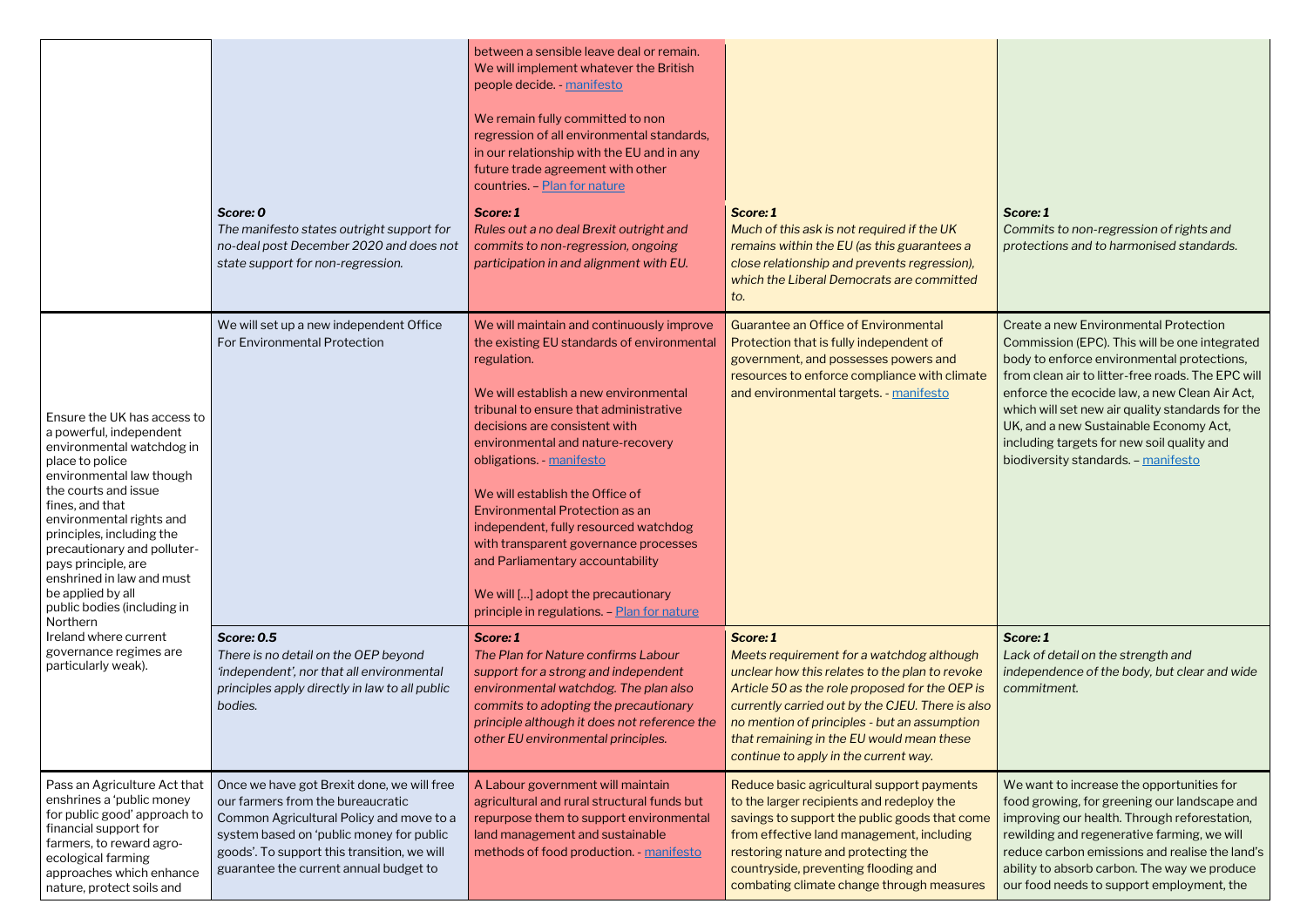| contribute to drawing down  |
|-----------------------------|
| carbon dioxide from the     |
| atmosphere, while ensuring  |
| farmers get a fair deal for |
| their produce from the food |
| supply chain.               |

farmers in every year of the next Parliament.

In return for funding, they must farm in a way that protects and enhances our natural environment, as well as safeguarding high standards of animal welfare.

And one of the great opportunities of Brexit is the chance to lead the world in the quality of our food, agriculture and land management – driven by science-led, evidence-based policy. And we want those same farmers and fishermen to act as the stewards of the natural world, preserving the UK's countryside and oceans as they have for generations. - [manifesto](https://assets-global.website-files.com/5da42e2cae7ebd3f8bde353c/5dda924905da587992a064ba_Conservative%202019%20Manifesto.pdf)

> We will cooperate with farmers to ensure more sustainable land management goes hand-in-hand with viable businesses and thriving rural economies. We will invest in more county farms to replace those lost, and we will work with agricultural organisations to increase access into farming for new entrants. We will support local food networks, expand access to farm holdings and ensure union representation and fair wages and conditions for all food and agricultural workers.- [Plan for nature](https://labour.org.uk/wp-content/uploads/2019/11/FINAL-FOR-WEB_13172_19-Environment-Manifesto.pdf)

Our aim is to ensure the transition to our future agriculture is fair to farmers, better for wildlife and affordable for us all. We will fund the transition by maintaining current environmental improvement schemes and investing in new schemes after the British public has had its final say on our future relationship with the European Union

A Labour government will properly maintain agricultural support systems, ensuring that the current level of funding support made available to British farming and farmland management remains stable.

In order to transform our food system we will first need to work closely with our principal primary food producers, to promote sustainable agricultural and fisheries practises

to increase soil carbon and expand native woodland.

Support producers by broadening the remit of the Groceries Code Adjudicator and supporting them with access to markets [manifesto](https://d3n8a8pro7vhmx.cloudfront.net/libdems/pages/57307/attachments/original/1574251172/Stop_Brexit_and_Build_a_Brighter_Future.pdf?1574251172)

ecosystem and improve public health. A tenyear transition to agroecological farming will include the transfer of subsidies to farming methods and food systems that create jobs and restore ecosystem health, including the quality of our soils and rivers. It will also advance food sovereignty, including by localising food systems and putting control over the resources to produce, distribute and access food in the hands of communities and workers across the food system. We will also lay down a new natural inheritance to be passed down to future generations, through the creation of community owned and run forests. Our Green New Deal for food, farming & forestry will:

- Work with farmers to refocus farm subsidies to help farmers transition to more sustainable, diverse and environmentally friendly forms of land use, including organic farming, agroforestry and mixed farming, and away from intensive livestock farming.
- Provide farmers with grants to allow replacement of old high-emitting carbon farming machinery with low carbon machinery (including vehicles powered by biofuels rather than fossil fuels). Grants will also be available to enable further improvements to farm buildings and infrastructure, to help farmers in the transition to agroecological farming.
- Encourage the expansion and replanting of majority of hedgerows lost in the last 50 years through new subsidies, creating new environments for wildlife.
- Legislate to give farmers greater security of tenure, so that they can invest in sustainable improvements to their land, whilst ending the use of land as a tax shelter and encouraging new entrants into farming…

Establish a Food and Agriculture Research Council to research sustainable and healthpromoting Green Party Manifesto 2019 The Green New Deal 23 methods of food production and distribution. We will also support research into the reduction of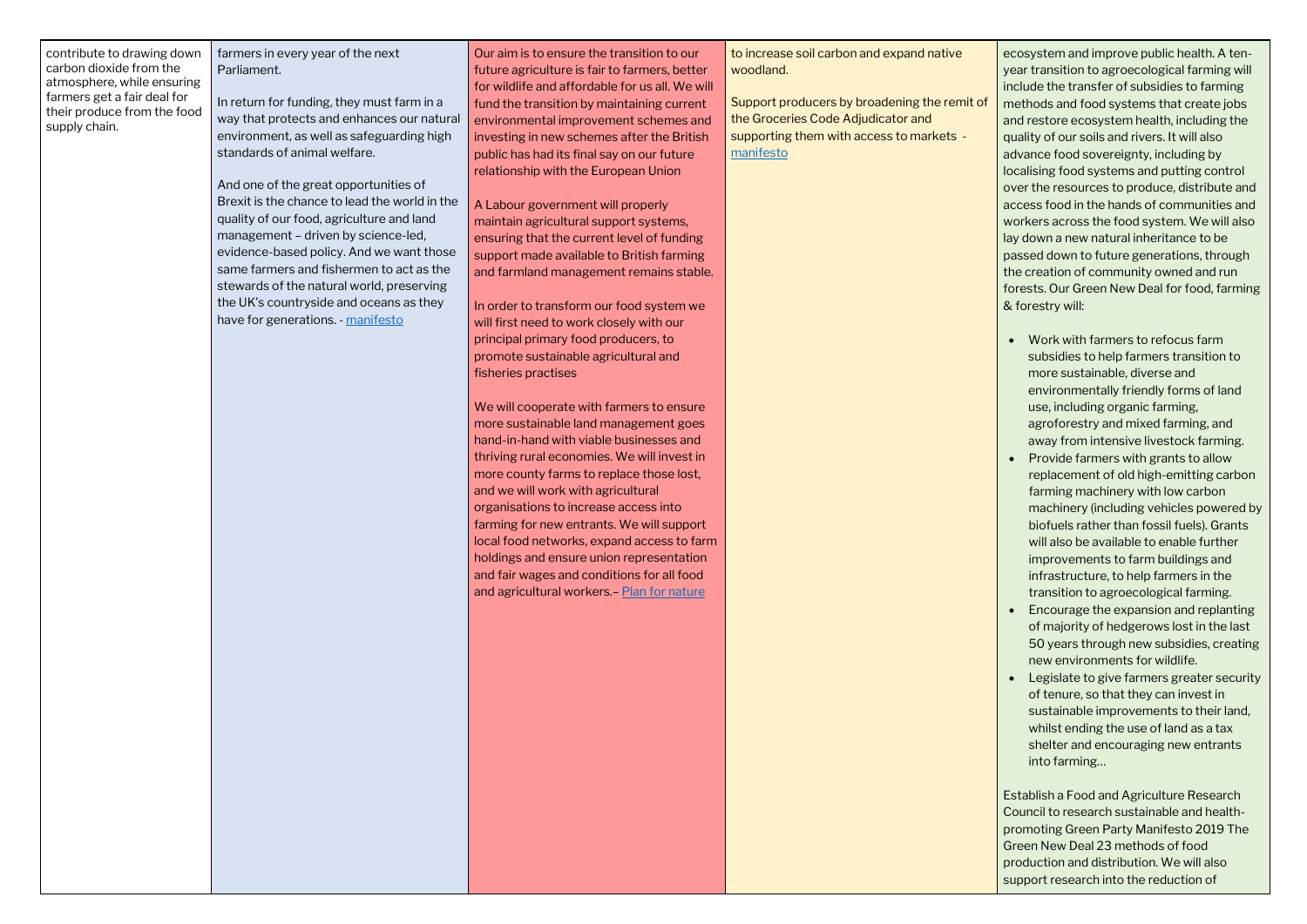|                                                                                                                                                                                                                                                 | Score: 1<br>Clear commitment to supporting farmers<br>deliver 'public good' in exchange for<br>financial support, although it would be<br>helpful to provide more detail on how<br>fairness for producers will be achieved.                                          | Score: 1<br>Clear commitment to supporting farmers<br>to manage their land in ways that benefit<br>the environment, and some details on how<br>fairness for producers will be achieved.                                                                                                                                                                                                                                                                                                                                                                                                                                                                                                                                                                                                                                                                                                                                                                                                                                                                                                                                                                                          | Score: 1<br>These proposals do bring in a PMFPG<br>approach and focus on producer fairness, but<br>assume continued membership of the EU and<br>therefore ongoing participation in CAP.                                                                                                                                                                                                                                                                                                                                                                                              |
|-------------------------------------------------------------------------------------------------------------------------------------------------------------------------------------------------------------------------------------------------|----------------------------------------------------------------------------------------------------------------------------------------------------------------------------------------------------------------------------------------------------------------------|----------------------------------------------------------------------------------------------------------------------------------------------------------------------------------------------------------------------------------------------------------------------------------------------------------------------------------------------------------------------------------------------------------------------------------------------------------------------------------------------------------------------------------------------------------------------------------------------------------------------------------------------------------------------------------------------------------------------------------------------------------------------------------------------------------------------------------------------------------------------------------------------------------------------------------------------------------------------------------------------------------------------------------------------------------------------------------------------------------------------------------------------------------------------------------|--------------------------------------------------------------------------------------------------------------------------------------------------------------------------------------------------------------------------------------------------------------------------------------------------------------------------------------------------------------------------------------------------------------------------------------------------------------------------------------------------------------------------------------------------------------------------------------|
| Ensure any future trade<br>deals promote global<br>sustainability, increase<br>environmental standards<br>and guard against imports<br>produced to lower<br>standards, with scrutiny by<br>Parliament and<br>transparency for civil<br>society. | Now, we will be able to tailor our trade deals<br>to the needs of British firms and the British<br>economy<br>In all of our trade negotiations, we will not<br>compromise on our high environmental<br>protection, animal welfare and food<br>standards. - manifesto | We will uphold the highest environmental<br>and social regulations in all our trade<br>relations, and will never downgrade<br>standards as 'barriers' to trade.<br>Introduce legislation to ensure<br>transparency and parliamentary scrutiny of<br>trade and investment agreements.<br>Reject any trade agreements that<br>undermine labour standards or<br>environmental protections, and rule out UK<br><b>Export Finance support to companies</b><br>engaged in bribery or corruption. -<br>manifesto<br>We will pursue trade frameworks within or<br>without the EU that match our own<br>environmental standards, comply with<br>international environment law and protect<br>biodiversity in partner countries.<br>We will commit to environmentally<br>sustainable, transparent trade policies and<br>apply these to any future trade<br>relationships we negotiate. We will commit<br>to a deadline to end the importation of<br>goods that have caused deforestation.<br>We remain fully committed and will<br>enshrine in law non-regression of all<br>environmental quality standards. These<br>laws will apply to all future trade<br>agreements. - Plan for nature | Work within the EU to ensure that future trade<br>agreements require high environmental and<br>animal welfare standards, and legislate to ban<br>the importing of hunting trophies where the<br>hunting does not contribute to environmental<br>protection.<br>Work through international bodies for better<br>regulation and scrutiny of international trade<br>and investment treaties to ensure they do not<br>worsen inequalities or undermine human<br>rights or developing countries' ability to<br>regulate the environmental and social impacts<br>of businesses - manifesto |

| methane emissions from livestock and the<br>conservation and development of high quality<br>soils, as the foundation of all that we grow<br>aim for 50% of all farms to be engaged in<br>agroforestry by 2030 - manifesto                                                                                                                                                                                                                                                                              |  |
|--------------------------------------------------------------------------------------------------------------------------------------------------------------------------------------------------------------------------------------------------------------------------------------------------------------------------------------------------------------------------------------------------------------------------------------------------------------------------------------------------------|--|
| Score: 1<br>Clear, detailed and wide-ranging commitment<br>to support farmers to improve outcomes in<br>their area, with some innovative ideas around<br>supporting farmers to get a fairer deal by<br>improving security of tenure and localising<br>food systems.                                                                                                                                                                                                                                    |  |
| Commit that any future trade deals will<br>maintain and enhance environmental and food<br>standards and workers' rights, minimise the<br>environmental footprint of trade, make trade<br>terms explicitly subject to environmental and<br>human rights commitments, and not<br>undermine the implementation of existing or<br>new national and international commitments<br>(including over protections for vital global<br>ecosystems and habitats such as the Amazon,<br>and for indigenous people). |  |
| End the current practice of including investor-<br>state dispute settlement mechanisms in trade<br>and investment agreements. These<br>mechanisms can give too much power to<br>investors, at the expense of democracy, and<br>need to be scrapped.                                                                                                                                                                                                                                                    |  |
| Ensure trade democracy by assessing the<br>development impact of all trade and<br>investment agreements and guaranteeing<br>Parliament a vote on them                                                                                                                                                                                                                                                                                                                                                  |  |
| Increase the transparency of European<br>institutions, including the European Central<br>Bank, with steps such as live streaming all<br>meetings, and publishing minutes and key<br>papers like trade negotiation documents.<br>Citizens have the right to know how decisions<br>are made and how their money is spent -<br>manifesto                                                                                                                                                                  |  |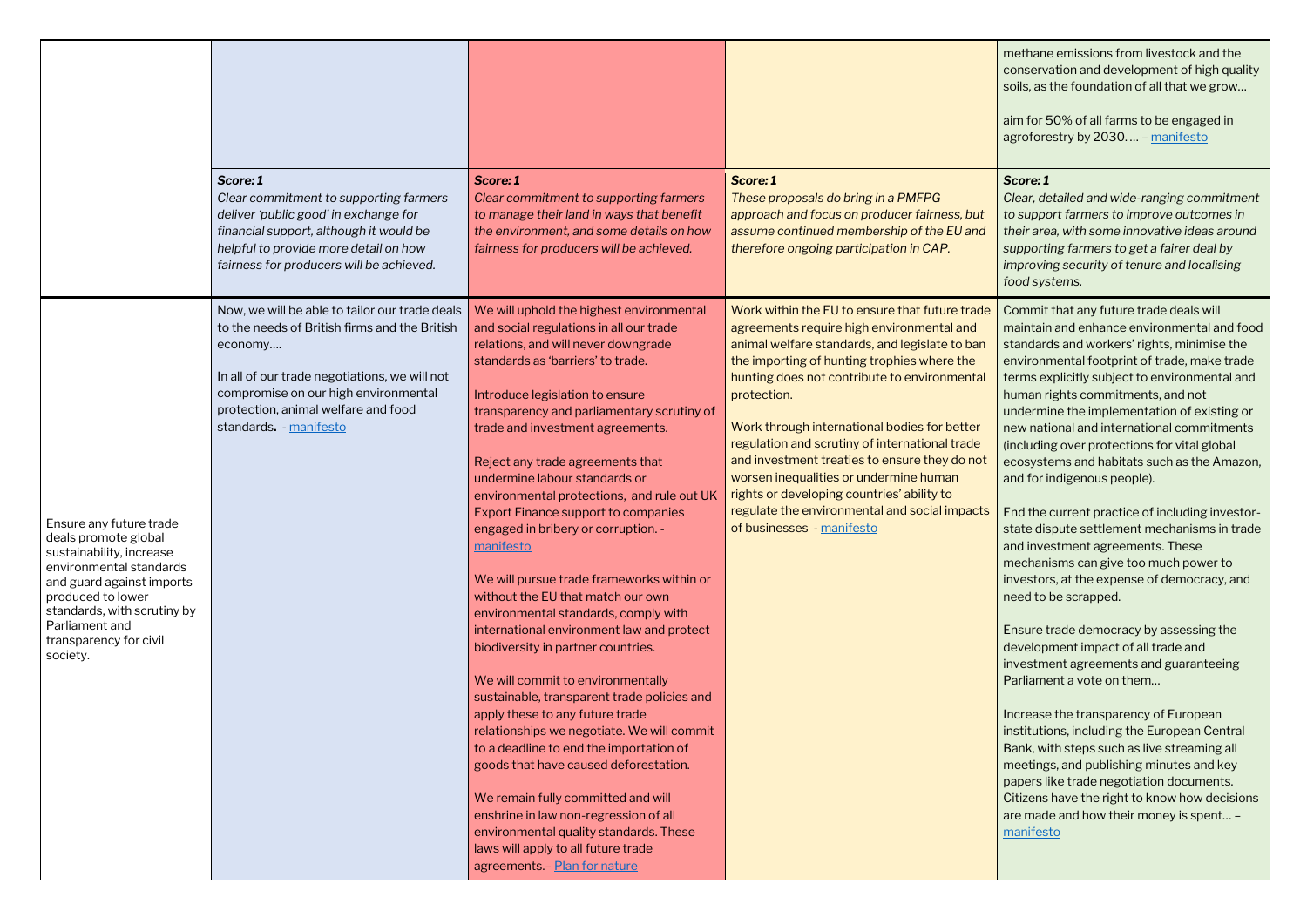*Very comprehensive proposals on international trade issues, although could benefit from more detail on import standards.*

|                                                                                                                                                           | <b>Score: 0.5</b><br>Gives promise that environmental<br>standards will not be trade away in pursuit<br>of trade deals, but fails to offer any<br>guarantee that negotiations will guard<br>against lower standard import, look to<br>promote sustainability, or be developed in a<br>transparent and scrutinised way. | Score: 1<br>Clear commitment to maintaining<br>protections and upholding the highest<br>standards, plus a guarantee to support<br>legislation aimed at improving<br>transparency and scrutiny of negotiations.<br>It would be helpful to have an affirmation<br>that Labour will look to improve standards. | Score: 1<br>These commitments are written in the<br>context of EU membership but do support<br>action on scrutiny and high standards.                                                                                                                                                                          | Score: 1<br>Very comprehensive prope<br>international trade issues,<br>benefit from more detail o                                                                                                          |
|-----------------------------------------------------------------------------------------------------------------------------------------------------------|------------------------------------------------------------------------------------------------------------------------------------------------------------------------------------------------------------------------------------------------------------------------------------------------------------------------|-------------------------------------------------------------------------------------------------------------------------------------------------------------------------------------------------------------------------------------------------------------------------------------------------------------|----------------------------------------------------------------------------------------------------------------------------------------------------------------------------------------------------------------------------------------------------------------------------------------------------------------|------------------------------------------------------------------------------------------------------------------------------------------------------------------------------------------------------------|
|                                                                                                                                                           |                                                                                                                                                                                                                                                                                                                        | Rights and democracy (max score is 5 points)                                                                                                                                                                                                                                                                |                                                                                                                                                                                                                                                                                                                |                                                                                                                                                                                                            |
| Our manifesto ask                                                                                                                                         | <b>Conservative</b>                                                                                                                                                                                                                                                                                                    | Labour                                                                                                                                                                                                                                                                                                      | <b>Liberal Democrat</b>                                                                                                                                                                                                                                                                                        | Green                                                                                                                                                                                                      |
| Legislate to enable 16 and<br>17 year olds to vote in future<br>parliamentary elections,<br>local elections and<br>referendums.                           | We will maintain the voting age at 18 - the<br>age at which one gains full citizenship<br>rights. - manifesto                                                                                                                                                                                                          | We will oversee the largest extension of<br>the franchise in generations, reducing the<br>voting age to 16, giving full voting rights to<br>all UK residents, making sure everyone who<br>is entitled to vote can do so - manifesto                                                                         | Giving people a voice with a fair voting system<br>so that everyone's vote counts equally, letting<br>people vote at the first election or referendum<br>after they turn 16 and giving votes to all<br>British citizens abroad and to EU citizens who<br>have made the UK their long-term home. -<br>manifesto | Give 16- and 17-year-olds<br>have a say on their future.<br>people to stand for Parlian<br>elected offices from the ag<br>support to elected young p<br>can combine their duties w<br>manifesto            |
|                                                                                                                                                           | Score: 0<br>This is opposed to our ask.                                                                                                                                                                                                                                                                                | Score: 1<br>This meets our ask.                                                                                                                                                                                                                                                                             | Score: 1<br>This meets our ask.                                                                                                                                                                                                                                                                                | Score: 1<br>This meets our ask.                                                                                                                                                                            |
| Introduce proportional<br>representation for<br>Westminster elections.                                                                                    | We will continue to support the First Past<br>the Post system of voting, as it allows<br>voters to kick out politicians who don't<br>deliver, both locally and nationally.<br>manifesto                                                                                                                                |                                                                                                                                                                                                                                                                                                             | Put an end to wasted votes, by introducing<br>proportional representation through the<br>Single Transferable Vote for electing MPs,<br>and local councillors in England. - manifesto                                                                                                                           | Replacing First Past the Po<br>proportional voting systen<br>olds the vote, reforming go<br>combat the Climate Emerg<br>power to councils. - manife                                                        |
|                                                                                                                                                           | Score: 0<br>This is opposed to our ask.                                                                                                                                                                                                                                                                                | Score: 0<br>Not in manifesto.                                                                                                                                                                                                                                                                               | Score: 1<br>This meets our ask.                                                                                                                                                                                                                                                                                | Score: 1<br>This meets our ask.                                                                                                                                                                            |
| Introduce a Future<br><b>Generations Act for</b><br>England, building on the<br>success of<br>the Welsh Wellbeing of<br><b>Future Generations Act and</b> |                                                                                                                                                                                                                                                                                                                        | We will introduce a Future Generations<br>Well-being Act, enshrining health aims in all<br>policies and a new duty for NHS agencies to<br>collaborate with directors of public health -<br>manifesto                                                                                                        |                                                                                                                                                                                                                                                                                                                | Introduce a Future Genera<br>England, modelled on the<br>Wales, building the needs<br>generations into every gov<br>We will also appoint a Mini<br>Generations to represent<br>heart of government. $-$ ma |
| <b>Future Generations</b><br>Commissioner, to ensure<br>the interests of future<br>generations are heard in<br>decision-making.                           | Score: 0<br>No mention in the manifesto.                                                                                                                                                                                                                                                                               | <b>Score: 0.5</b><br>This proposed Act does not clearly and<br>directly build upon the Welsh Act. We<br>would require further detail about how<br>climate will be considered to award full<br>marks.                                                                                                        | Score: 0<br>No mention of this in the manifesto.                                                                                                                                                                                                                                                               | Score: 1<br>This meets our ask.                                                                                                                                                                            |
| Undertake a<br>comprehensive review of<br>electoral law (including the<br>so called 'Lobbying Act) to<br>ensure it is fit for the digital                 |                                                                                                                                                                                                                                                                                                                        | We will free the voices of civil society by<br>repealing the Lobbying Act 2014 and<br>overhauling the rules that govern corporate<br>lobbying. We will introduce a lobbying<br>register covering both in-house lobbyists                                                                                    | Strengthen and expand the lobbying register<br>and ban MPs from accepting paid lobbying<br>work.                                                                                                                                                                                                               | Implement a fair system of<br>political parties to eliminat<br>large private donations, re<br>influence large donations<br>corporations and the supe                                                       |

| Green                                                                                                                                                                                                                                                                                                                  |
|------------------------------------------------------------------------------------------------------------------------------------------------------------------------------------------------------------------------------------------------------------------------------------------------------------------------|
| Give 16- and 17-year-olds the right to vote and<br>have a say on their future. We will also allow<br>people to stand for Parliament and all other<br>elected offices from the age of 16, offering<br>support to elected young people so that they<br>can combine their duties with studying -<br>manifesto<br>Score: 1 |
| This meets our ask.                                                                                                                                                                                                                                                                                                    |
| Replacing First Past the Post with a<br>proportional voting system, giving 16-year-<br>olds the vote, reforming government to better<br>combat the Climate Emergency and devolving<br>power to councils. - manifesto                                                                                                   |
| Score: 1<br>This meets our ask.                                                                                                                                                                                                                                                                                        |
| Introduce a Future Generations Act for<br>England, modelled on the current Act for<br>Wales, building the needs of future<br>generations into every government decision.<br>We will also appoint a Minister for Future<br>Generations to represent young people at the<br>heart of government. - manifesto             |
| Score: 1<br>This meets our ask.                                                                                                                                                                                                                                                                                        |
| Implement a fair system of state funding for<br>political parties to eliminate dependence on<br>large private donations, removing the undue<br>influence large donations can give<br>corporations and the super wealthy.                                                                                               |